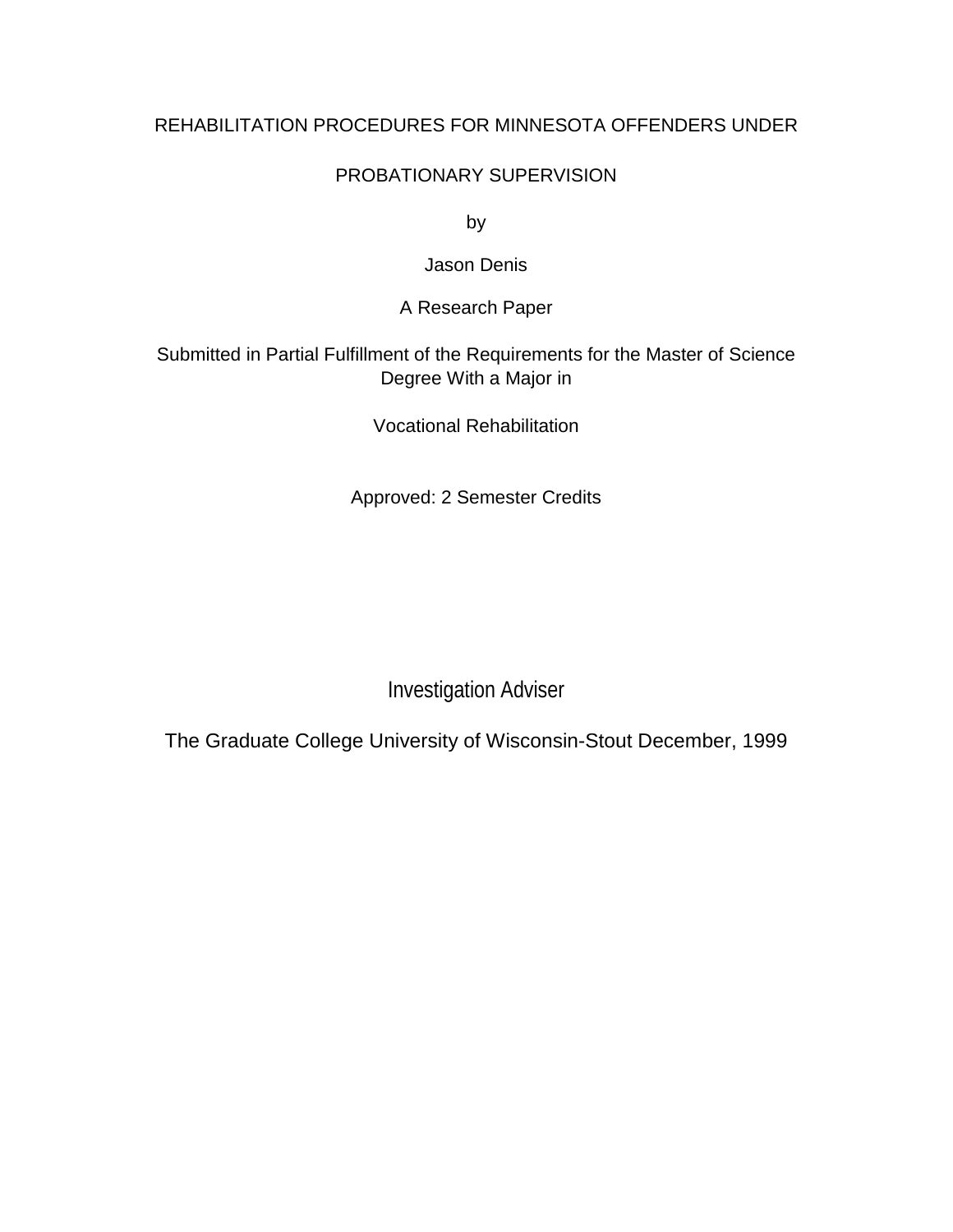#### Abstract

| Name:                                                 | Denis, Jason J.                                                                                    |               |    |
|-------------------------------------------------------|----------------------------------------------------------------------------------------------------|---------------|----|
| Title:                                                | <b>Rehabilitation Procedures for Minnesota Offenders Under</b><br><b>Probationary Supervision.</b> |               |    |
| <b>Graduate Major:</b>                                | Vocational Rehabilitation                                                                          |               |    |
| <b>Research Advisor: Dr. Robert Peters</b>            |                                                                                                    |               |    |
| Date:                                                 | 3/00                                                                                               | No. of Pages: | 50 |
| Name of Style Manual Used in this Study:<br>APA Style |                                                                                                    |               |    |

This particular study aims at identifying what is being done to rehabilitate criminal offenders. More specifically, those on probation since the majority of offenders (two-thirds) are under this form of community-based corrections. In addition, the goal of this study is to describe the rehabilitative programs that are currently in place. It is said that a good study produces more questions than answers. Therefore, once the programs have been identified evaluation can begin. Are the programs sufficient? Who is taking advantage of them? How can they be improved? If they are not being used, why? Who is taking advantage of them? Should additional programs be developed/implemented? What kinds of areas should they be in? These are all questions that can be more closely looked at when the actual programs that are in place are recognized and evaluated.

The subjects used in this study were the twenty-five county probation directors of Minnesota. The names and addresses of these twenty-five men and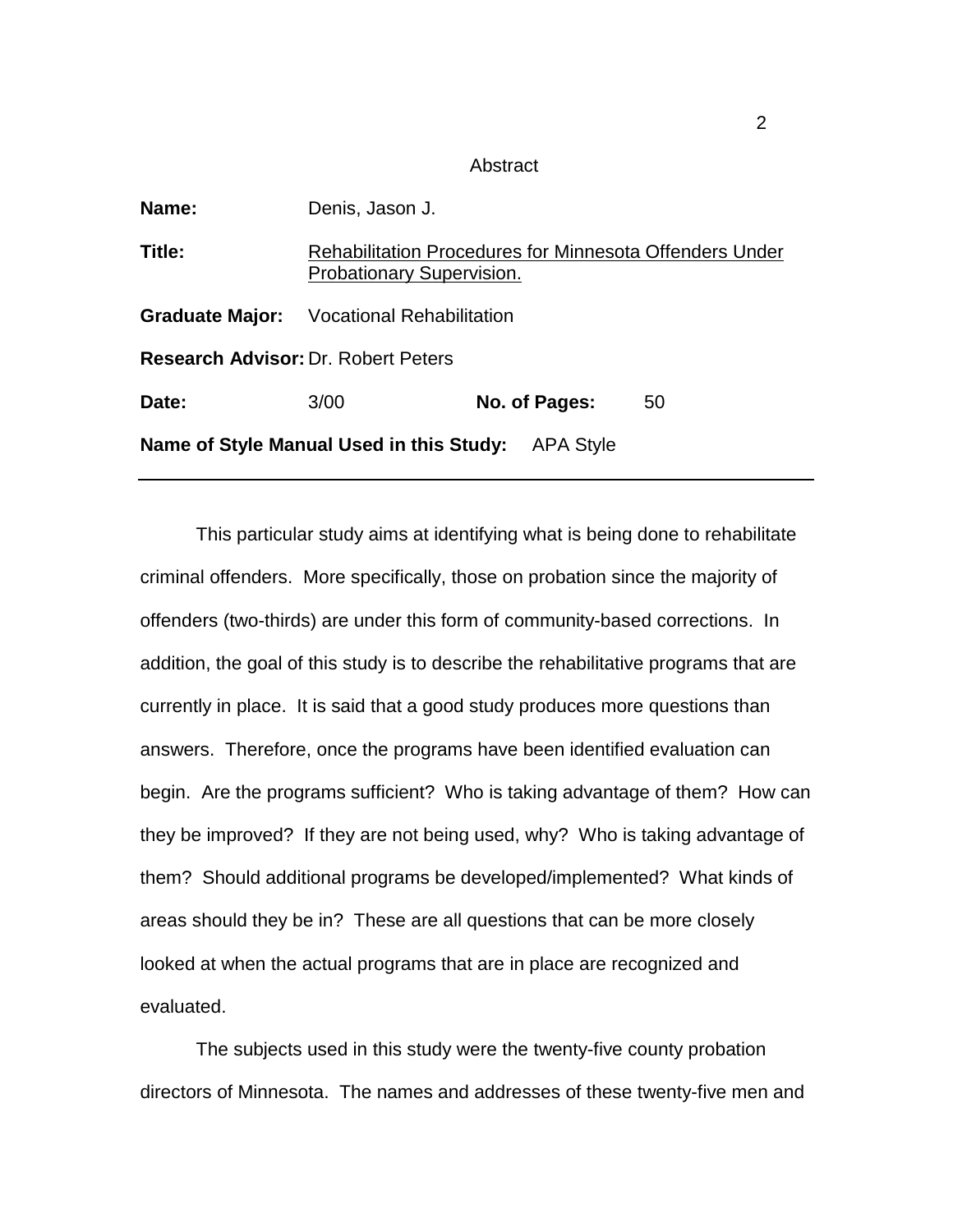women were obtained from Ron Fry at the University of Wisconsin-Stout, who in turn had received it from Michael MacMillan, who was director of the Wright County Court Services in Minnesota at the time. Mr. MacMillian is also a graduate of Stout. The purpose of this descriptive study was to gather data about the elements of rehabilitation programs for offenders under probationary supervision in the state of Minnesota.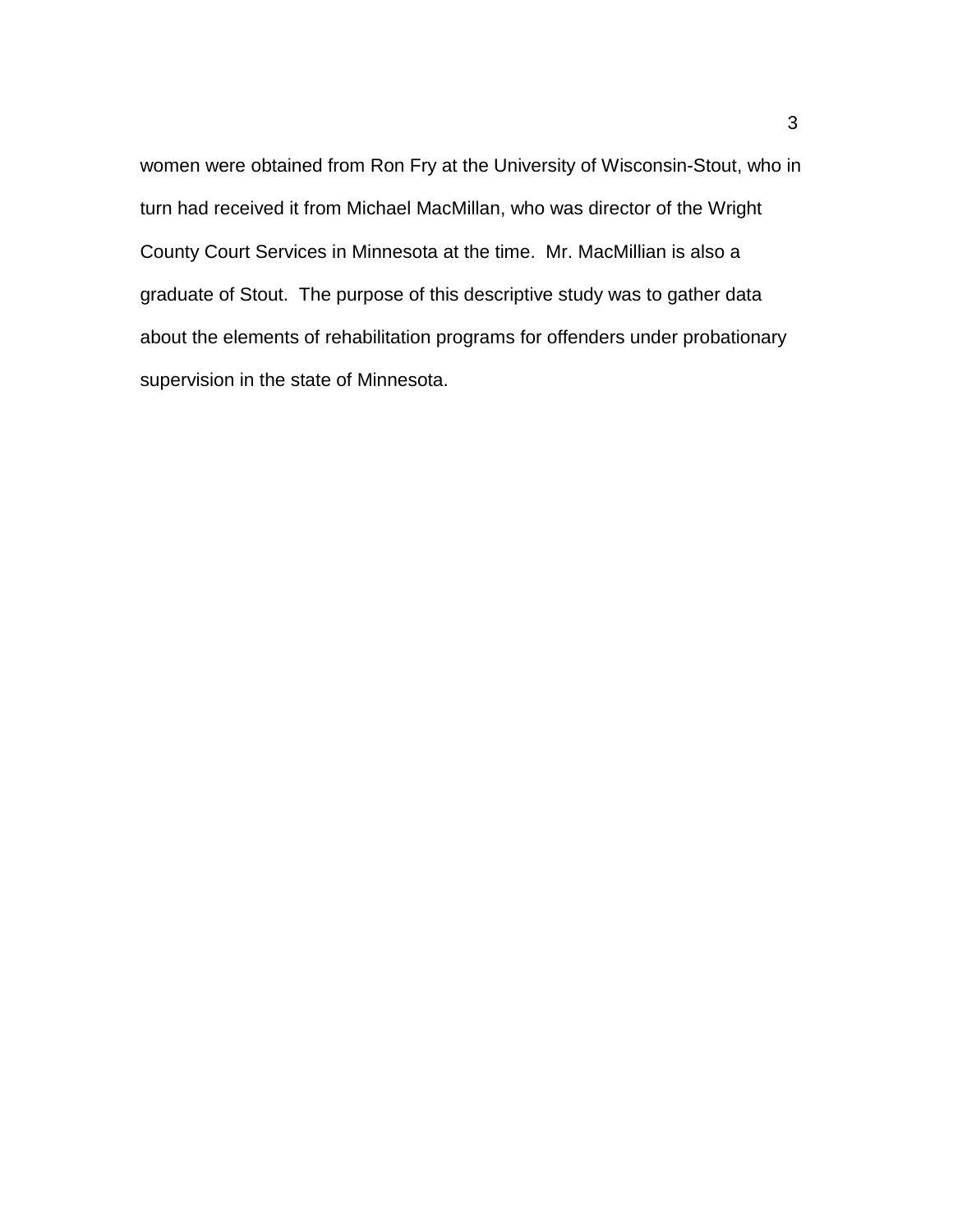| <b>Table of Contents</b> |    |
|--------------------------|----|
|                          |    |
|                          |    |
|                          |    |
|                          |    |
|                          |    |
|                          |    |
|                          |    |
|                          |    |
|                          |    |
|                          |    |
|                          |    |
|                          |    |
|                          |    |
|                          |    |
|                          |    |
|                          |    |
|                          |    |
|                          |    |
|                          |    |
|                          |    |
|                          |    |
|                          |    |
|                          |    |
|                          |    |
|                          |    |
|                          |    |
| Limitations              | 43 |
|                          |    |
|                          |    |

 $\overline{4}$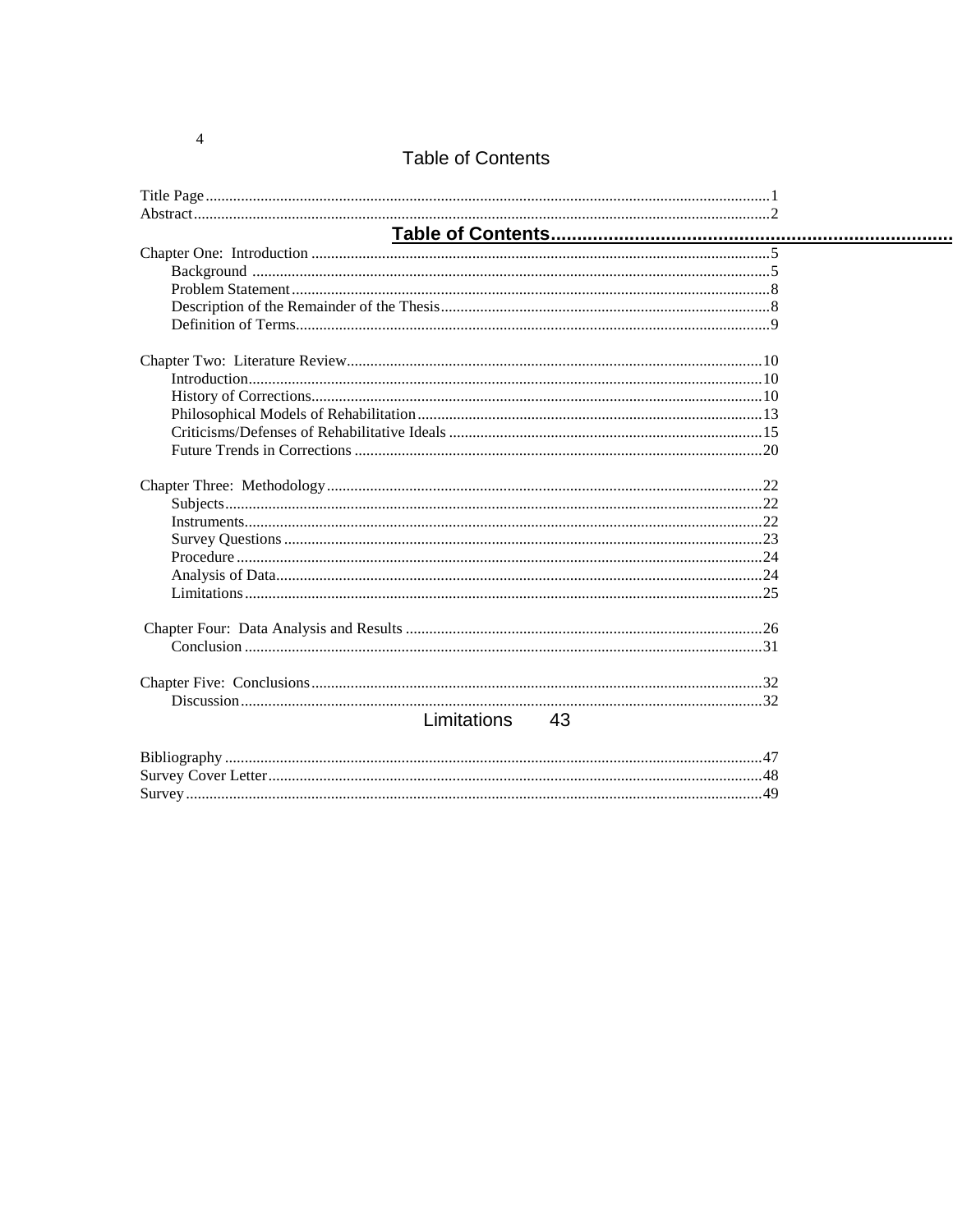### **Chapter 1**

#### **Introduction**

Since the beginning of corrections in this country there has been a controversy on what the institution's primary focus should be. The three reasons for imprisonment have always been: (1) to punish; (2) to deter; and (3) to rehabilitate. For the most part the pendulum of this argument has swung between punishment and rehabilitation. The State Legislature has always stated rehabilitation as its main penelogical goal, but this is only on paper, the reality of corrections is much different. In practice, the reform of offenders has been given very little effort.

During the last couple of political campaign seasons the American public has been bombarded with sound bites and slogans that reinforce their worst fears. This combined with the tremendous amount of sensationalistic media coverage by both columnists and talk shows, has led the citizens of this country to believe that our society is rapidly decaying threatening the very existence of any kind of civilized future. As a result, the public has been frightened into adopting a simplistic viewpoint on crime with an even more simplistic solution: Lock them all up (Ivanka, 1997).

This apparent desire to lock up the entire criminal element in costly prisons simply will not work. "Crime is not something that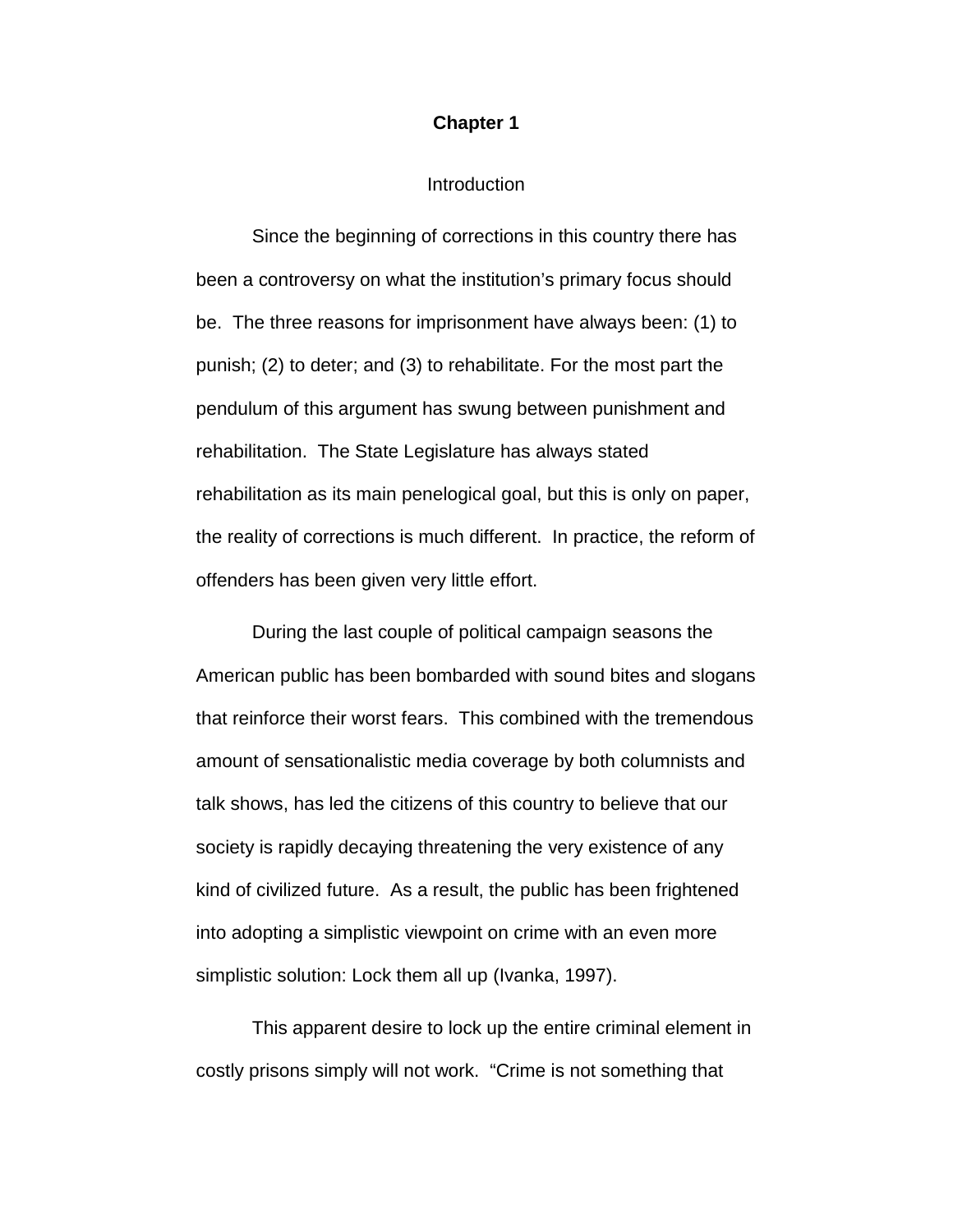can we eliminate by creating a criminal underclass that is incarcerated and forgotten" (Ivanka, 1997, p. 20) More than 5 million American adults are under some kind of correctional supervision, with just

over 1.5 million in jails or prisons, more than at any other time in our history (Ivanka, 1997). With the rise in young adult and juvenile crime the worst is expected to rise as the new century approaches. So isn't "locking them up" working? The numbers clearly speak for themselves and the answer is a resounding "NO".

While there seems to be a great deal of information on the prevalence of crime in this country, there is very little in the way of understanding, and even less in the way of solutions. The people of this Nation need to stop wasting their time and efforts looking for people to blame. Americans need to start looking at the reasons, the underlying issues, behind those spiraling crime figures. "Research data clearly shows no correlation between the incidence of crime and the rate of incarceration" (Ivanka, 1997, p. 21). Basically, this means that crime has swelled in our country despite the high levels of imprisonment. People insist that others take responsibility for their actions, yet there is a great deal of proof that many segments of society share an element of blame: broken families, failed schools, failed churches/temples and the failure of community support mechanisms. The majority of convicts one day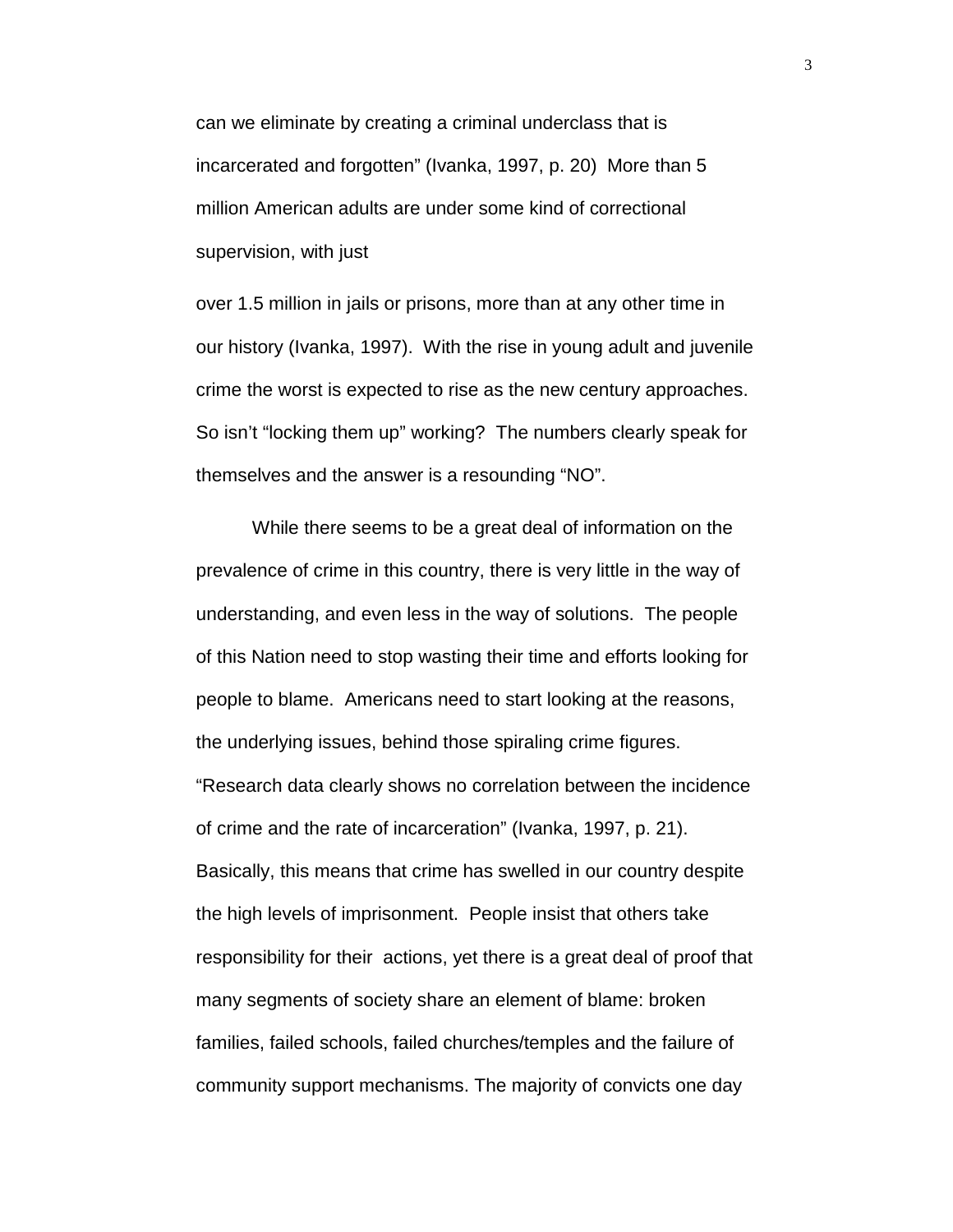will be released into society, a society people want to keep safe. People putting their heads in the sand and ignoring these men and women will only ensure recidivism. Correctional workers need the support of families, schools, and churches to truly have a chance to rehabilitate the criminal element. Isn't it time to start focusing on what they are going home to? To focus on the transition from corrections to mainstream society? It is time to focus the energies of this country on being creative and discovering what else can be done besides "locking them all up".

Everyone agrees that society has a right to be protected from those individuals who behave in a destructive manner. The argument is not to abandon the elements of punishment or control completely, the argument is to focus primarily on rehabilitating these individuals before they are on the streets again. It is in the best interest of society to rehabilitate offenders so that it will not be burdened by the necessity of forever supporting them (Roos, 1972). Temporary protective separation and rehabilitation are the means to the end goal of constructive re-integration into society (Roos, 1972). Furthermore, this system of rehabilitation will then be less expensive in the long run.

The advantages of this more efficient, less expensive correctional rehabilitation model was apparent to the state of Washington back in the 1960s when they developed the Federal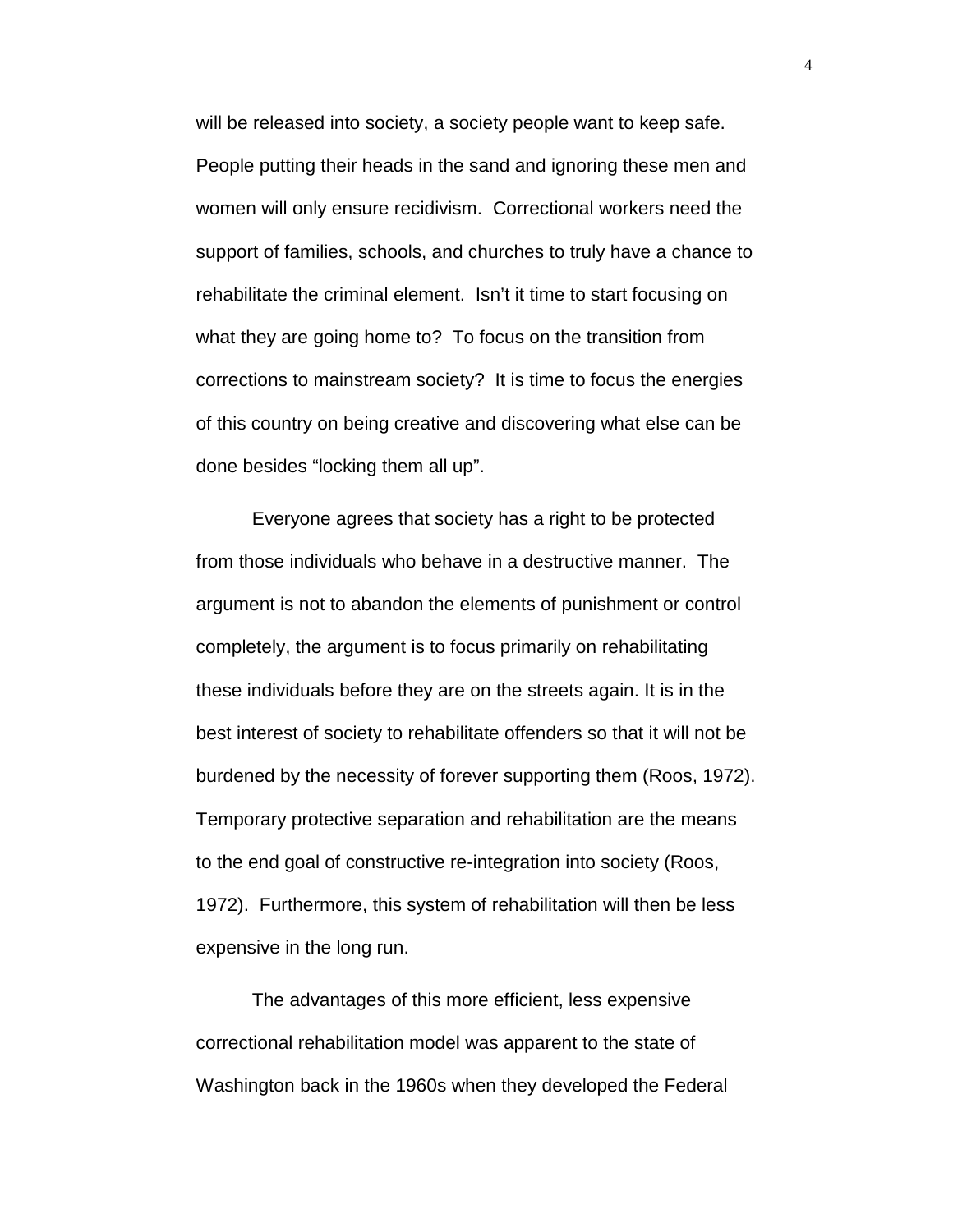Offenders Rehabilitation Program, or FOR. The report of this study indicated that offender populations are ample resources for potential vocational rehabilitation clients and that a substantial percentage can be "rehabilitated" according to current vocational rehabilitation measurements (State of Washington Division of Vocational Rehabilitation, 1969). It would seem from this particular study that there is a place for vocational rehabilitation in corrections. With this in mind it would perhaps be useful to see what kinds of programs are available to vocationally rehabilitate offenders as well as other aspects of rehabilitation (i.e. substance/alcohol abuse, etc.). This discussion of vocational, and general education problems points to the need for a renewed commitment to intervention directed at an offender's successful readjustment to society at large (Rosenthal, 1993). Clearly, America is at the end of an incarceration movement. As a result, rehabilitation is now ready to be at the forefront of corrections. It is time to attempt to slow the epidemic recidivism rate that is currently plaguing the criminal justice system in America. Rehabilitation issues for the 1990s and beyond will continue to concentrate on vocational and educational programs. These programs continue to draw mainstream support. They produce both practical skills and work ethics in offenders. Another common theme in corrections is substance abuse counseling for alcohol and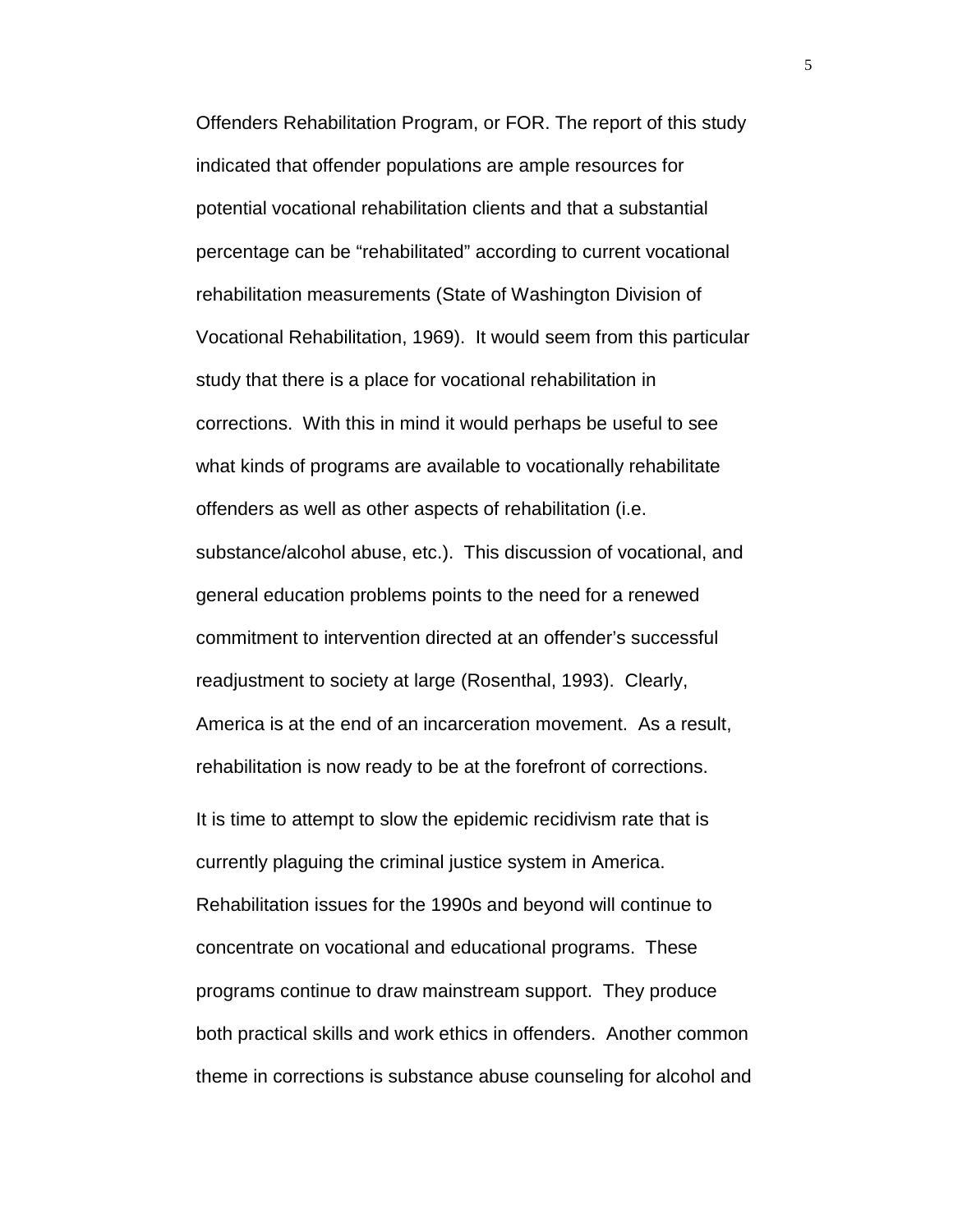drug problems. These are efforts that will continue into the 21st century.

This particular study aims at identifying what is being done to rehabilitate criminal offenders. More specifically, those on probation since the majority of offenders (two-thirds) are under this form of community-based corrections. In addition, this study hopes to describe the rehabilitative programs that are currently in place. It is said that a good study produces more questions than answers. Therefore, once the programs have been identified evaluation can begin. Are they sufficient? How can they be improved? If they are not being used, why? Who is taking advantage of them? Should additional programs be developed/implemented? What kinds of areas should they be in? These are all questions that can be more closely looked at when the actual programs that are in place are recognized and evaluated.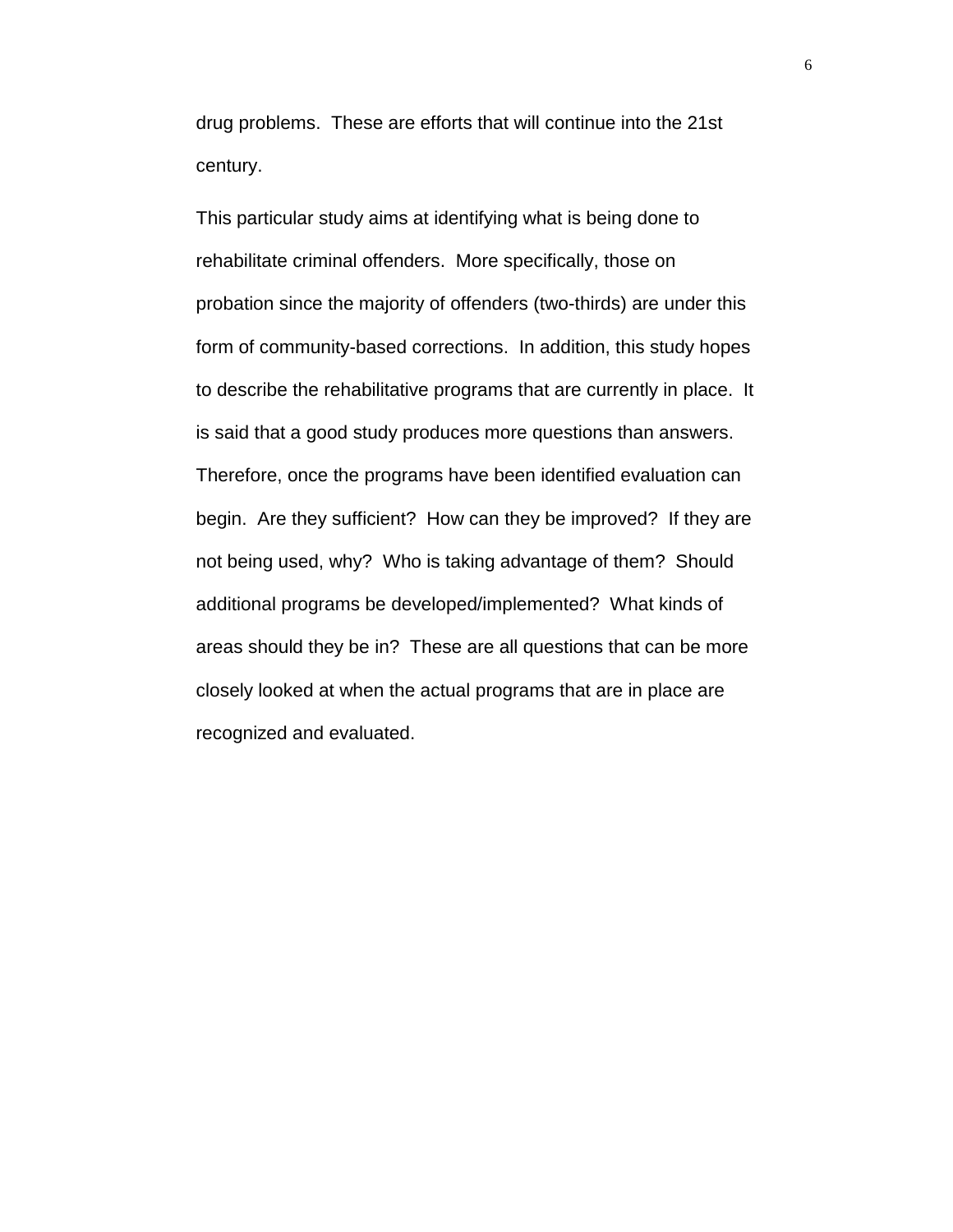### Definition of Terms

Recidivism: A relapse by past criminal offenders into criminal activity or antisocial behavior leading them back into the criminal justice system.

Rehabilitative ideal: The notion that the primary purpose of penal treatment is to effect changes in the characters, attitudes, and behavior, of convicted offenders, so as to strengthen the social defense against unwanted behavior, but also to contribute to the welfare and satisfaction of offenders (Allen, 1981).

Community-based corrections: Correctional facilities and programs dispersed throughout the open community to allow the offender the most freedom possible (Jarvis, 1978).

**Probation:** Conditional permission for a person who has been convicted of a felony to live on the outside, under the supervision of a probation officer, during the offenders sentence (Jarvis, 1978).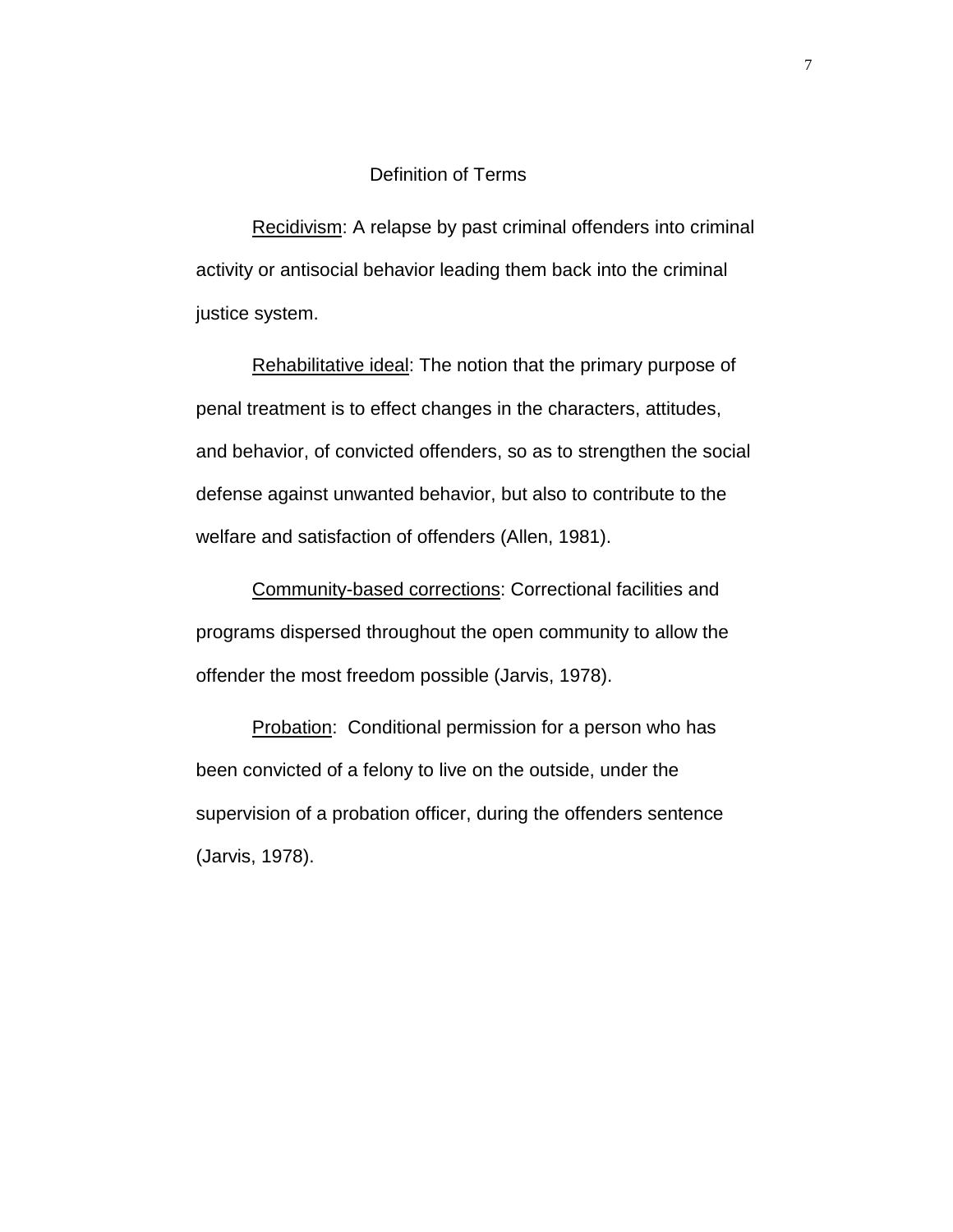### **Chapter 2**

Review of the Literature

A review of the literature will begin with a historical overview of the role rehabilitation has played in corrections. The review will then follow the penological pendulum and show how it has swung along the rehabilitation--punishment continuum. Rehabilitation's survival throughout this institutions history will be presented. Following the historical overview will be an examination of the rehabilitative philosophy in relation to the correctional system. The philosophy of the rehabilitative ideal will be explored, in addition, to both the criticisms and defense of rehabilitation in the criminal justice system. Lastly, the future trends of rehabilitation in corrections will be discussed.

From the emergence of the first prison to the development of modern correctional innovations, corrections has developed in stages, each representing an attempt to incorporate a new philosophy of treatment. The first notable stage in corrections in America took place during the Colonial period. Correctional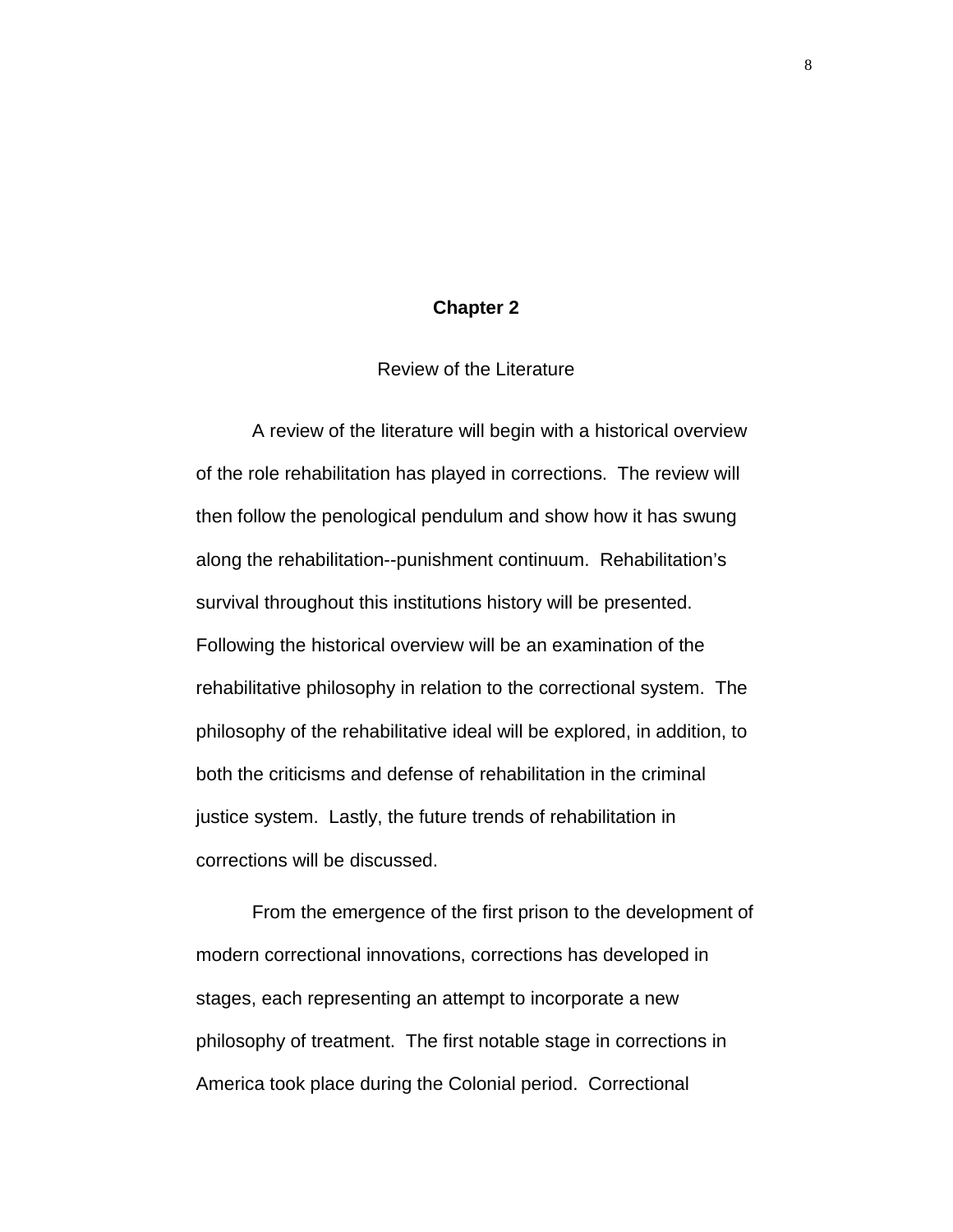treatment was an anomaly in America until the late eighteenth century because the colonists were pessimistic that crime could be eradicated (Bartollas, 1985). The colonists believed that severe punishment was the way to an obedient criminal. There was definitely no place for treatment or rehabilitation in corrections at this time. It was not until after the War of Independence that ideas from the Enlightenment began to change how people viewed human potential. These new ideas during this new age nurtured boundless optimism about the perfectibility of the individual and society (Bartollas, 1985). The spirit of reform was in the air and corrections was in its midst.

The next institution to be developed was the penitentiary. The penitentiary used isolation and work to morally reform the offender. The theory behind the penitentiary was that crime was the result of a bad environment. This breakdown of community life was what caused the criminal behavior in young, impressionable offenders. The American penitentiaries of the Jacksonian era (1820-1830s) failed miserably in their efforts to reform inmates (Welch, 1995). Yet, even during corrections failures, the idea of rehabilitation persisted. During the Reformatory era of the 1870s, prison administrators renewed hope in rehabilitation (Welch, 1995). It is important to note, however, that rehabilitation during the Reformatory era was not viewed in medical terms as it is today.

9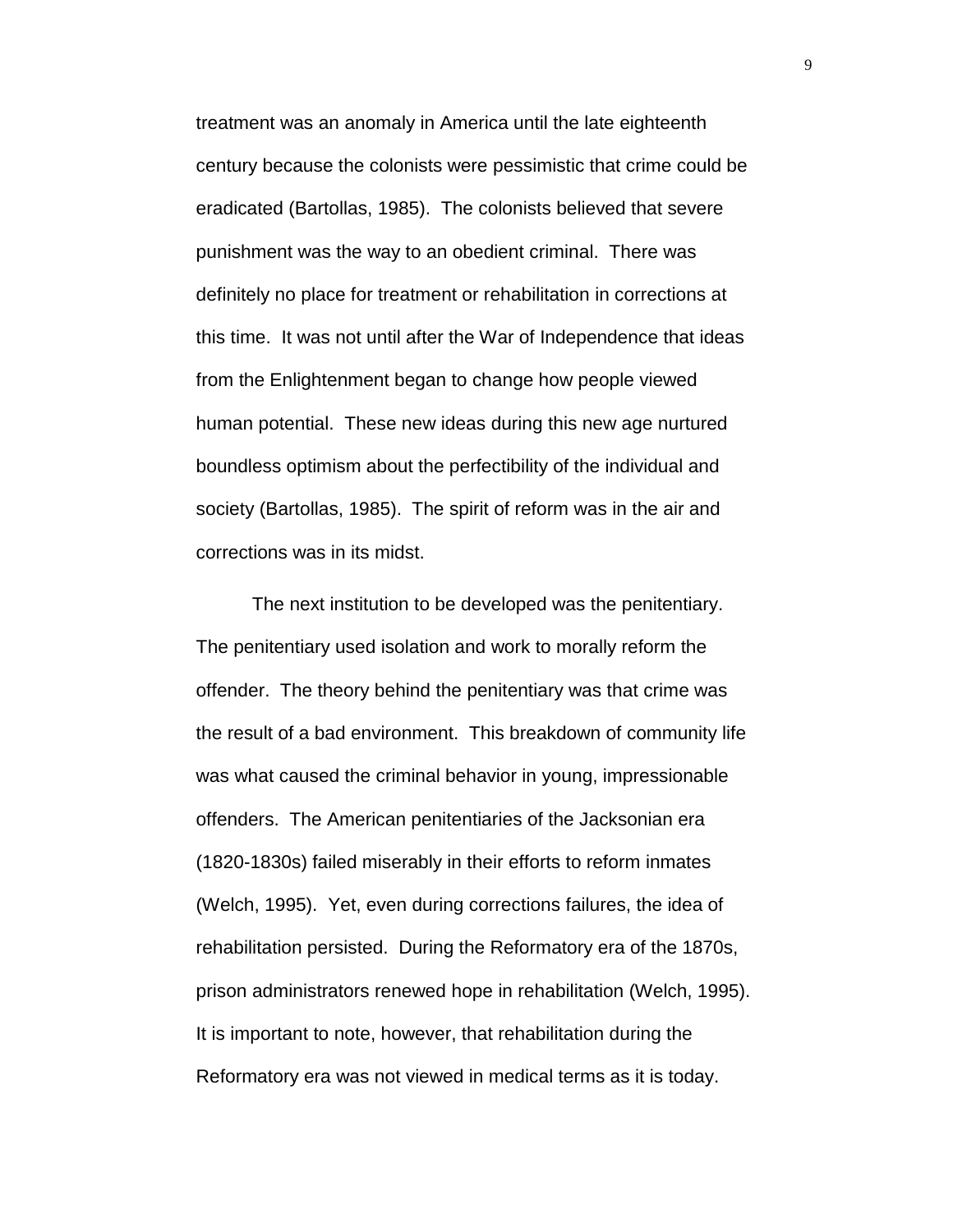This particular transition in perspectives was about to take place. By the turn of the century medical technology was rapidly improving and it did not take long for prison officials to take note of the breakthrough. With this new medical approach to corrections, prisons began redeveloping programs and introducing a therapeutic staff consisting of psychiatrists, psychologists, clinical social workers, and other specialists. The role of the therapeutic staff was to facilitate the process of rehabilitation by molding the offender into a law-abiding member of society (Welch, 1995). Reformatories evolved over time in an attempt to find the right combination of ingredients, but fell short in the end. Supporters of reform soon realized that these reformatories were violent, stone-walled, fortresses, no more conducive to reform than the old style penitentiaries (Bartollas, 1985).

The next wave of optimism that swept through society was labeled the Progressive era (1900-1920s) (Bartollas, 1985). This period led to the development of individualized treatment for offenders. "The rise of community-based corrections, the use of the medical model to rehabilitate offenders, experimentation with inmate self-government, and the expansion of indeterminate sentencing all resulted from this emphasis on individualized treatment" (Bartollas, 1985, p.7). So treatment is quite obviously the focus of modern day corrections. By the end of the second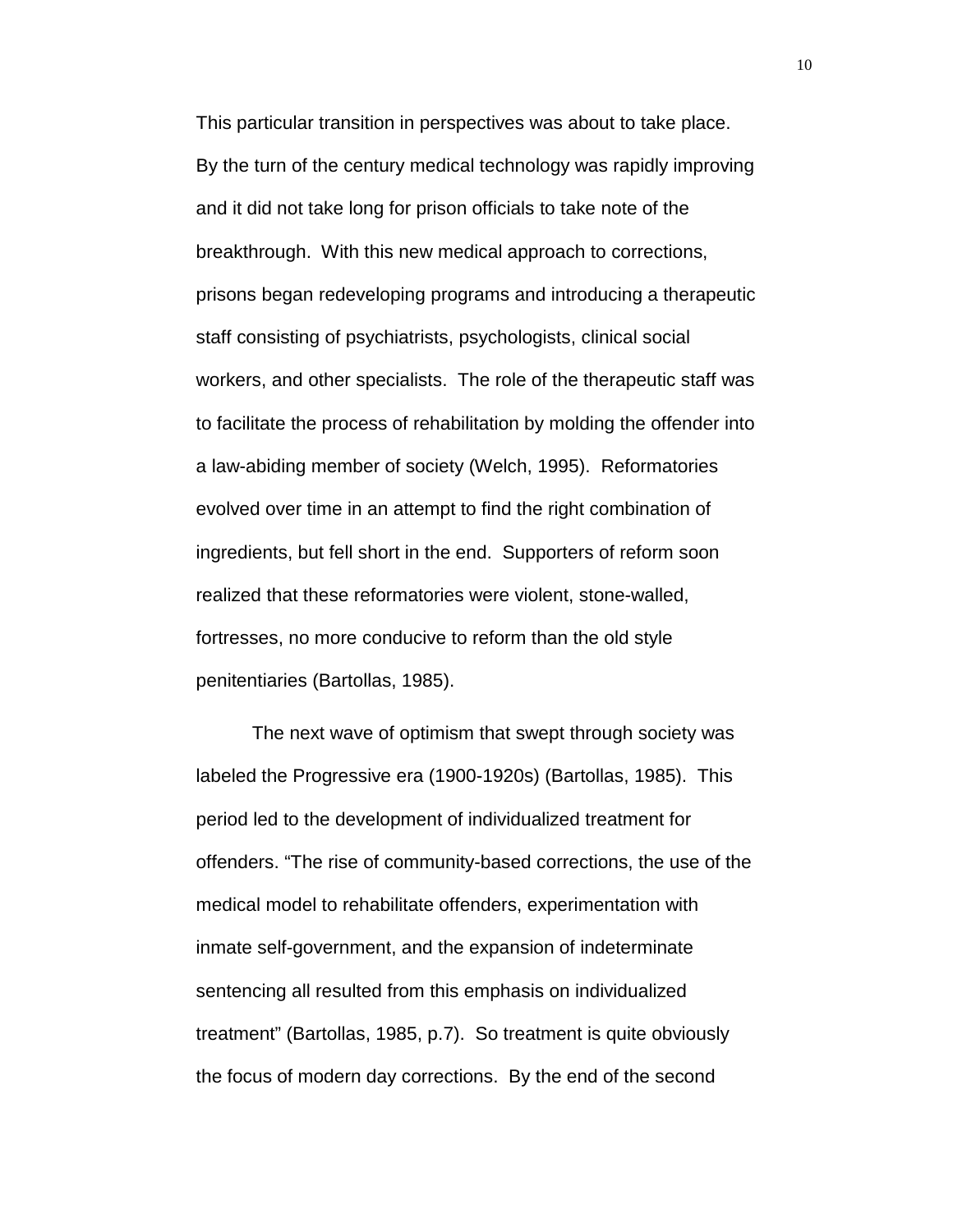decade of the twentieth century, all the components of modern day corrections were firmly in place. The medical model was established as the solution for curing the disease of criminality. Also, community corrections, with the development of probation and parole, had become very viable options for dealing with crime therefore, competing heavily with institutionalization. Both the medical model and community corrections began to take shape and would become forever entrenched in the criminal justice system.

Ever since that period, the argument has been to what extent should the role of rehabilitation play? The rise and fall of rehabilitation in corrections is greatly documented and appears to be cyclical. Every couple of decades or so there seems to be a call for reform and rehabilitation will get recycled showing up in a new and improved form. Since the late 1960s, there has been a growing sense of alienation with rehabilitation and its results (Shichor, 1992). The many criticisms of the time led to the hardnosed position characteristics of corrections in the 1980s. During the 1980s, the United States simply threw money at the problem of criminality. More prisons were built, more correctional staff were hired, and a seemingly indiscriminate imprisoning policy was adopted. The answer to anyone caught breaking the law appeared to be to lock them up and throw away the key. Hindsight, of course, is always 20-20, and it has become painfully clear that this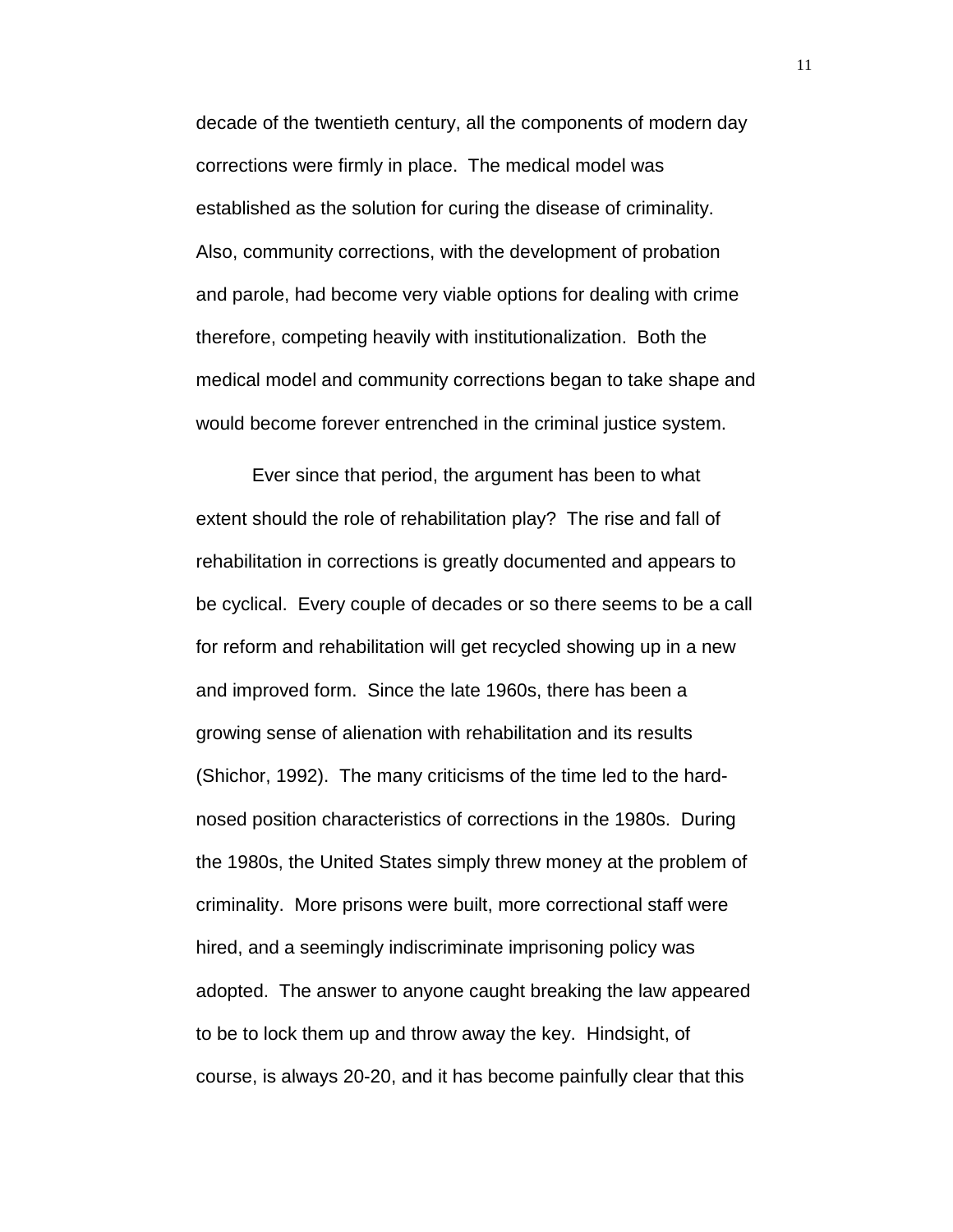simplistic "tough on crime" stance is not the answer. Rehabilitation is now ready to take its position at the forefront of corrections.

With the historical groundwork of rehabilitation in corrections laid, it will now prove useful to examine the specifics of the rehabilitation philosophy in today's terms. Sechrest (1979), as cited by Shichor (1992), stated that the ideal of rehabilitation focuses on individual offenders and seeks to reduce criminal activities by changing offenders' attitudes and patterns of behavior. There are basically three models that make up the philosophy of the rehabilitative ideal. The three perspectives at the core of this eclectic philosophy are the medical model, as well as, both the reintegration and adjustment models. Before these models are discussed, however, it will prove beneficial to clarify an important point that may be bothering the reader at this time. That is, how has the penal goal of rehabilitation survived? It was clearly illustrated in the historical overview that rehabilitation in corrections has oftentimes not been a popular element. This is indeed a reasonable question to ask. According to Shichor (1992), some of the major reasons for the survival of the rehabilitative ideal and policies are the following:

(1) Rehabilitation still receives considerable public support as a major goal of the correctional system. Public opinion has not lost its faith in the ability to reform offenders.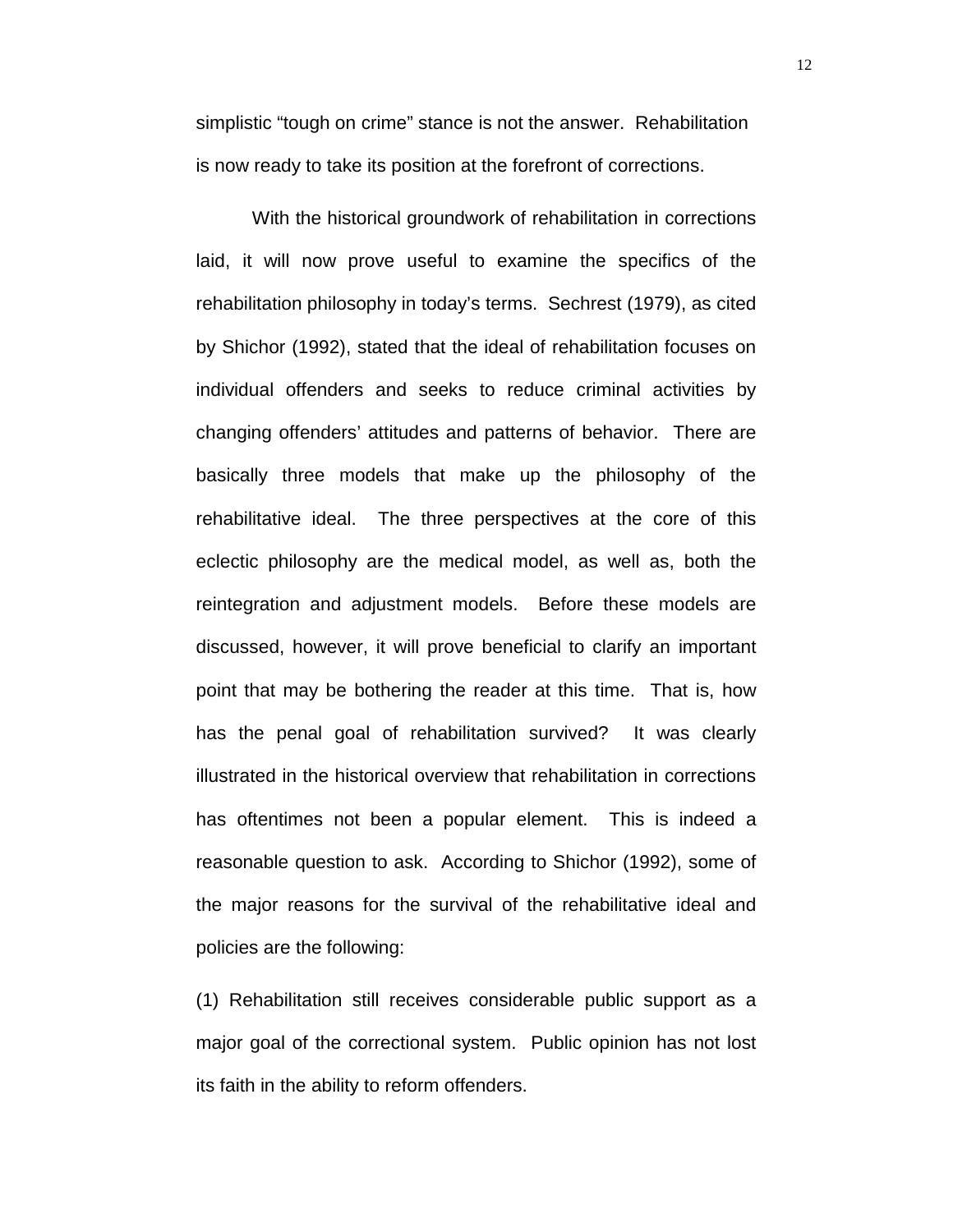(2) Rehabilitation is supported by many social scientists since their basic assumptions regarding human behavior seem to be compatible with rehabilitation. The rehabilitation principle holds that social and personal factors have a strong impact on crime and should be addressed in order to curtail the crime problem.

(3) There is also strong support for rehabilitation based on moral and rehabilitation humanitarian grounds. Basically, that it is inherently the "right" thing to do.

 This ends the summary of some of the major reasons, according to Shichor (1992), rehabilitation has survived as a goal in corrections. Now, the three previously mentioned models, that help make up the philosophy of the rehabilitative ideal.

Essentially, the medical model as applied to corrections assumes the offender to be physically, emotionally, and/or socially "sick." The criminal activity then is a manifestation or symptom of the person's illness. "Proponents of the medical model believe that crime is caused by factors that can be identified, isolated, treated, and cured" (Bartollas, 1985, p. 26). Therefore, punishment should be avoided because it does nothing but reinforce the already negative concept offenders have of themselves. Additionally, the medical model assumes that the criminal offender has no ability to exercise free will or to reason (Bartollas, 1985).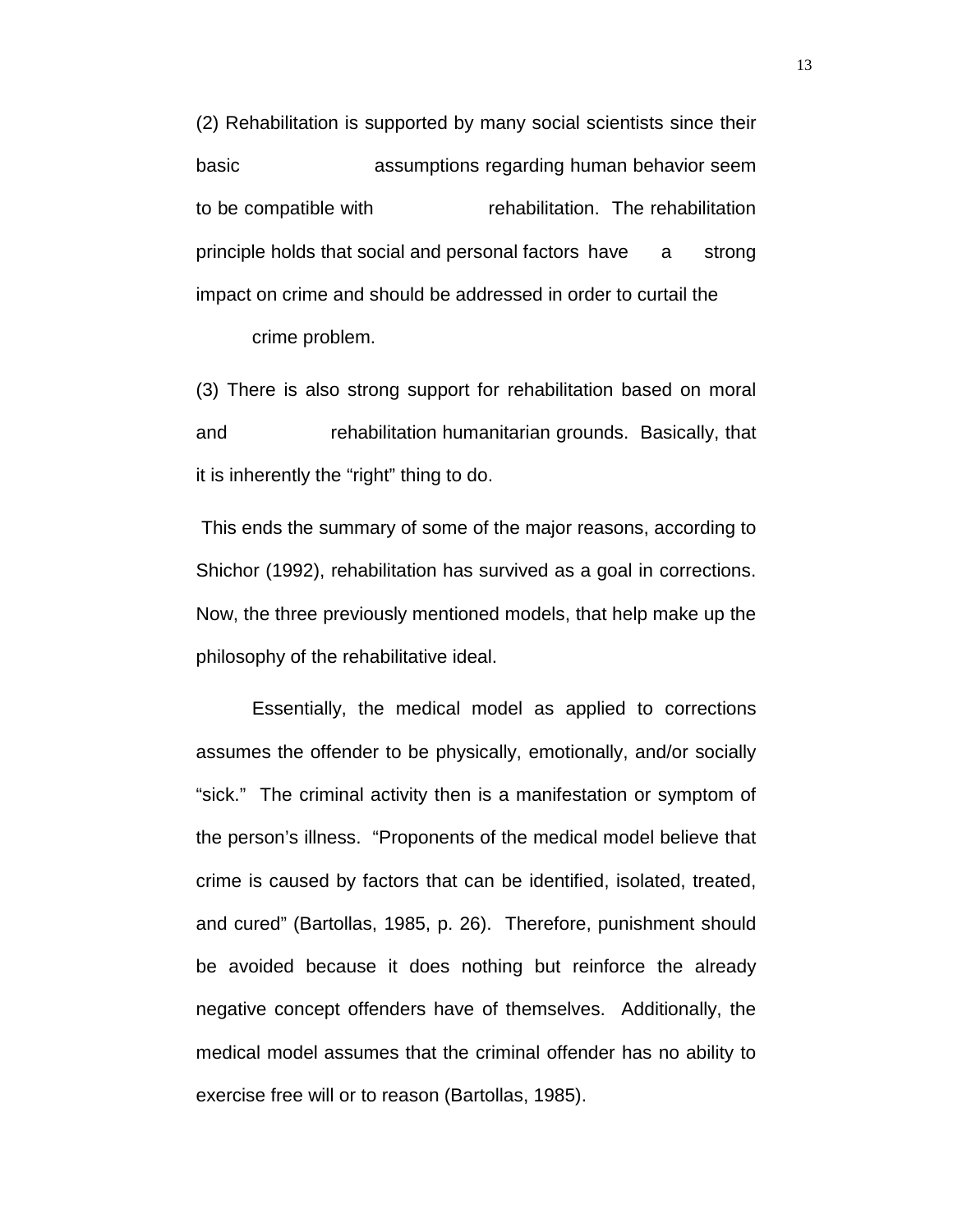Out of growing dissatisfaction with the medical model grew the adaptation of the adjustment model in correctional rehabilitation. According to Bartollas, the adjustment

model is based on the following four assumptions: (1) offenders need help, or treatment, to conform to societal expectations; (2) offenders have the capacity to live a crime-free life and, therefore, the emphasis of correctional treatment should be on the belief that offenders are responsible for their present actions; (3) offenders can be taught ways in which they can lead crime-free lives; and (4) punishment is seen only to further offender estrangement and problem behavior. Rather than focusing on the pathology, as the medical model does, the adjustment model emphasizes helping offenders make a more socially acceptable adjustment to society. Lastly, this approach discourages institutionalization.

The last model that helps make up the rehabilitative ideal is the reintegration model. The overriding assumption of the reintegration model is that offenders' problems must be solved in the community where they began (Bartollas, 1985). Thus, the community must play a role in aiding the offender with making the transition back into society. "Another assumption is that meaningful community contacts are required to achieve the objectives of reintegration" (Bartollas, 1985, p. 28). From these three assumptions it should be clear that proponents of the reintegration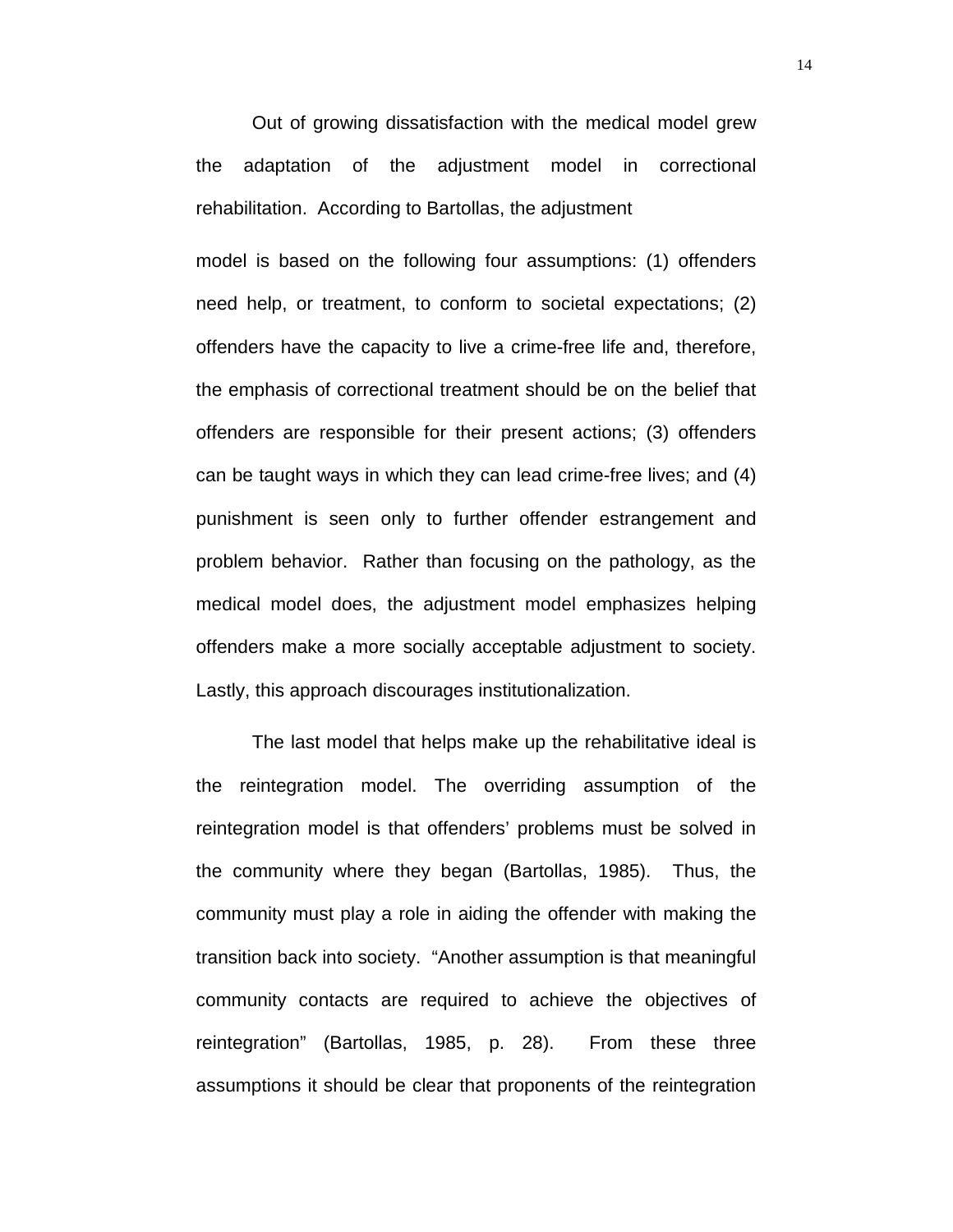model advocate community-based corrections in the rehabilitation of the criminal offender.

With the basic philosophical framework of the rehabilitative ideal discussed it would now be wise to look into some of the specific criticisms and defenses of this ideal. "The many criticisms rehabilitative philosophy has received can be grouped into three basic complaints: Its theoretical assumptions are in conflict with basic human values; it has been ineffective in reducing recidivism; and it has been a disaster in practice" (Bartollas, 1985, p. 34). Additionally, critics have seriously questioned the three basic components of the rehabilitative ideal: individualization, indeterminacy, and discretionary power (Bartollas, 1985). Individualization, or focusing on the criminal rather than the crime committed, resulted in the viewing of the offender as "sick: and, therefore, different from noncriminals. This is a product of the influence of the medical model. It is further argued, that no program imaginable is likely to reverse the offenders twenty or thirty years of antisocial conditioning.

Critics have also attacked the indeterminate sentence element of rehabilitation. Bartollas explains this flaw with the following:

The task of individually tailoring decisions to accomplish rehabilitation led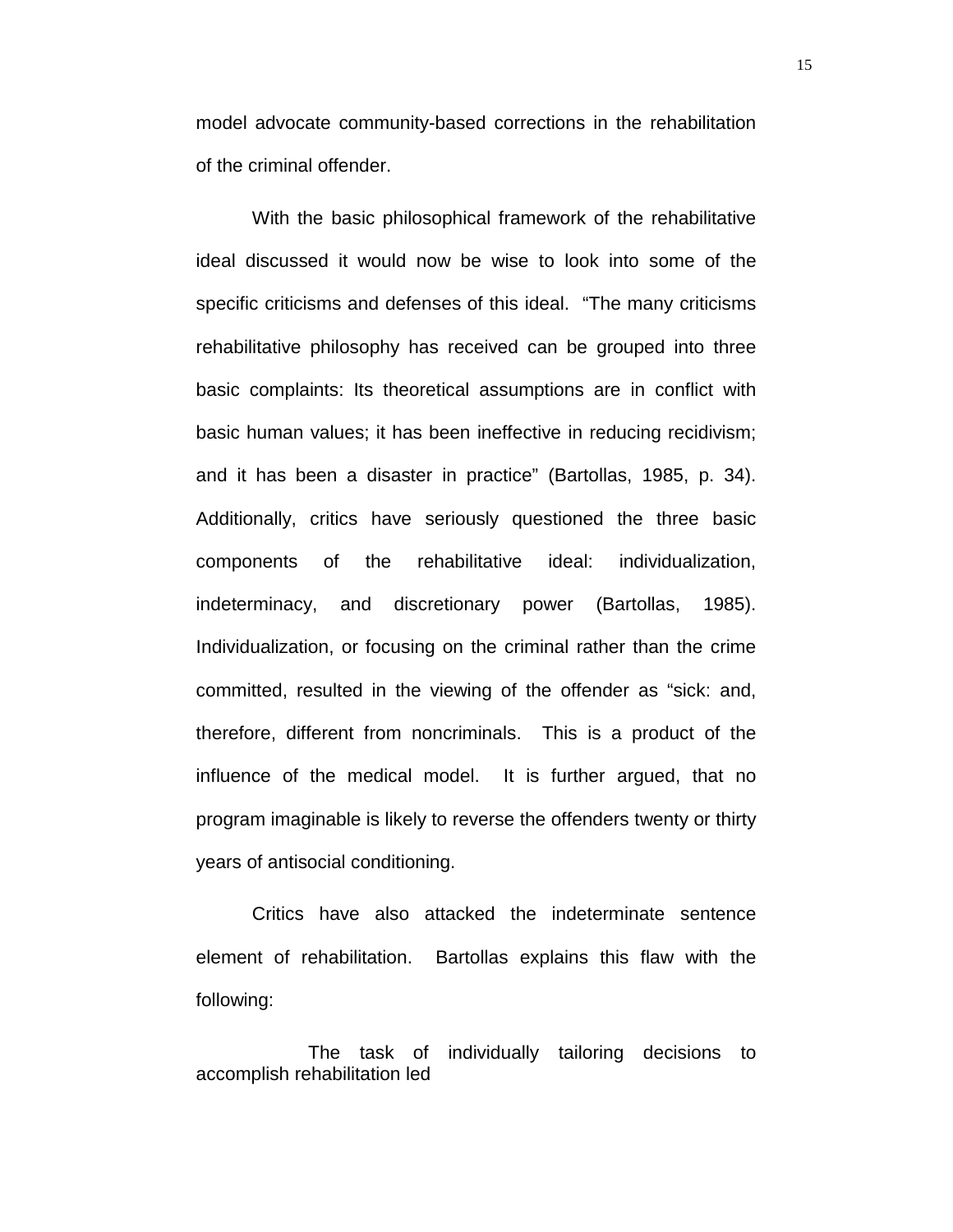to the indeterminate sentence whereby the offender is released only

when "cured" of his or her criminality. But critics claim that a sentencing structure that depends on the rehabilitation of offenders lacks

justice, fairness, constitutional safeguards, and reasonableness (1985).

Lastly, the critics claim that the wide discretionary powers implicit in rehabilitative philosophy has been abused on a minimum of two fronts. First, rehabilitation has been too easy on offenders and, thus, has not fulfilled the punishment element of corrections. The other problem has to do with the excessive power given to parole boards. The seemingly arbitrary manner in which these boards typically decide when inmates are ready for parole has drawn strong criticisms from prisoners, prison reformers, and the general public.

As with any controversial phenomena, there is a significant amount of research supporting both of the conflicting sides. The same is true for rehabilitation in corrections. There are studies claiming rehabilitation as having little or no affect on recidivism rates. Conversely, there exists a number of studies claiming rehabilitation as having a positive influence on recidivism rates. For years people have stood by the studies or research that best serves their purpose.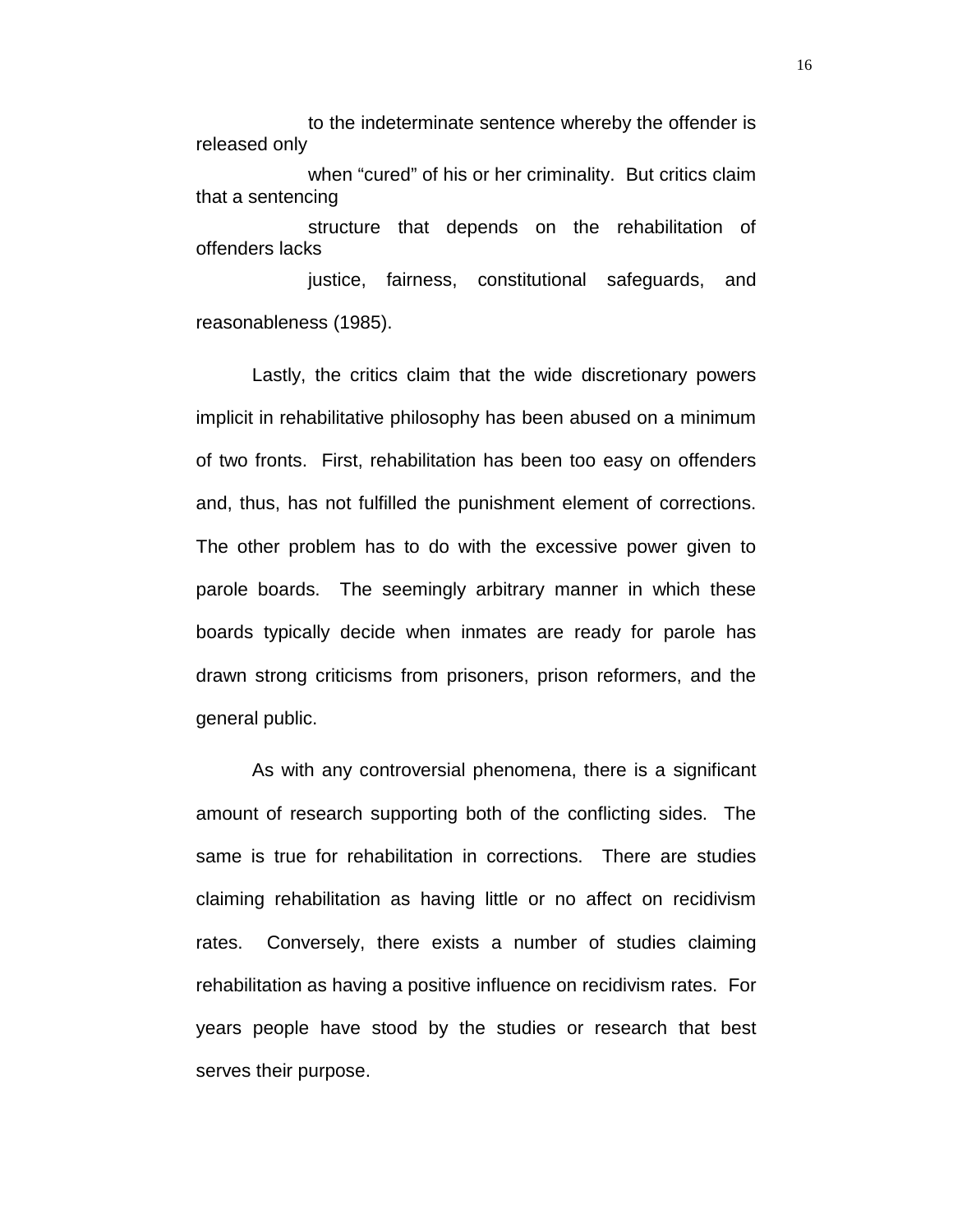Another criticism made about rehabilitative philosophy is that it has been a disaster in practice. "First, critics claim that the rehabilitative philosophy eventually results in punishment rather than treatment" (Bartollas, 1985, p. 37). In the name of treatment, the state has justified some questionable techniques in the attempt to "rehabilitate." Second, critics argue that the rehabilitative philosophy has resulted in a more inhumane aspect of rehabilitation as related to the fact that some offenders get worse, instead of improving. Finally, critics claim that rehabilitation does not belong in prisons in the first place. Basically, this perspective believes that prisons are dismal, inhospitable places not conducive to rehabilitation.

In defense of rehabilitation Cullin and Gilbert (1982) list four main reasons for the reaffirming of rehabilitation in corrections.

(1) Rehabilitation is the only justification for criminal sanctioning states have to care for an offender's needs or welfare that obligates the state to care for an offender's needs or welfare.

If the element of rehabilitation is removed, the system of corrections is left with punishment and deterrence as its only goals. This in effect dehumanizes the inmate and, therefore, all but eliminates the opportunity to transform these offenders into lawabiding citizens, which is a very attractive payoff for society.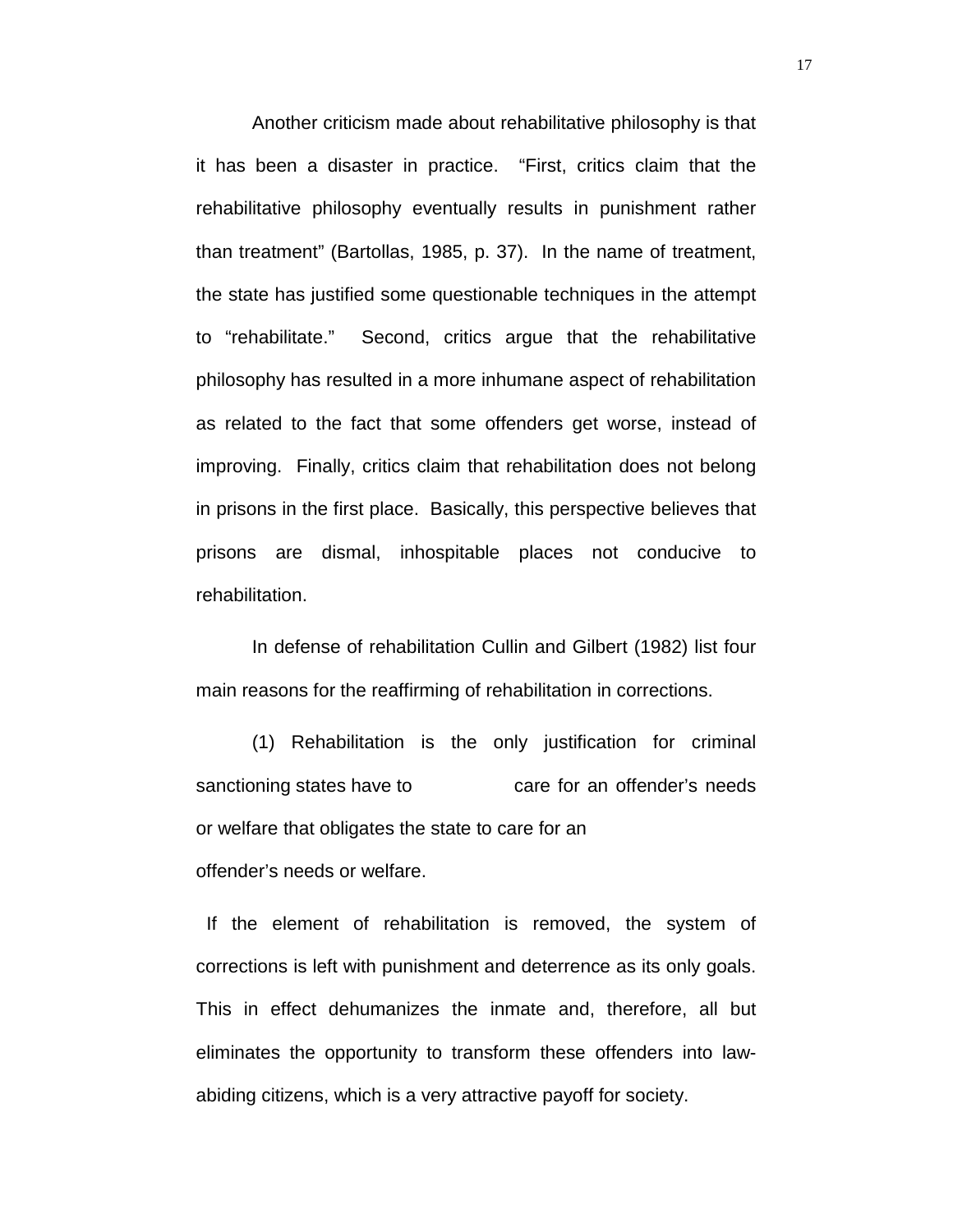(2) The ideology of rehabilitation provides an important rationale for opposing the conservative's assumption that increased repression will reduce crime.

Basically, this means that repressive tactics in corrections do not touch upon the real social roots of crime. Such reactive measures fail to correct the underlying issues of crime. Preventive or proactive measures are the key to really making a difference in the crime rates.

(3) Rehabilitation still receives considerable support as a major goal of the correctional system.

The public is frustrated with the crime rate but, there is existing survey data which lists rehabilitation as the prevailing ideology in corrections (Cullin & Gilbert, 1982).

(4) Rehabilitation has historically been an important motive underlying reform efforts that have increased the humanity of the correctional system.

These are four important points that help illustrate the value of rehabilitation. There is additional ammunition that can be used to shoot holes into the criticism of correctional rehabilitation. The widespread attacking of rehabilitation is really unfair since it has been given little more that lip service in American corrections. Quite frankly, rehabilitation has never been given an honest chance.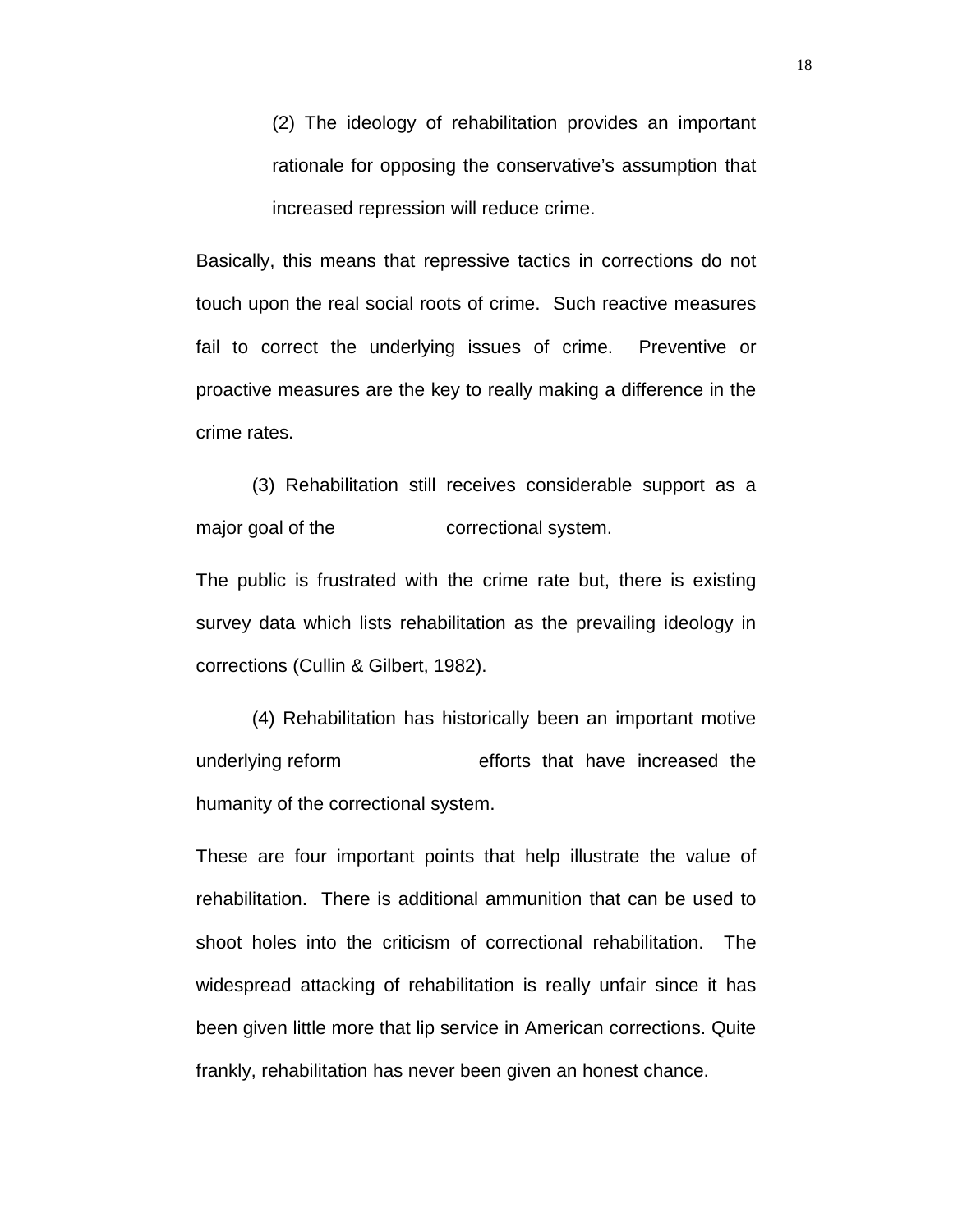First of all, rehabilitative programs are so few that they can serve only a small minority of inmates in prison (Bartollas, 1985). Very few offenders participate in programs, and of those even a smaller percentage with identified needs participate in treatment programs related to those needs. Additionally, it is suspected that the programs are often times sabotaged by custodial staff. Bartollas (1985) further explains by commenting the following:

Staff members "forget" the days that certain inmates are to attend

programs. Security staff members may recommend to prisoners

that they not become involved in programs, and at times, do not

even permit treatment staff to see inmates on the cellblock or in other

areas of the prison (p.32).

So it is clear that these programs do not get the full cooperation they deserve. Finally, the lack of follow-up in the community most definitely negates the positive effects of treatment on offenders (Bartollas, 1985).

Equally effective in the defense of rehabilitation is by showing that it is a necessary part of the correctional process. What would the criminal justice system look like without rehabilitation? It is argued that the retention of rehabilitation is necessary to maintain humanitarianism in the criminal justice system (Bartollas, 1985). Society cannot continue to send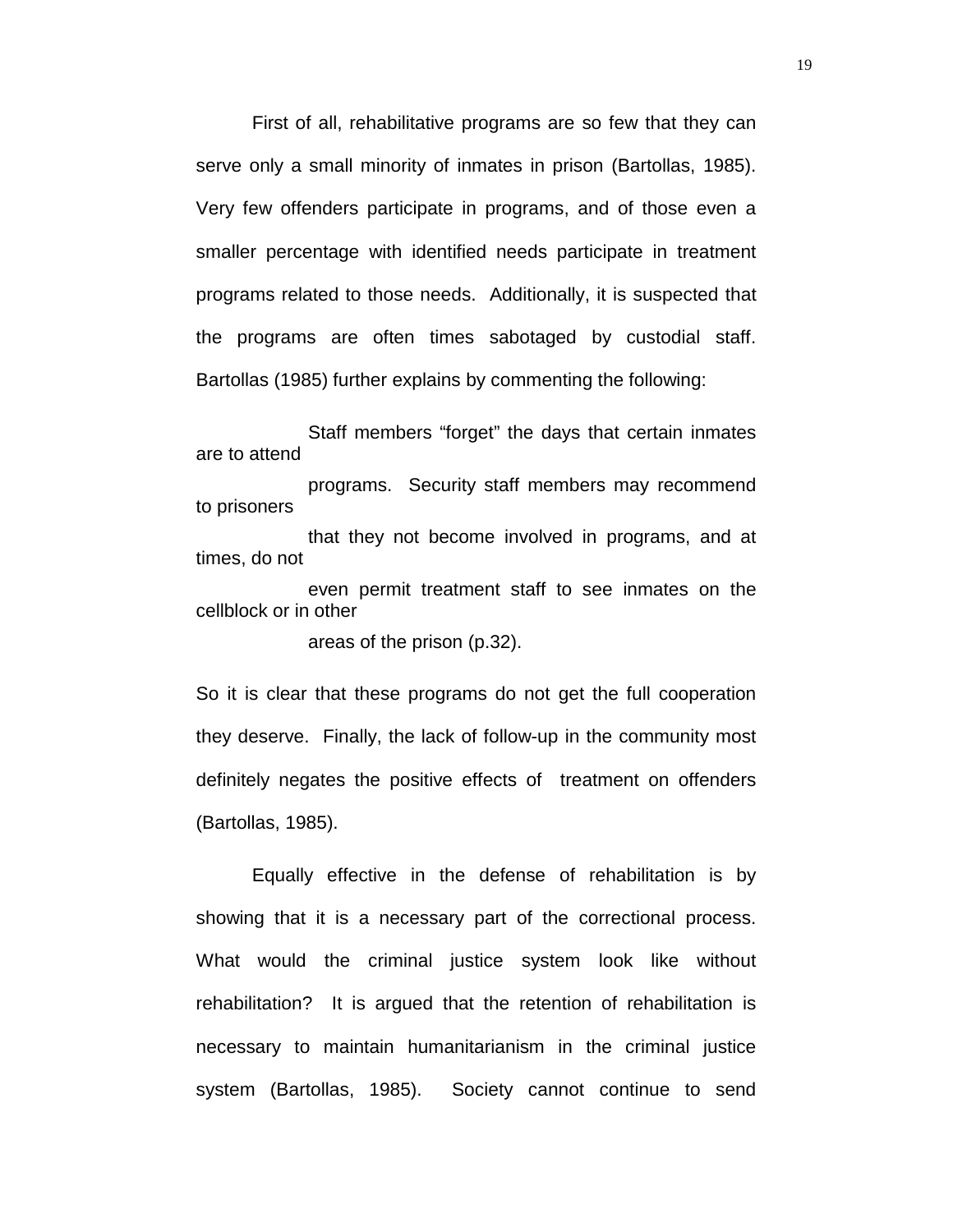untreated offenders out onto the streets because society needs the benefits of treatment for its own protection. "Rehabilitation, in other words, serves the useful purpose of deterring property and personal crimes in American society" (Bartollas, 1985, p. 33).

Lastly, rehabilitation is far too compelling an ideal to give up. The corrections system has made some exciting strides in the last two decades that very much have an influence on rehabilitation's place. In the 1970s, the reintegration and adjustment models, described earlier, largely replaced the controversial medical model, and compulsory programs received lessening support from advocates of rehabilitation (Bartollas, 1985). Programs also became more varied, especially in community-based corrections, and the technology of interventions became more sophisticated. Furthermore, the overall quality and integrity of programs improved, and far better research methods were used to more accurately predict what interventions will work for which offenders in what circumstances.

An overview of the history of rehabilitation in corrections was initially given. Next, the future trends that will guide correctional rehabilitation into the 21st century will be explored.

 Epstein (1994), Lacayo (1994), and Smolowe (1994), as cited by Sluder(1996), stated that for the first time in the nearly 60 years of public opinion polling, the public ranked crime as the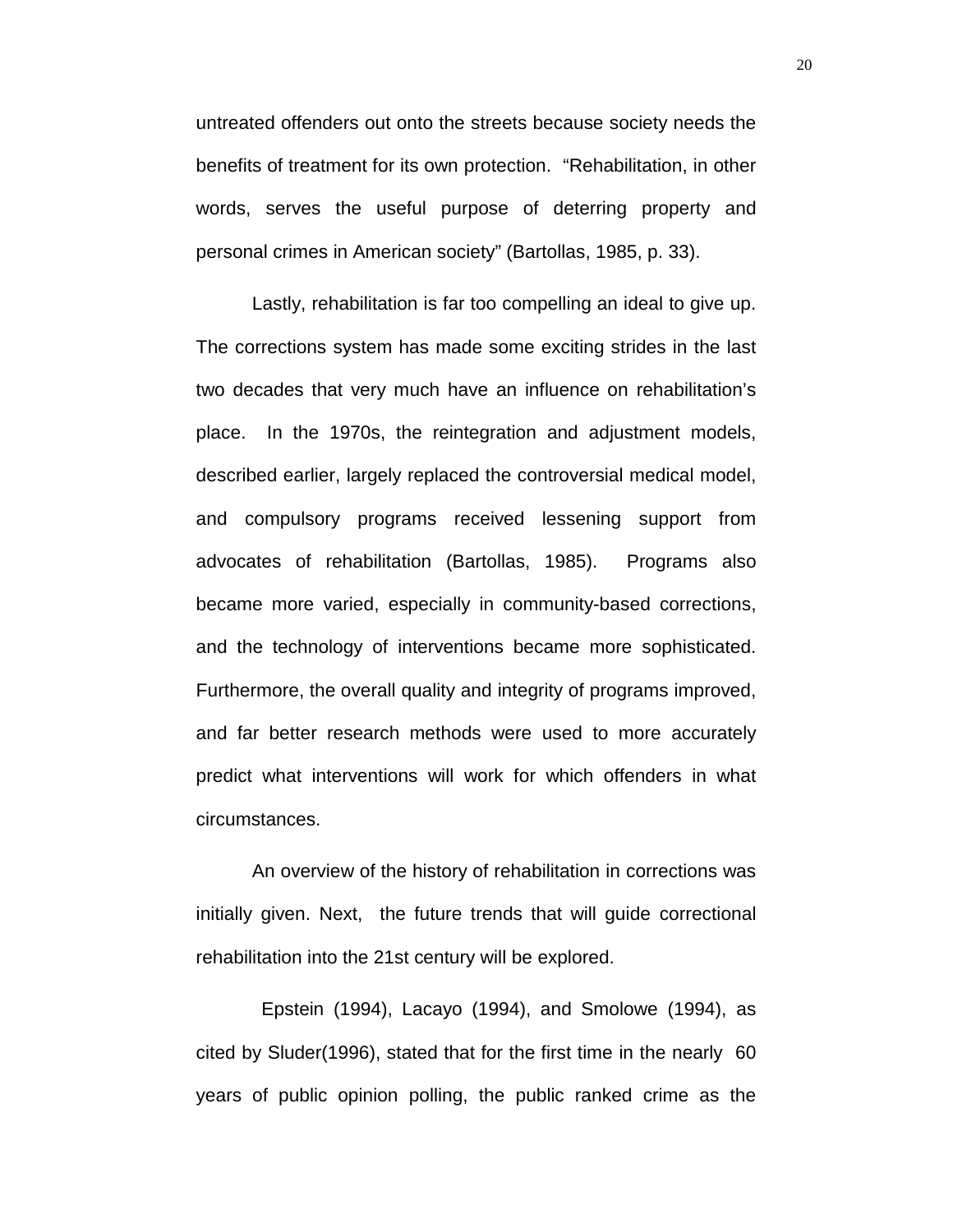Nation's most important problem. The scope and severity of this social problem cannot be denied. The phenomena of crime is something that everyone in this country is either concerned with, or at the very least, aware of.

So, in what direction is corrections headed? Very simply, corrections is going to be community-based. The statistics already prove beyond a doubt that this is true, and it is expected to continue in this direction. More specifically, correctional rehabilitation is going to have to focus on probation. About two-thirds of all offenders under correctional supervision are on probation (Bureau of Justice Statistics, 1991). As the Nation continues to sanction more offenders, augment its police forces, and prisons experience increased overcrowding, many believe that even more offenders will be funneled into the probation system. Between 1984 and 1990 probation caseloads rose from 1.74 million persons to 2.67 million persons, a 53.4 percent increase (Bureau of Justice Statistics, 1991). From these statistics and other related trends in the field it is easy to see that probation will become even more of a mainstay sanction in the future.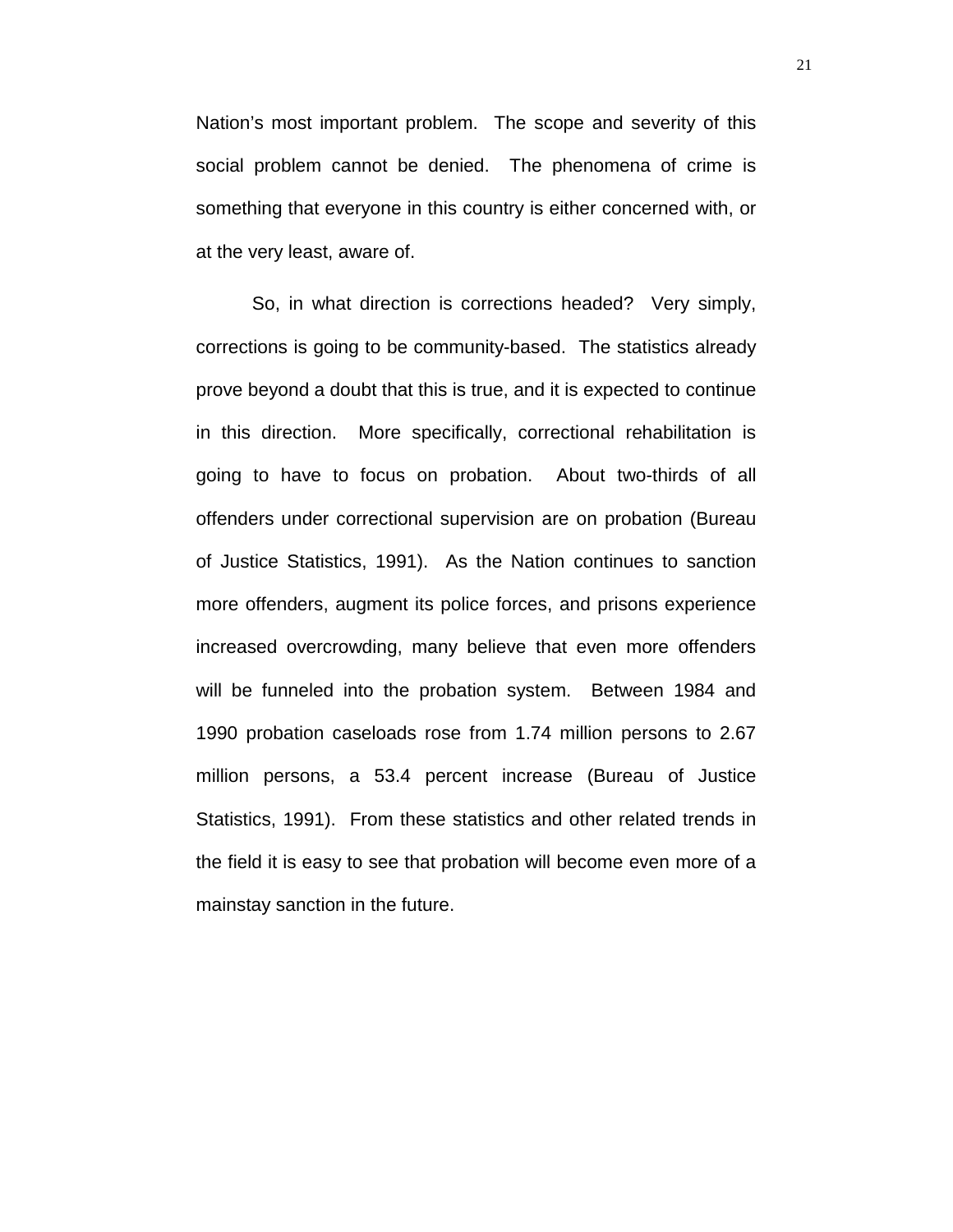# **Chapter 3**

### Methodology

### **Subjects**

 The subjects used in this study were the 23 County Probation Directors of Minnesota. It should be noted here that each county does not have its own director. The directors of highly populated counties may preside over one particular county, while directors in the less populated areas of the state may have a territory of three or four counties. The names and mailing addresses of these twenty-three men and women was obtained from Ron Fry at the University of Wisconsin-Stout, who had received it from Michael MacMillan. Mr. MacMillan is the director of Wright County Court Services in Buffalo, Minnesota and is a past graduate of Stout.

# **Instrumentation**

The problem in corrections today in the United States is the high recidivism rate. Therefore, the purpose of this descriptive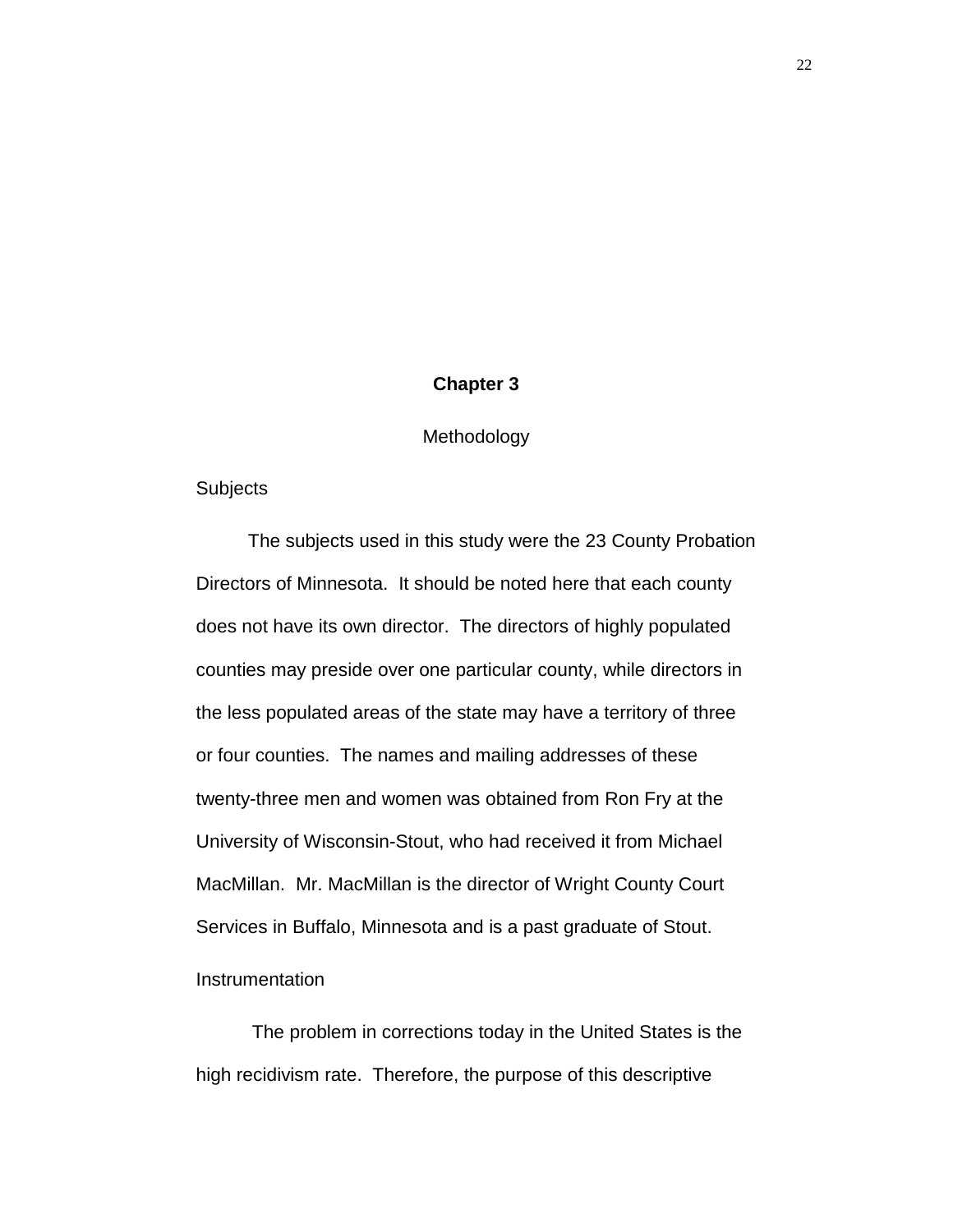study is to determine what kinds of programs are currently available to rehabilitate offenders under probation, in the state of Minnesota.

The instrument used was a 13 item survey built around the following research question: What elements are currently being used in Minnesota to rehabilitate offenders under probationary supervision? The following survey questions were developed to support the preceding research question.

Survey Questions

- 1. How many adult male offenders are on probation in your county? \_\_\_\_\_\_
- 2. Of those men, how many are given psychological evaluations?
- 3. How many are evaluated for <u>learning disabilities</u>?
- 4. How many are evaluated for psychological disorders? \_\_\_\_\_\_
- 5. How many are given alcohol and/or drug assessments?
- 6. Which of the following psychological tests are used? (check all that apply)
	- \_\_\_\_\_\_\_ WASR \_\_\_\_\_\_ Stanford-Binet \_\_\_\_\_\_ MMPI \_\_\_\_\_\_ Interest Inventories \_\_\_\_\_\_ Other \_\_\_\_\_\_ None
- 7. How valuable do you think such psychological evaluations are? (circle one)

#### **Not important 1 ----- 2 ----- 3 ----- 4 ----- 5 Extremely important**

- 8. What methods are used to vocationally assess these offenders?(check all that apply)
	- \_\_\_\_\_\_ On-the-job training
	- \_\_\_\_\_\_ Job-shadowing
	- \_\_\_\_\_\_ Work samples \_\_\_\_\_\_ Other
	- \_\_\_\_\_\_ None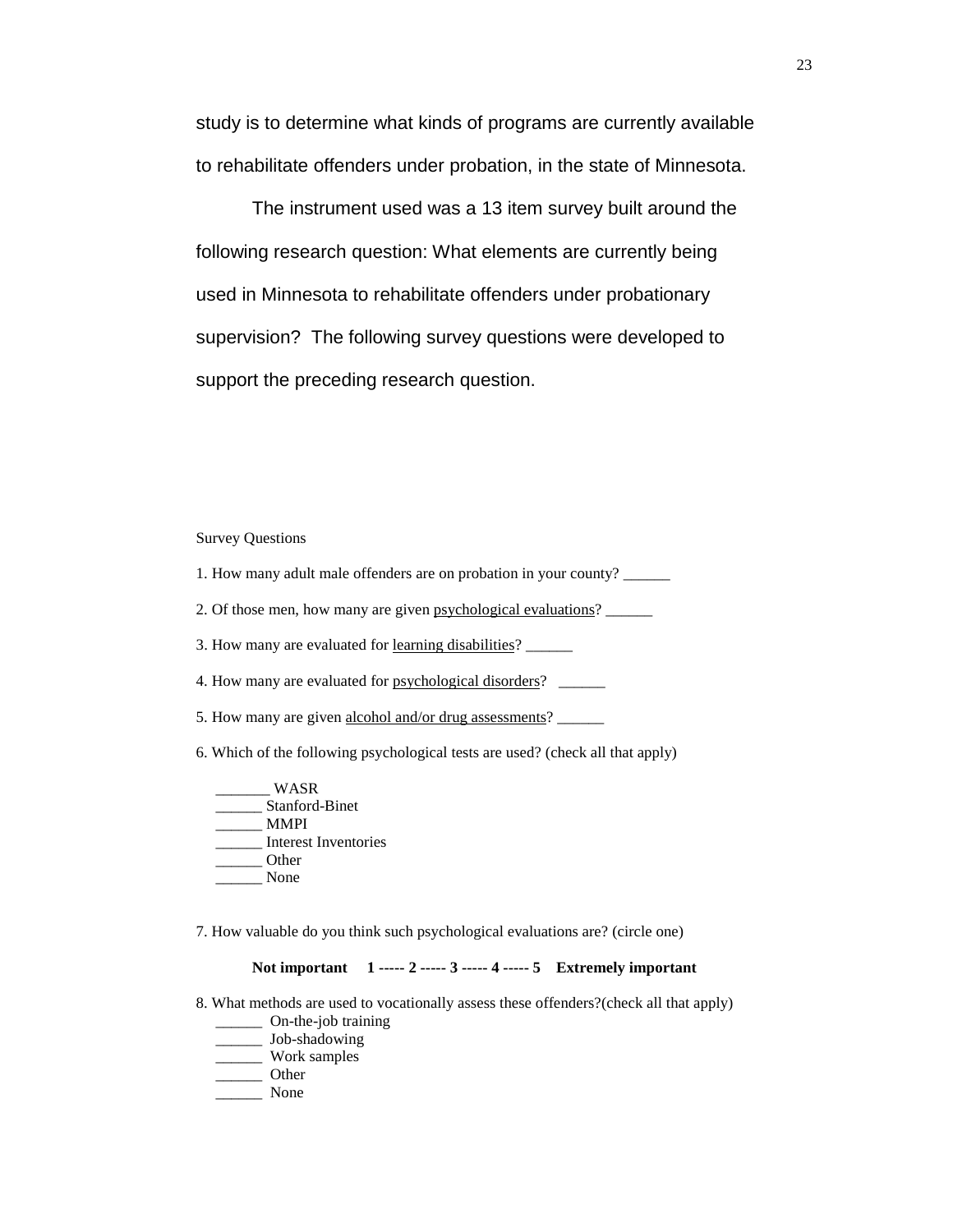9. Are there programs offered that identify job-seeking skills? (Those essential abilities needed to correctly locate and apply for jobs and effectively interview for them).

 $\frac{1}{\sqrt{2\pi}}$  Yes \_\_\_\_\_\_ No

10. Are there services offered that provide job-keeping skills training? (Those attributes that make good employees: good attendance, appropriate grooming and dress, getting along with supervisors and co-workers, and correctly following rules and regulations).

 $\frac{1}{\sqrt{1-\frac{1}{2}}\sqrt{1-\frac{1}{2}}\sqrt{1-\frac{1}{2}}\sqrt{1-\frac{1}{2}}\sqrt{1-\frac{1}{2}}\sqrt{1-\frac{1}{2}}\sqrt{1-\frac{1}{2}}\sqrt{1-\frac{1}{2}}\sqrt{1-\frac{1}{2}}\sqrt{1-\frac{1}{2}}\sqrt{1-\frac{1}{2}}\sqrt{1-\frac{1}{2}}\sqrt{1-\frac{1}{2}}\sqrt{1-\frac{1}{2}}\sqrt{1-\frac{1}{2}}\sqrt{1-\frac{1}{2}}\sqrt{1-\frac{1}{2}}\sqrt{1-\frac{1}{2}}\sqrt{1-\frac{1}{2}}\sqrt{1-\frac$ 

\_\_\_\_\_\_ No

- 11. If job-seeking/keeping skills services exist, how many of those on probation take advantage of them? \_\_\_\_\_\_\_
- 12. Do you feel such vocational services would/do reduce recidivism?

**No, not at all 1 ----- 2 ----- 3 ----- 4 ----- 5 Definitely**

13. What do you feel is the single biggest issue/problem facing the probation system? (use space provided below)

Procedure

The questionnaire was sent to each of the twenty-three county probation directors in the state of Minnesota. The cover letter requested they fill out the survey to the best of their ability and send it back in the self-addressed stamped envelope provided within seven to ten days from delivery of the package. The questions once answered will help identify rehabilitation programs that are currently available to Minnesota offenders on probation.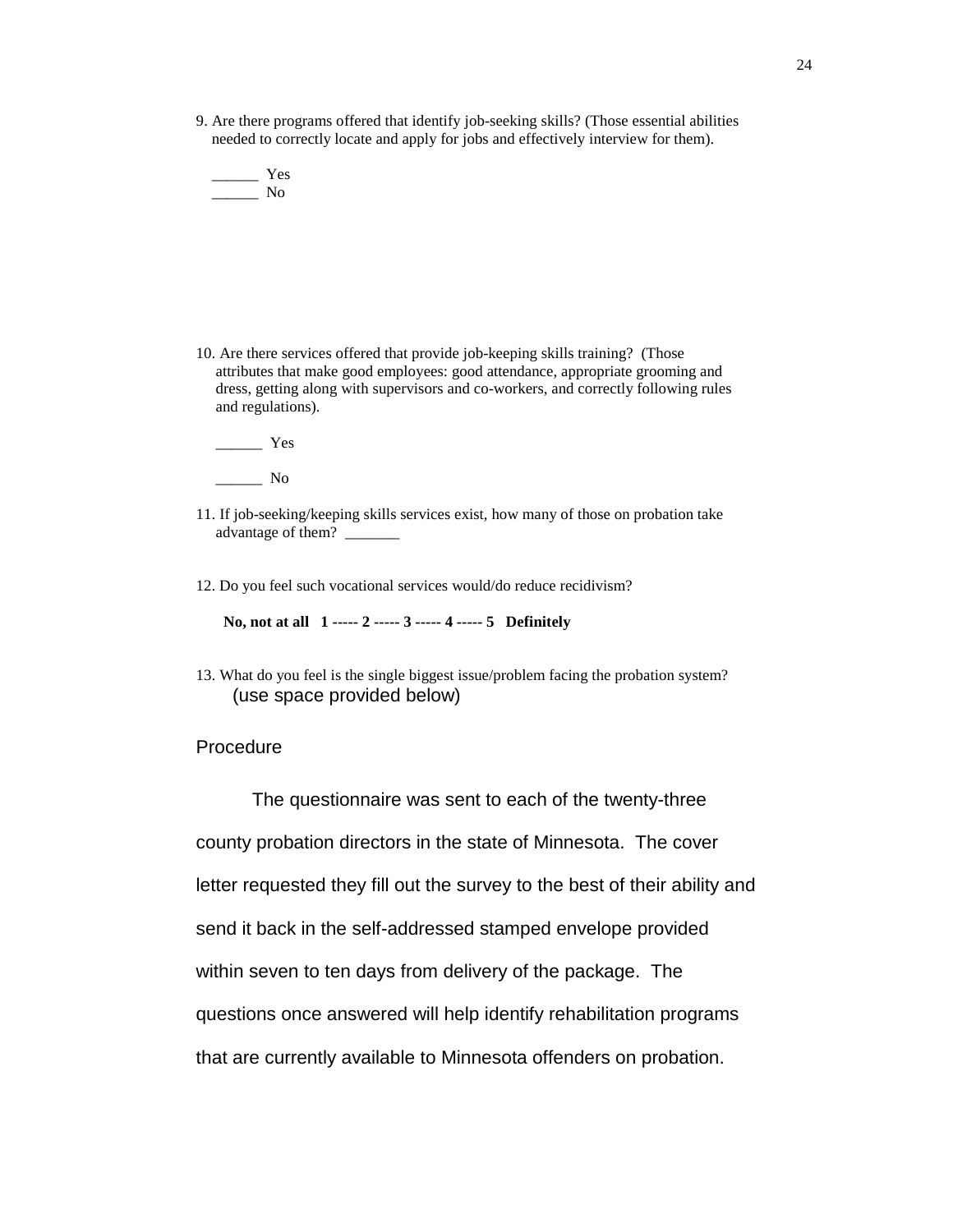#### Analysis of Data

Descriptive data relative to each question will be provided. The frequencies of responses will be developed for each question. Questions seven and twelve will have a mean and standard deviation reported for each, as well as, frequencies of responses.

#### Limitations

One of the limitations with this study at this point is the size of the targeted population. The population being surveyed is the twenty-three "county" probation directors of Minnesota. There are actually more than twenty-three counties in the state of Minnesota; however, some of more the less populated counties are grouped into territories in which there is only one "county" or area probation director. Typically, a response rate of approximately 10 percent or above is considered desirable with such studies. If this goal is attained, which by no means is guaranteed, a sample size of approximately 2-3 respondents will be produced on which to base appropriate conclusions.

Related to the above concern or limitation is the issue of generalization. To begin, the very design of this study limits the generalization of the conclusions to the state Minnesota alone. The ability of generalize the data to Minnesota may be threatened by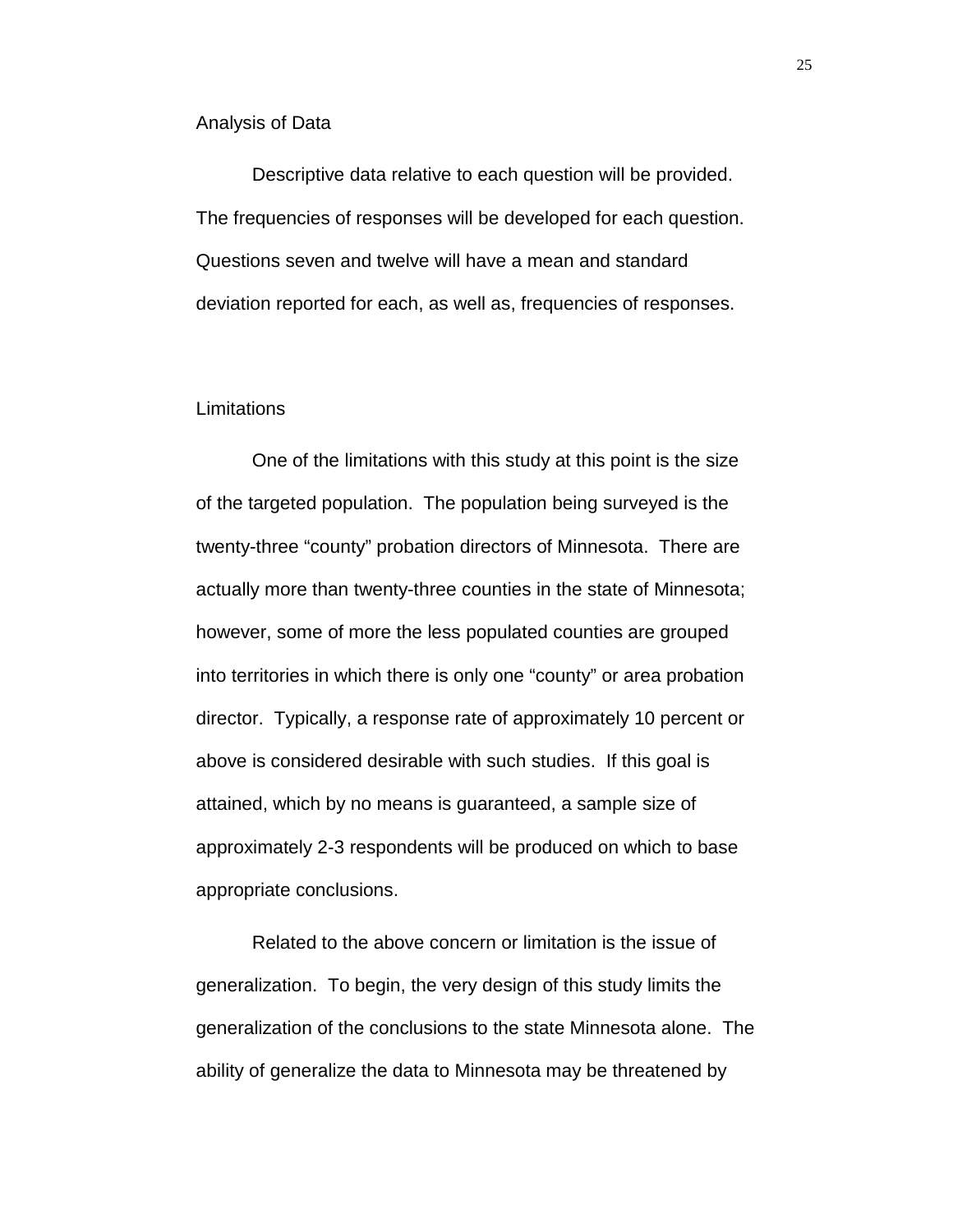the number of respondents or the sample size. If data is received from 2 or 3 respondents, can any valid conclusion be based upon the state as a whole? The answer is probably no. Finally, Minnesota is a very diverse state with an equally diverse population. Approximately half of the population of the state of Minnesota resides in the Twin Cities Metro area, while the other half is scattered throughout the remainder of this relatively large state. Overwhelming data received from either one of these two extreme sub-populations may profoundly skew the overall results of the data and its subsequent conclusions. Such limitations should be kept in the mind of the reader as they continue through into the Data Analysis and Results of Chapter 4. They will again be revisited in Chapter 5.

#### **Chapter 4**

#### **Results**

The purpose of this descriptive study is to determine what kinds of programs are currently available to rehabilitate offenders under probation, in the state of Minnesota. More specifically, it was decided that the population to focus on was those on probation, since approximately two-thirds of male offenders in the corrections system are placed on this type of sanction. Additionally, it was the aim of this study to describe some of the rehabilitative programs that are currently in place within the state of Minnesota. Upon

26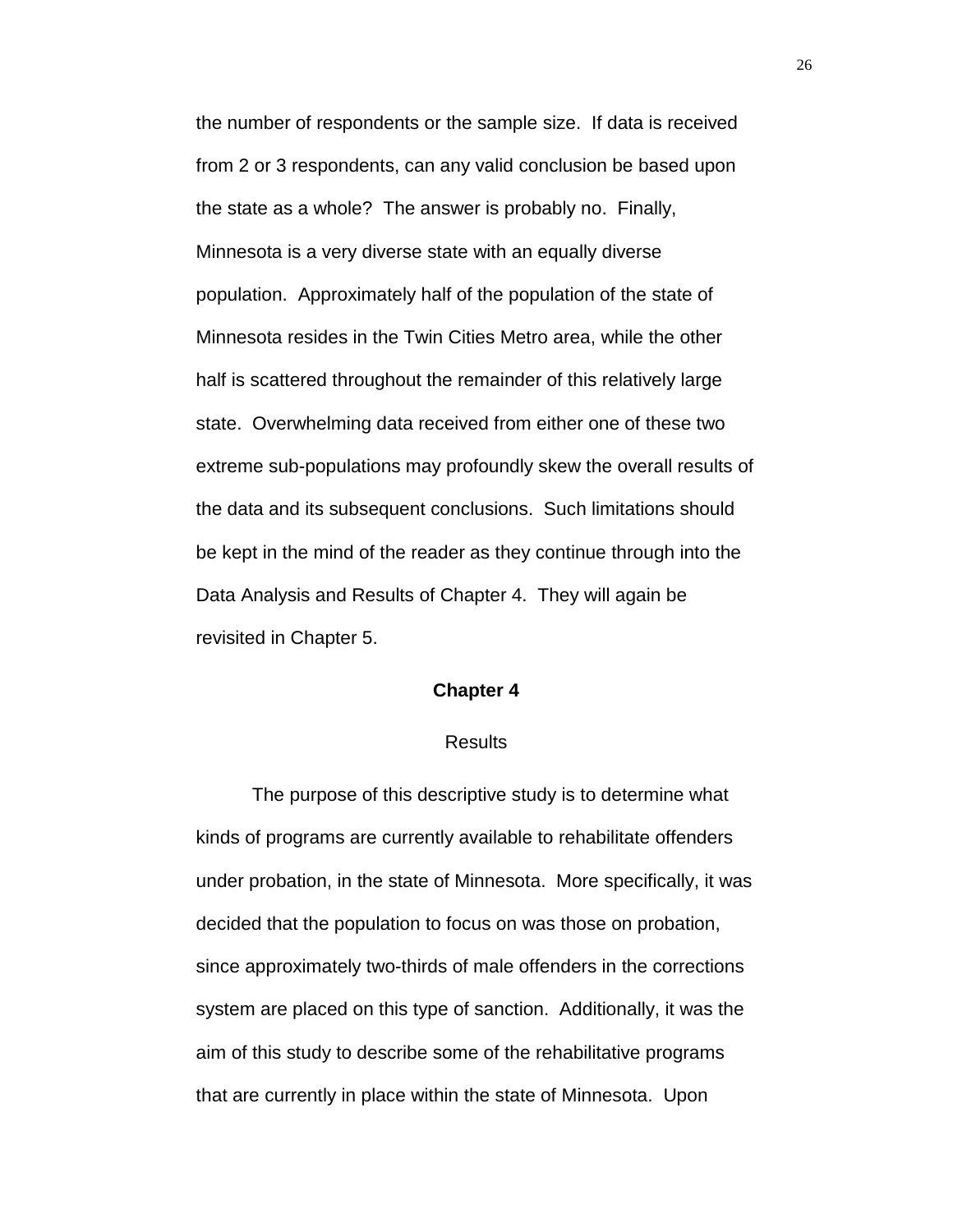identification of said programs it would be possible to start the important function of evaluating the strengths and/or weaknesses of the policies. Such evaluations may stimulate creative thought on how to improve the programs currently in place; thereby, reducing the recidivism rate. This study was designed to begin this process by simply attempting to identify the programs and combining this information with crucial feedback from those in the field who know the system best.

The resource attempting to be tapped to gain this insight was the knowledge of the twenty-three County Probation Directors of Minnesota. Any possible identifying features were removed to ensure the anonymity of the subjects being questioned. Therefore, demographic information relative to the respondents can not be reported. However, the various ranges for the specific questions can be reported to give the mean scores, which will also be reported in this chapter, more meaning. This will identify the outliers or extreme scores, which skew the results of some of the questions asked, consequently producing clarity when attempting to interpret the data.

The return ratio was 7 of 23 or 30%. This survey was based on adult, male offenders under correctional supervision in the state of Minnesota.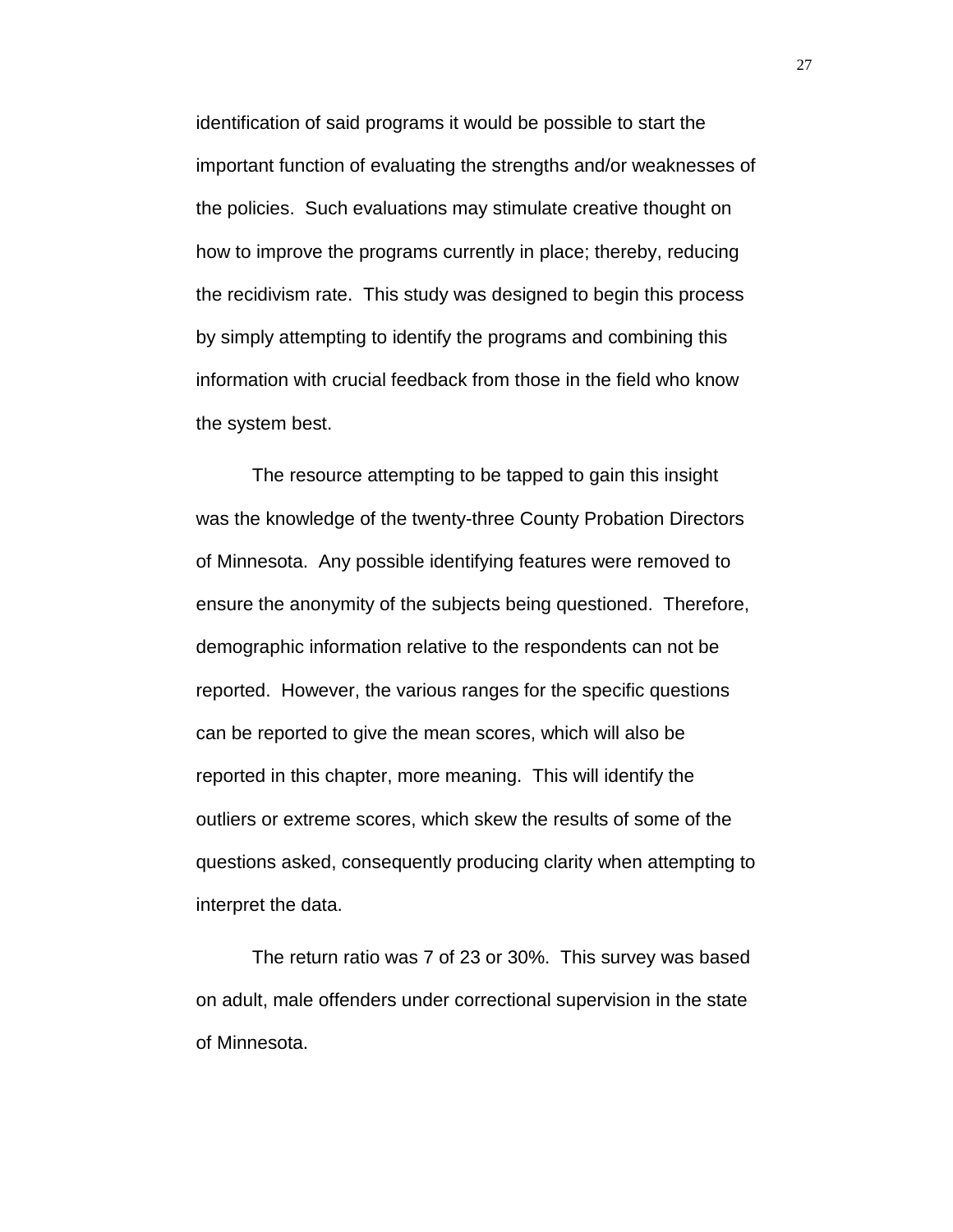1. How many adult male offenders are on probation in your

county/territory?

**Frequencies/Responses:**(1) 120, (1) 190, (1) 212, (1) 550, (1) 600, (1) 738,

(1) 750

| Mean = $415.86$<br>$Range = 120 - 750$<br>$n=7$ |
|-------------------------------------------------|
|-------------------------------------------------|

2. How many men on probation are given psychological

evaluations?

**Frequencies/Responses:**(1) 8, (1) 19, (1) 20, (1) 24, (1)

25, (1) 35, (1) 41

| $n=7$ | $Range = 8-41$ | Mean = $24.67$ |
|-------|----------------|----------------|
|       |                |                |

3. How many are evaluated for learning disability?

**Frequencies/Responses:**(2) 0, (1) 5, (1) 6, (1) 37

| n=5 | Range = $0-37$ | $Mean = 9.60$ |
|-----|----------------|---------------|
|     |                |               |

4. How many are evaluated for psychological disorders?

**Frequencies/Responses:**(1) 8, (1) 19, (1) 20, (1) 25, (1)

35, (1) 37

| n=6 | Range = $8-37$ | Mean = $18.78$ |
|-----|----------------|----------------|
|-----|----------------|----------------|

5. How many are given alcohol and/or drug assessments?

**Frequencies/Responses:** (2) 50, (1) 95, (1) 200, (1) 330,

(1) 400, (1) 664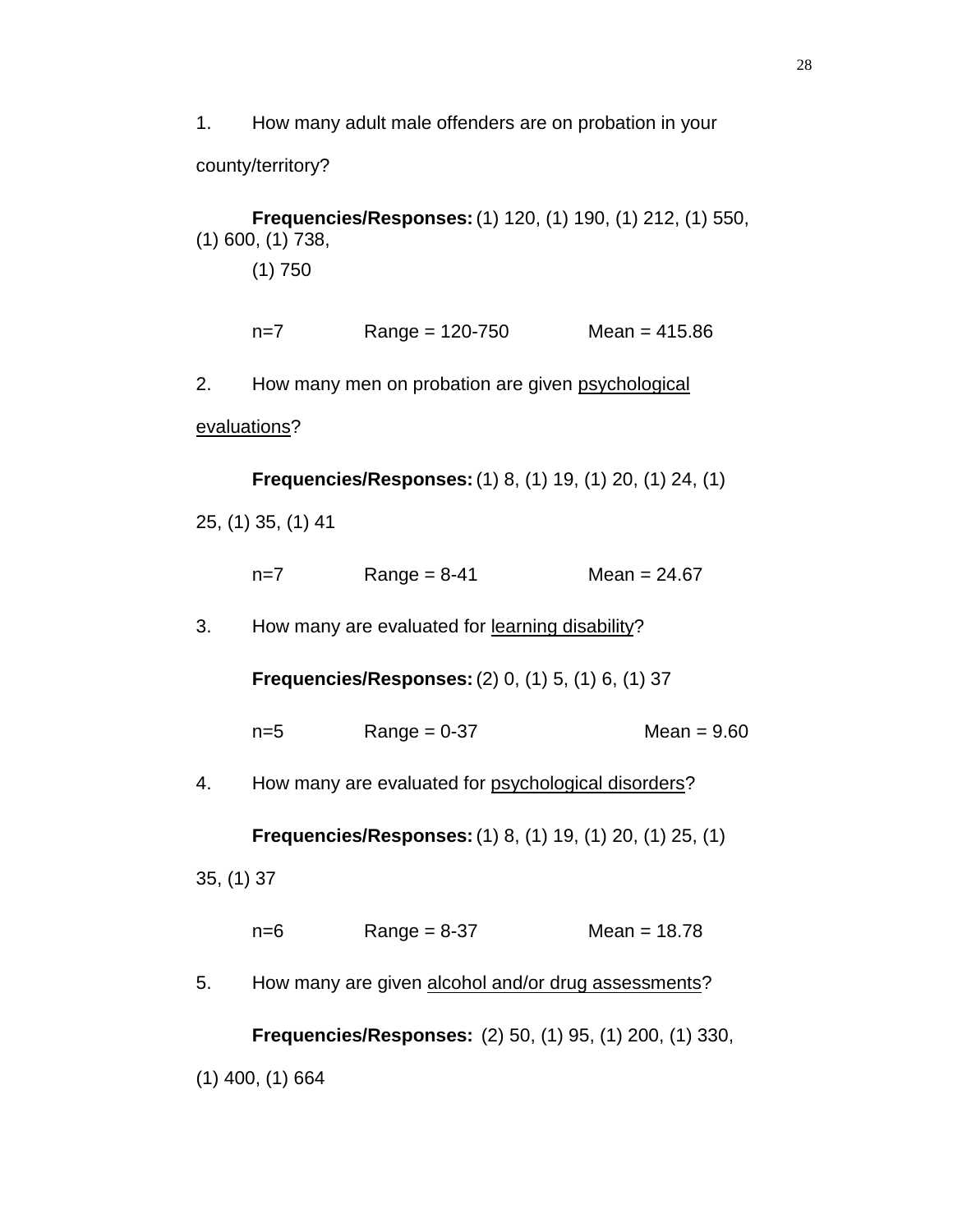6. Which of the following psychological tests are used? (check all that apply)

 $n=7$ 

## **Frequencies/Responses:**

\_\_2\_\_WASR

- \_\_2\_\_ Stanford-Binet
- \_\_4\_\_ MMPI
- \_\_1\_\_ Interest Inventories
- \_\_4\_\_ Other
- 0\_None

 Of the four that stated "Other", none specified or listed what "other" psychological tests they utilized. Two of the respondents noted that these services were contracted by outside providers. One stated "Unknown" as the answer to this question.

7. How valuable do you think such psychological evaluations are? (circle one)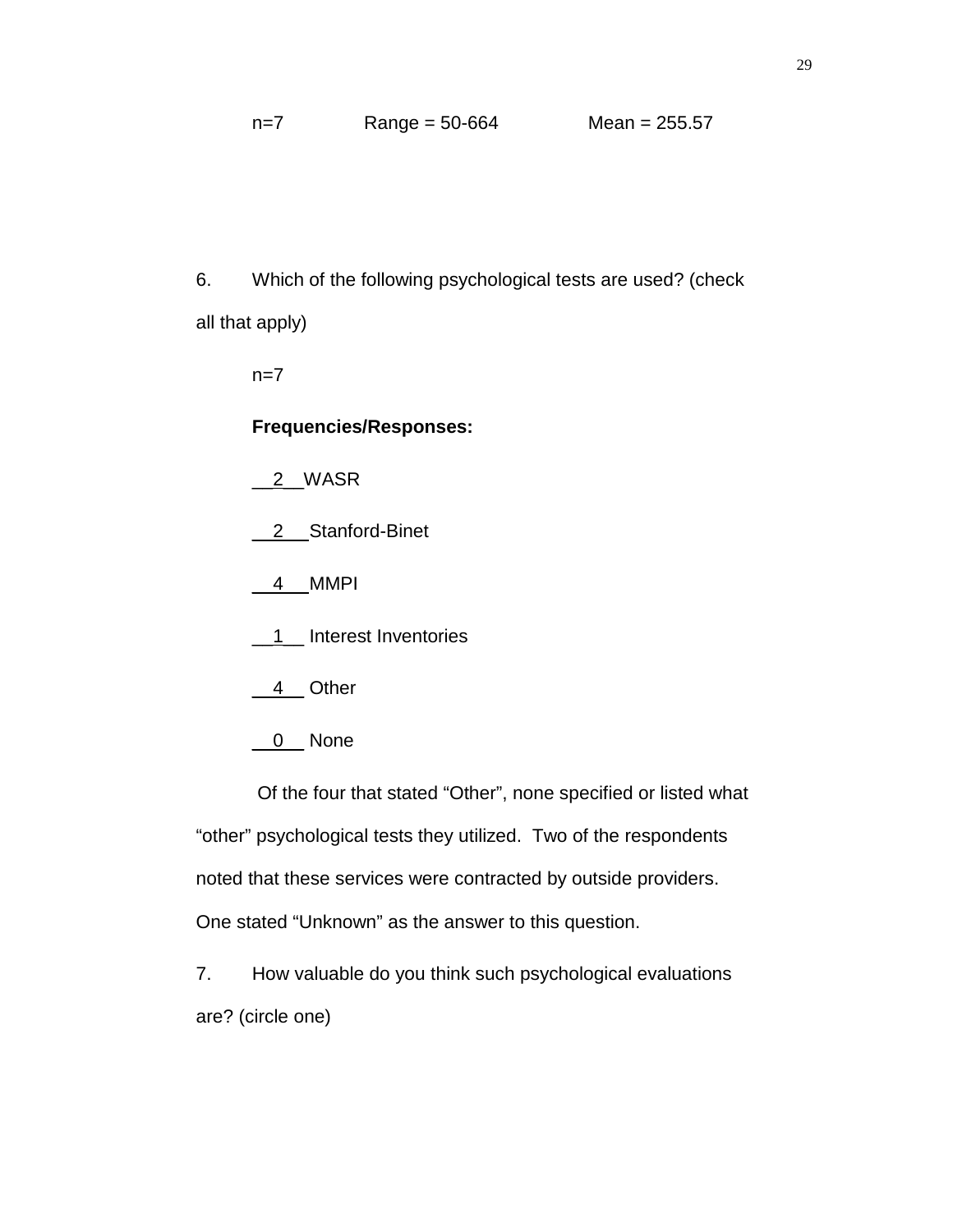# **Not Important 1-----2-----3-----4-----5 Extremely**

**Important**

**Frequencies/Ratings: 1 -** 0 responses, **2 -** 0 responses, **3 -** 2 responses, **4 -** 3 responses, **5 -** 1 response. One respondent did not answer this question, which left a total of six responses for useable data to yield the Mean and Standard Deviation.

n=6 Mean = 3.33 Standard Deviation  $=.72$ 

8. What methods are used to vocationally assess these offenders?

> (check all that apply)  $n=6$

# **Frequencies/Responses:**

1\_1\_On-the-job training

\_\_0\_\_ Job-Shadowing

\_\_1\_\_ Work Samples

- \_\_3\_\_ Other
- $\_4$  None

One listed a Job Training Program under "Other". A second

respondent specified "Rehabilitation Services" under "Other".

Another indicated that they referred such services to "Employment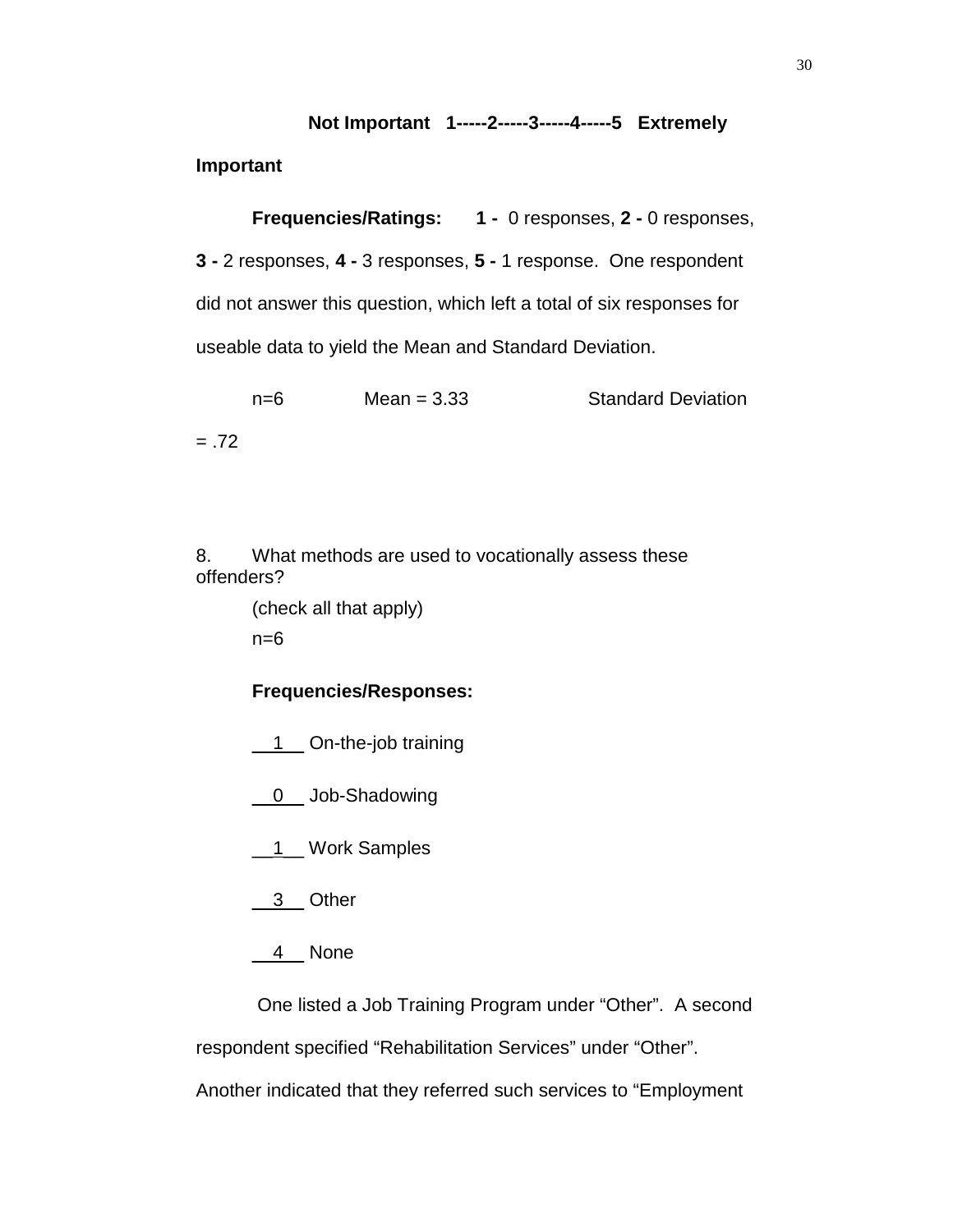and Training"; however, this was not elaborated upon. One

respondent checked both "Other" and "None" which resulted in

throwing out that particular response due to a lack of validity.

Lastly, one did not answer and stated that vocational assessments

were "only completed in juvenile cases indicating a special need".

9. Are there programs offered that identify job-seeking skills? (Those essential abilities needed to correctly locate and apply for jobs and effectively interview for them).

 $n=7$ 

\_\_6\_\_ Yes

 $\_1$  No

10. Are there services offered that provide job-keeping skills training? (Those attributes that make good employees: good attendance, appropriate grooming and dress, getting along with supervisors and co-workers, and correctly following rules and regulations).

> $n=7$ \_\_4\_\_ Yes  $\frac{3}{2}$  No

11. If job-seeking/keeping skills services exist, how many of those on probation take advantage of them? (all answers received were given in the form of percentages).

| n=4 | Mean = $11.75%$ | <b>Standard Deviation</b> |
|-----|-----------------|---------------------------|
|     |                 |                           |

 $= 14.13%$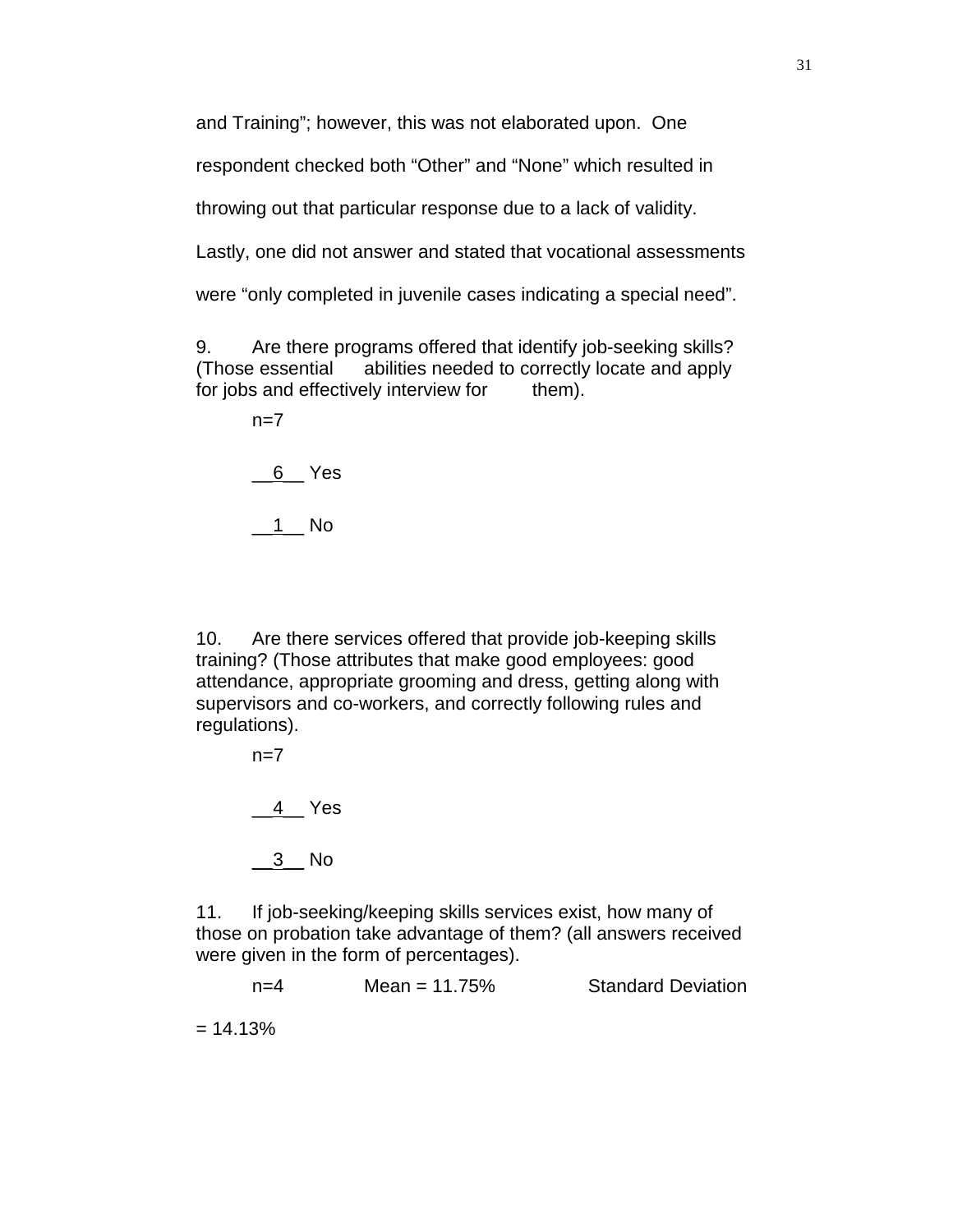Two respondents did not answer to this question. One did not give a specific number, but stated that several are referred but do not follow through. Two of the respondents estimated the percentage at *approximately* one percent. The other two respondents estimated the percentages to be approximately 5% and 40%.

12. Do you feel such vocational services would/do reduce recidivism?

```
Not Important 1-----2-----3-----4-----5 Extremely
```
**Important**

**Frequencies/Ratings: 1** - 0 responses, **2** - 1 response, **3** - 2 responses,

**4** - 1 response, **5** - 3 responses.

n=4 Mean = 3.86 Standard Deviation

 $= 1.12$ 

13. What do you feel is the single biggest issue/problem facing the probation system?

n=6 (Some respondents gave more than one answer).

1-Substance use/abuse.

2-Motivating offenders

2-High caseloads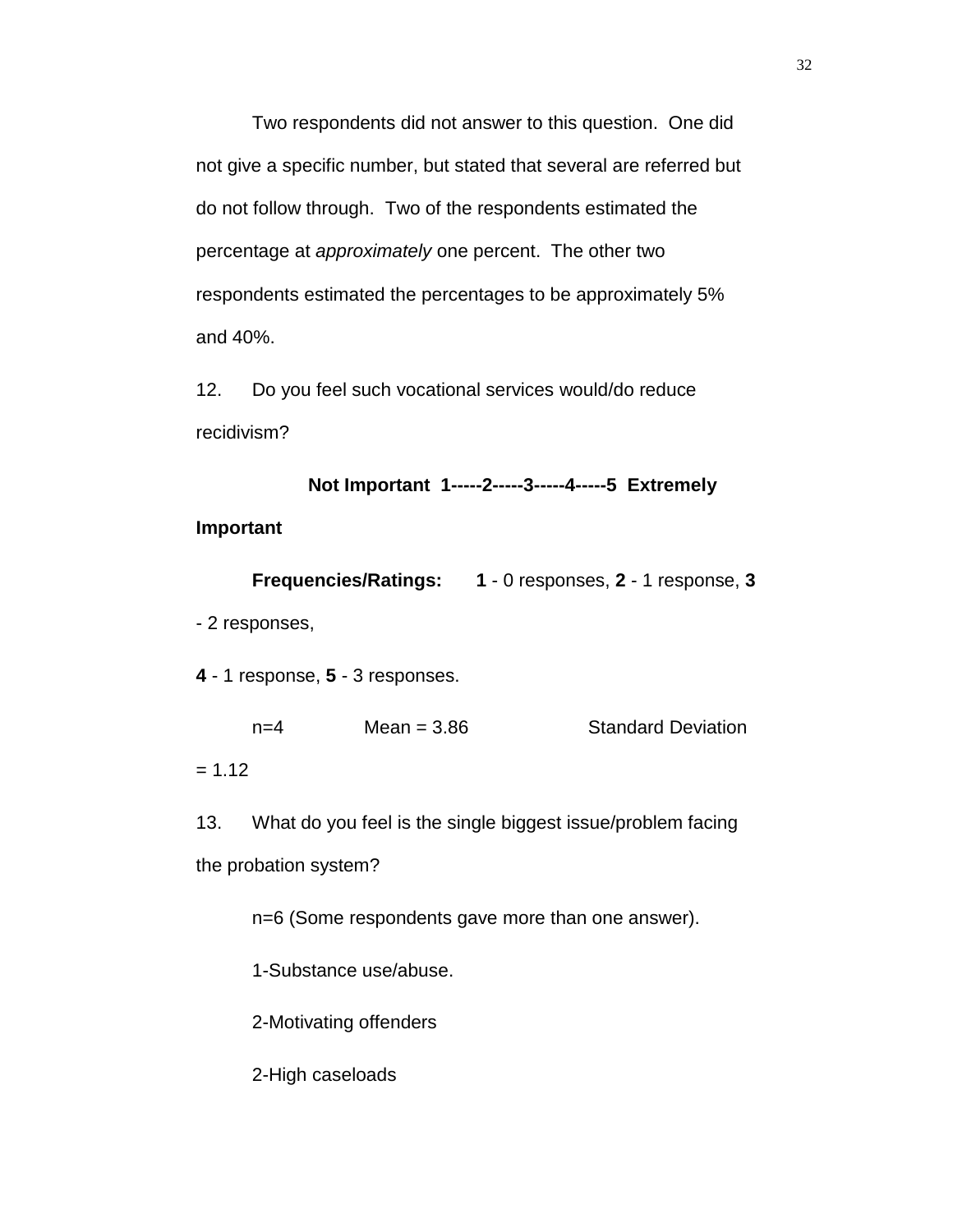1-Recidivism.

1-Limited funding

This concludes chapter four and its reporting of the raw data received in response to the survey sent to the county probation directors in Minnesota. A discussion of this data, conclusions drawn from this data, in addition to limitations of this study will follow in chapter five.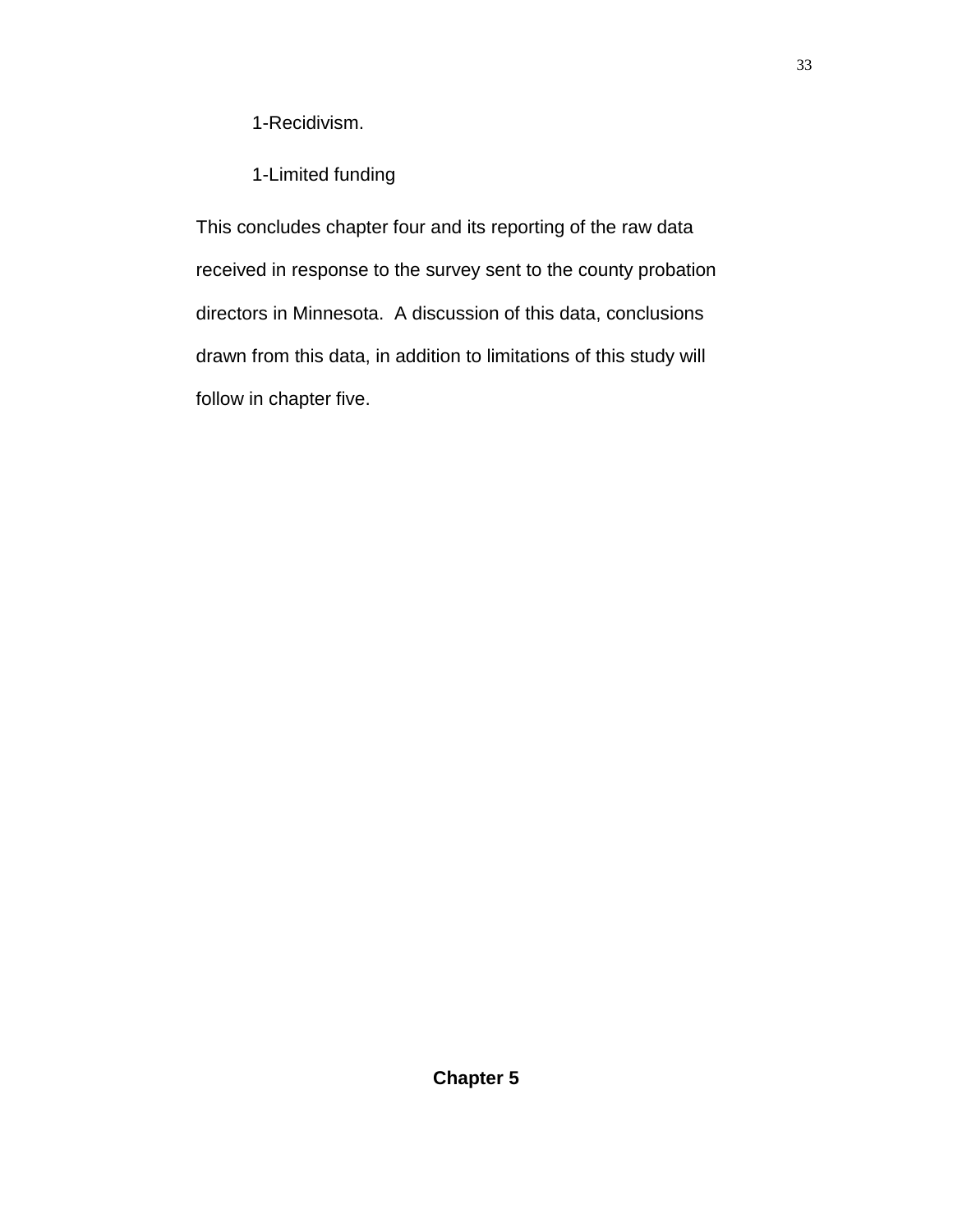#### **Discussion**

The purpose of this descriptive study is to determine what kinds of programs are currently available to rehabilitate offenders under probation, in the state of Minnesota. Chapter five will attempt to make possible conclusions based on the data received and reported in chapter four. These possible conclusions are meant to stimulate creative thinking from a vocational perspective in an effort to improve weak areas in the corrections system. It has been the viewpoint of this author from the beginning of this study that vocational rehabilitation can be a tremendous asset in preventing recidivism.

Conclusions on this data should be prefaced with a warning. These conclusions are going to be made based on data received from seven individuals within corrections in Minnesota. Obviously, care should be taken when making generalizations based on such a small sample. Not only that, but any conclusions made should be kept in the context that this information is specific to the state of Minnesota. Each state has its own legislation and its own way of enforcing its law. With this in mind it might now be a little easier to digest some conclusions based on data reported in chapter 4. Additional limitations will be addressed at the end of this chapter. The following paragraphs will note the survey questions, data received and conclusions drawn.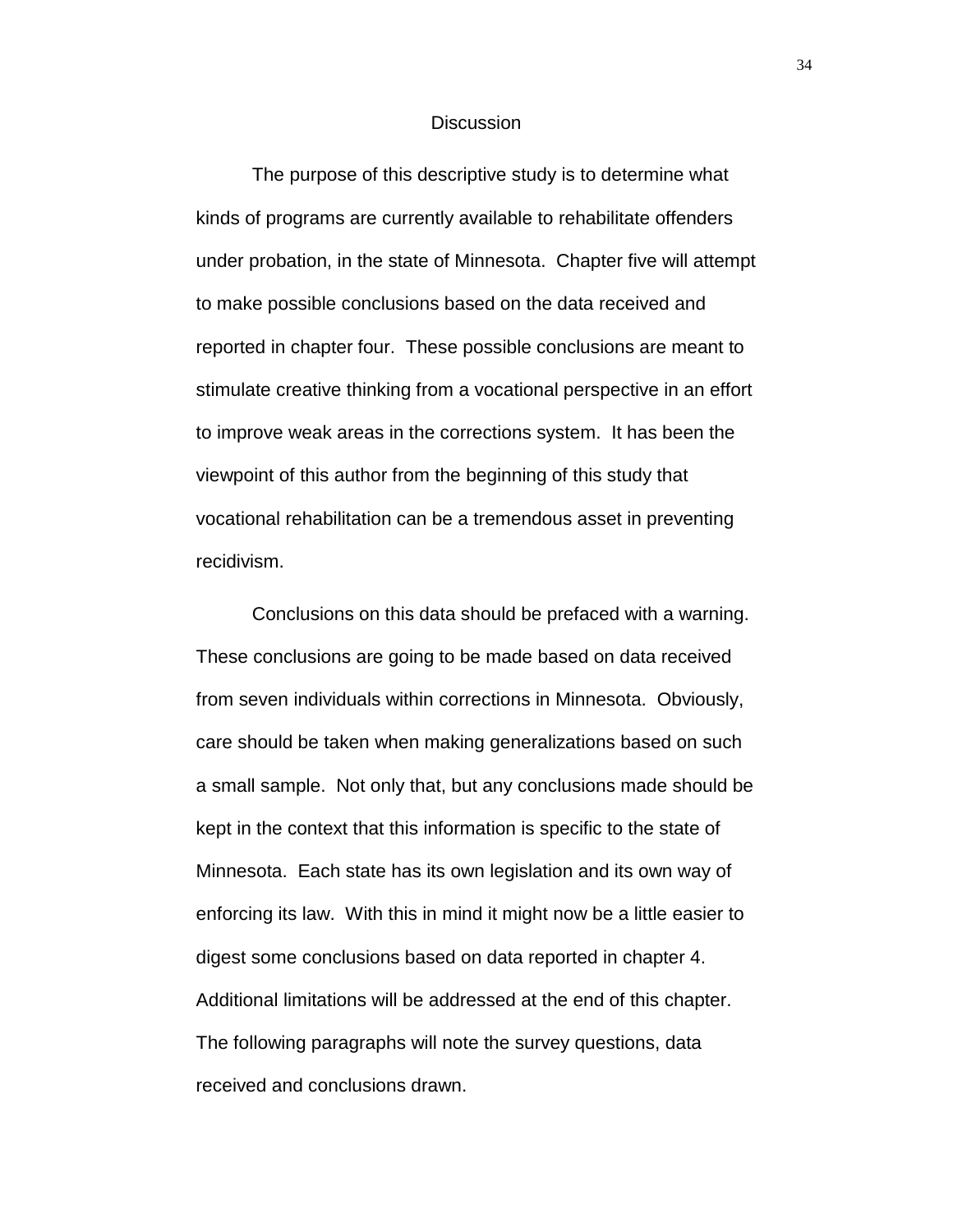1. How many adult male offenders are on probation in your county/territory?

**Frequencies/Responses:**(1) 120, (1) 190, (1) 212,

(1) 550, (1) 600,

(1) 738, (1) 750.

It can be clearly seen from this information that there is a large discrepancy in the number of individuals on probation from county to county. Approximately 50% of the population in the state of Minnesota reside in the Twin Cities Metropolitan area. This population is located more or less in the central portion of the state. The other 50% of the population is scattered throughout the remainder of the state. In the same way the state of Minnesota as a whole differs from the rest of the country, so too will different counties within the state differ in the enforcement of their respective laws. Each county may differ in the nature of its problems and how they handle them. This point is emphasized from the results of this first basic question. The counties with the higher populations are going to be confronted with different problems than the counties with fewer residents. As a result, the corrections system within each jurisdiction will be forced to address different social problems. Each county is unique and is a subset within Minnesota, just as Minnesota is a subset of the larger United States.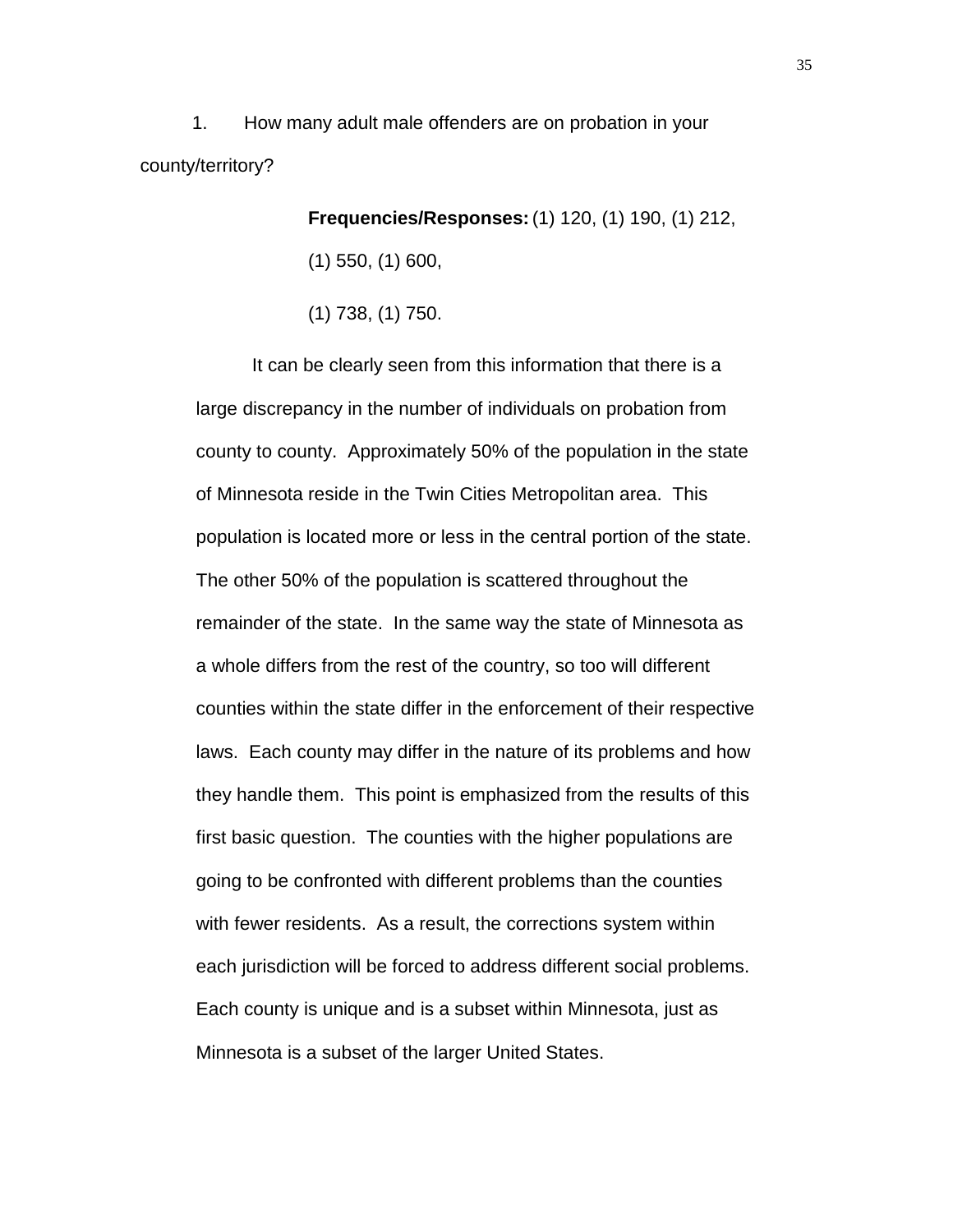2. How many men on probation are given psychological evaluations?

**Frequencies/Responses:**(1) 8, (1) 5, (1) 6, (1) 37

It is quite obvious from this data that a very small percentage of offenders on probation are given psychological evaluations. Follow-up on to why this is so would be helpful. Is it due to budget constraints? Is it thought that psychological issues are not considered to be a factor in criminal activity? As mentioned in the review of literature section in chapter two, there exists a reintegration model that theorizes that offenders can be "taught" how to lead crime free lives. Also, it emphasizes helping offenders make socially acceptable adjustments to society. It could be argued that psychological evaluations could identify barriers in offenders thinking that lead to inappropriate behaviors. Also expressed in chapter two is the ideal that criminal behavior is the result of years of antisocial conditioning. Therefore, it would seem that there is indeed a psychological element in criminal behavior, yet it does not appear that psychological evaluations are utilized in the correctional system, at least not in Minnesota.

3. How many are evaluated for learning disabilities?

**Frequencies/Responses:**(2) 0, (1) 5, (1) 6, (1) 37

36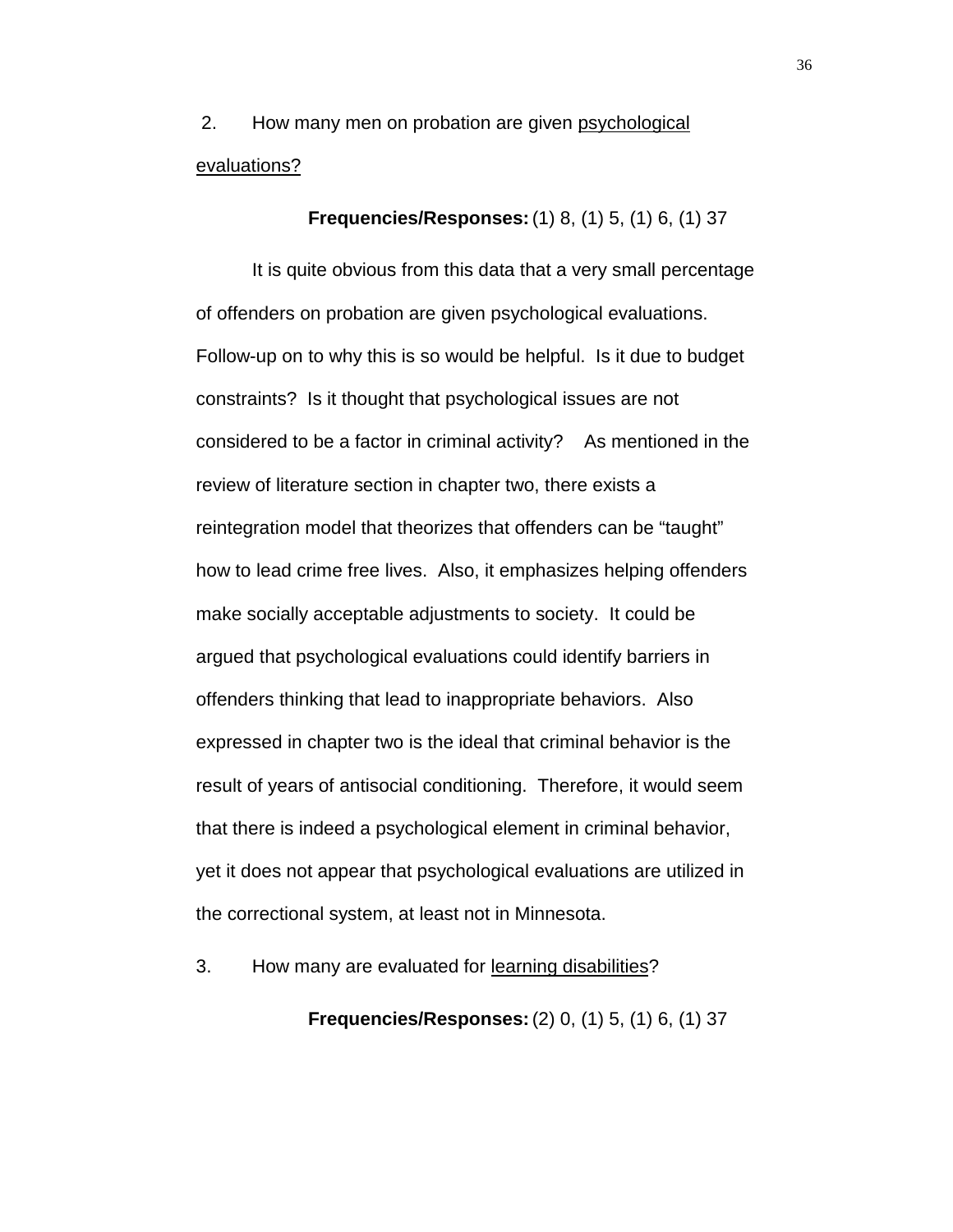This data suggests that an extremely small number of individuals on probation are evaluated for learning disabilities. Again, there may be reasons for this other than they are not thought to be worth while. However, it is still important to point out the strong belief, backed by extensive literature, that many of these individuals may essentially be individuals with undiagnosed learning disabilities. Such a disability could very well have prevented them from taking advantage of the little formal training/education that was available to them earlier in life. Without such basic skills or education needed to sustain a legitimate way of life they may turn to criminal activity in an attempt to survive by any means possible. If at this level in the system these individuals were identified as having a learning deficit, perhaps basic adult education programs could be developed to assist offenders in obtaining the basic skills needed to sustain a living in an appropriate manner.

4. How many are evaluated for psychological disorders?

**Frequencies/Responses:** (1) 8, (1) 19, (1) 20, (1) 25, (1) 35, (1) 37

It is evident from these responses that very few individuals on probation are evaluated for specific psychological disorders. At the inception of this question it was thought of as a reactive approach. Basically, looking for a psychological root to explain a pattern of recognized behavior in an individual. The lack of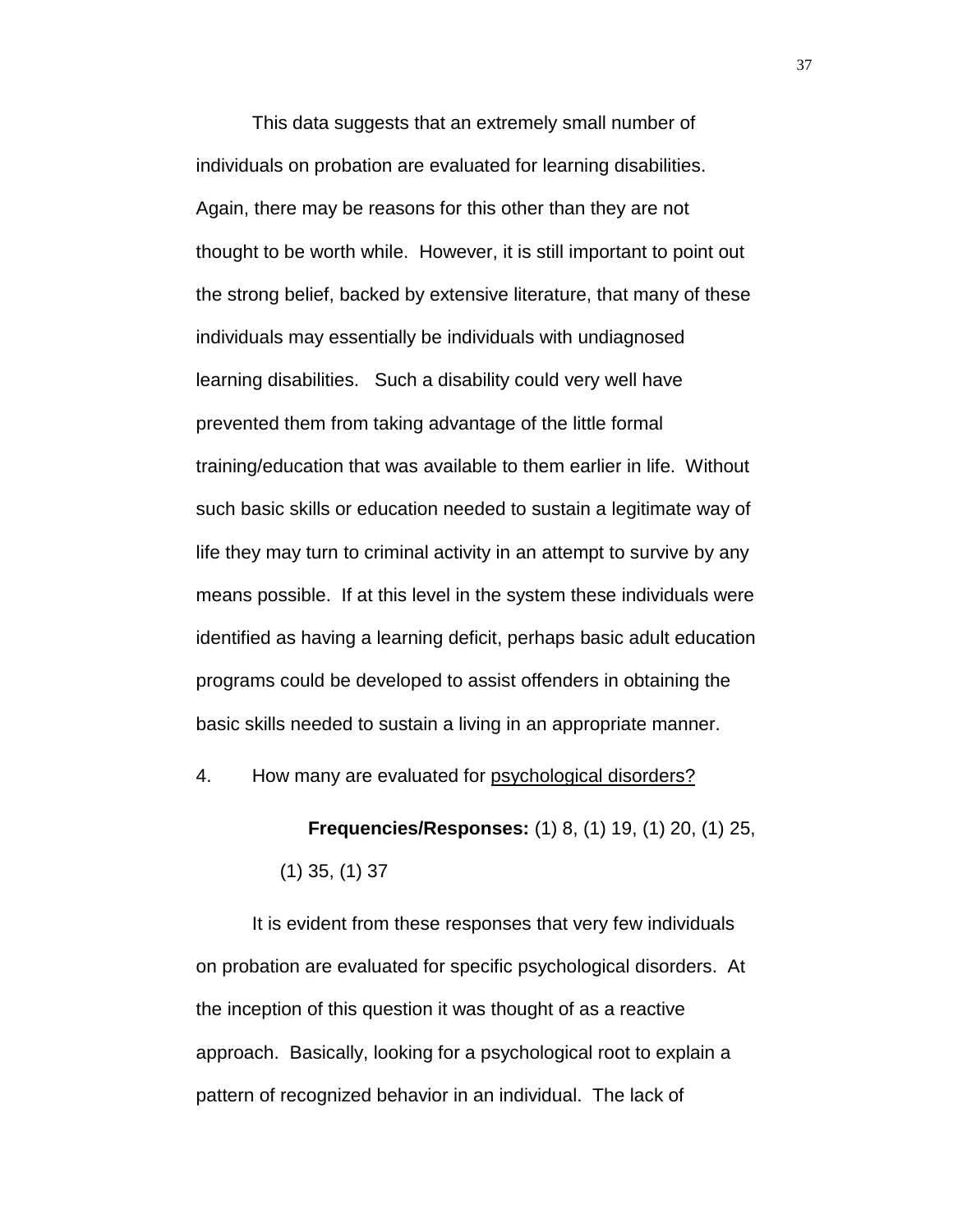evaluations for specific disorders might be because those in corrections may not view criminal behavior as the result of a mental deficit. It could be theorized from the results of questions 2-4 that the corrections community may not credit psychology with much validity. Criminal justice is a subset of the hard sciences in which they work with concrete entities. They deal with *clues* and *evidence* and/or work with individuals who were *observed* violating a particular law. The apparent lack of recognition that psychology receives may in part be a result of a lack of understanding. The failure to utilize a soft science such as psychology, which deals in abstract or metaphysical ideals/entities, to explain or assist in corrections may be the result of a difficulty in comprehending how the two disciplines can help each other. If this is the case, professionals in corrections may want to try and see how the problems (inappropriate human behavior) they are trying to correct are possibly the manifestations of human thinking or psychology. Afterall, psychology is the study of human behavior, which is what corrections seeks to control or monitor.

5. How many are given alcohol and/or drug assessments?

**Frequencies/Responses:**(2) 50, (1) 95, (1) 200, (1) 330, (1) 400, (1) 664

Approximately 255 individuals out of a mean of 415 offenders on probation are given such assessments (see statistics 38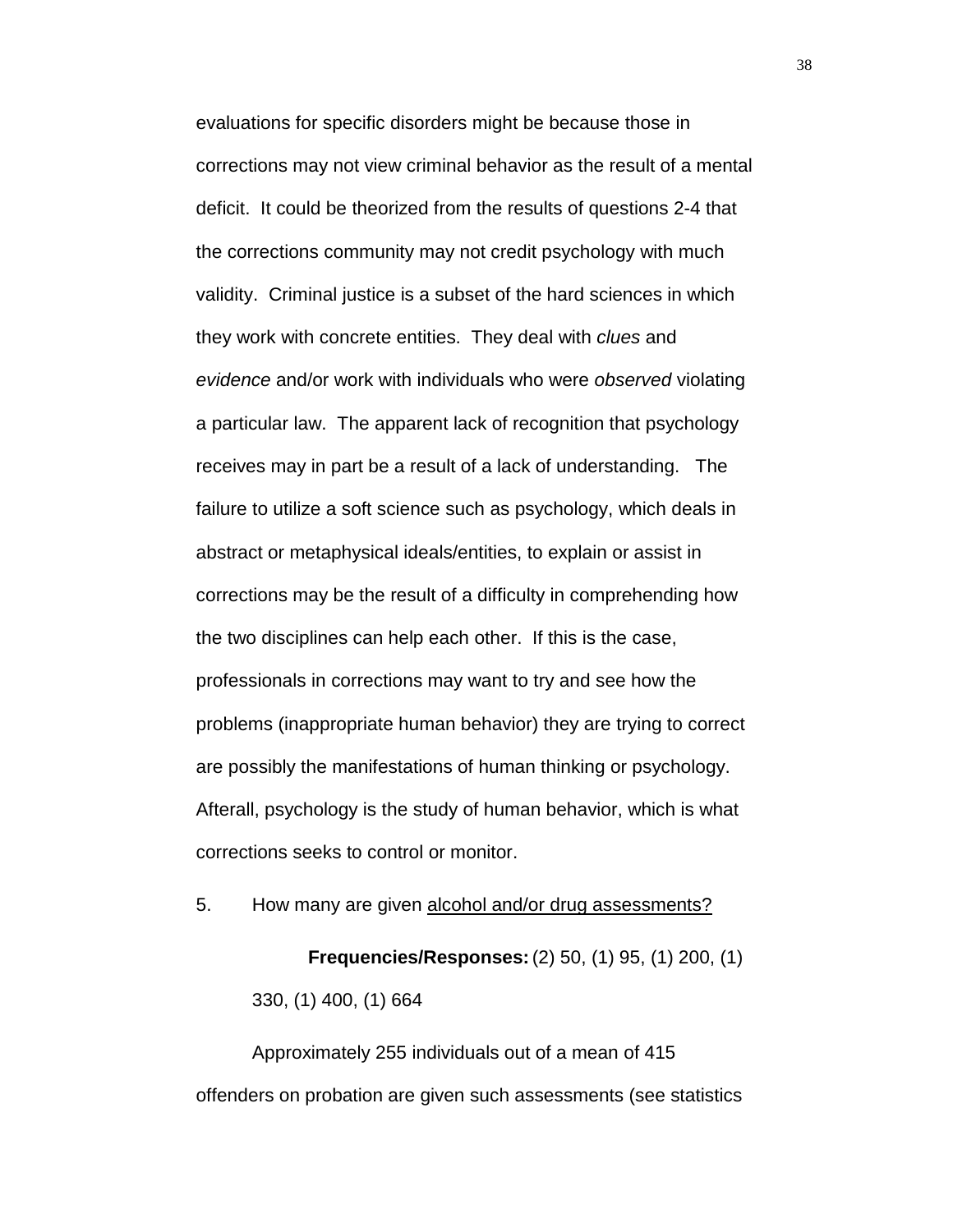in chapter four for further detail). This breaks down to roughly 61% of the offenders on probation receiving these assessments. From this it can be concluded that the correctional community must theorize alcohol and/or drug use to be a major contributing factor in the commission of crimes. Follow-up regarding what is being found out from these assessments would be a logical next step. Then, of the individuals given assessments and found to have a problem, what is being done to help the individuals correct their problem. Alcohol and drug abuse can be seen as a medical and/or psychological problem. The medical model, as referred to in the review of literature, suggests that the offenders are physically, emotionally, and/or socially "sick". The criminal activity then is a manifestation or symptom of the person's illness. From this rehabilitative viewpoint, the criminals flawed trait should be identified, isolated, treated, and cured. Is anything being done in Minnesota after these assessments to treat the individuals diagnosed with this disease in an effort to reduce the criminal activity it causes?

6. Which of the following psychological test are used? (check all that apply)

 $n=7$ 

**Responses/Choices:** (2) WASR, (2) Stanford Binet, (4) MMPI, (1) Interest Inventories, (4) Other, (0) None.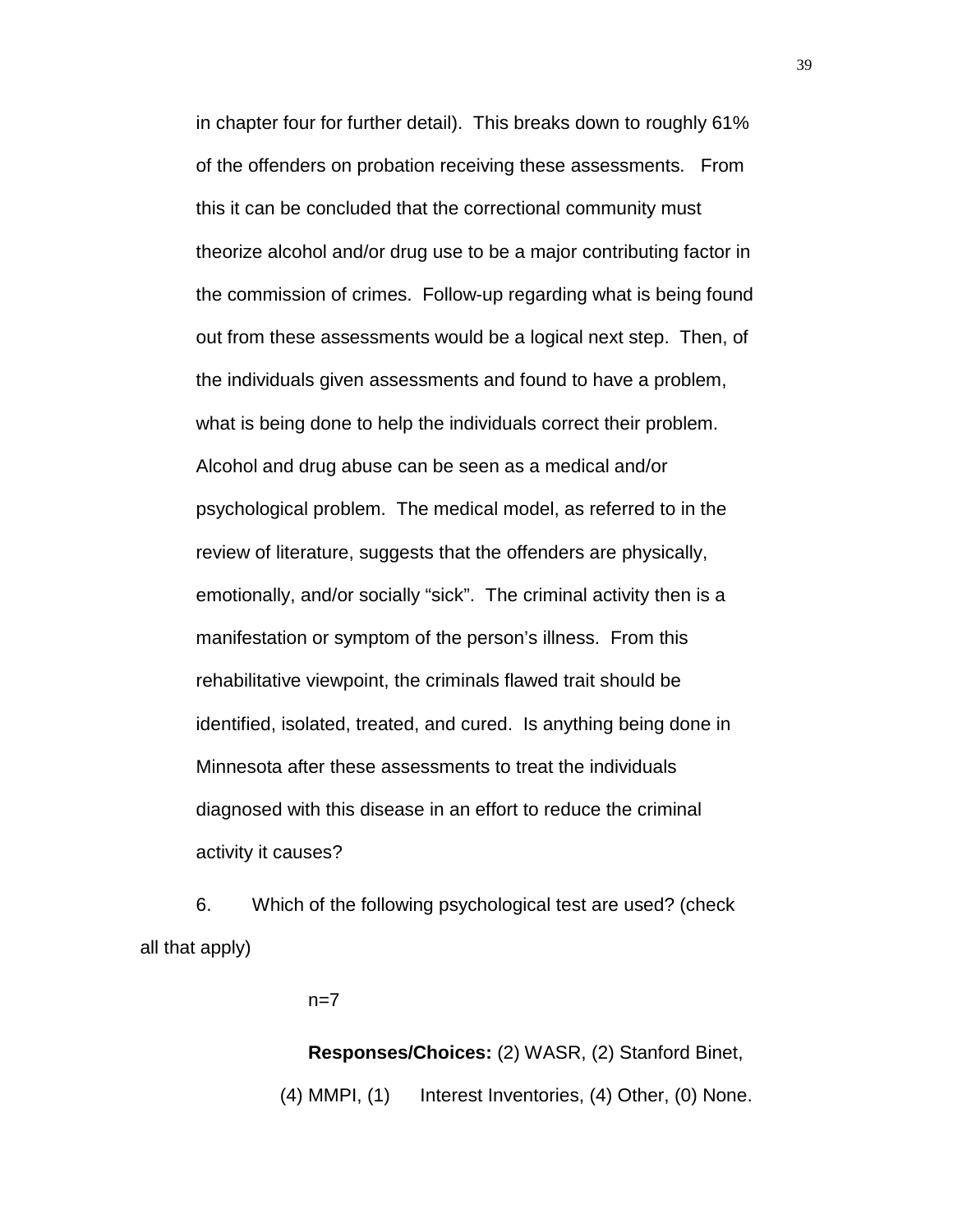In this question the respondents could answer more than once, if they happened to use one or more of the test options provided. At first glance, one might think that indeed a majority of the "big" psychological tests are used on offenders. This would seem to contradict the data received for questions two and four, in which it was reported that a very small number of offenders were given psychological evaluations to identify possible disorders. However, as one ponders this discrepancy, questions arise. Such as, what is meant by the word "used". What were in the minds of the respondents when they were citing these various psychological tests "used". How often does a test have to be given for it to be considered one which is "used"? Once a year? Once a week? This poses a problem and is one which could have been corrected simply by defining the word "used" in the question. This question should have been taken a step further. For example, which of the following psychological tests have been used in the last 3 months. This would have clarified the data and possible conclusions could have been drawn. At the very least, it can be concluded from this data that criminal justice professionals acknowledge the existence of such psychological tools and even have them at their disposal. At what rate they use them could not be determined due to the vague nature of the question. It appears that another limitation has been discovered in the analysis of this question. See the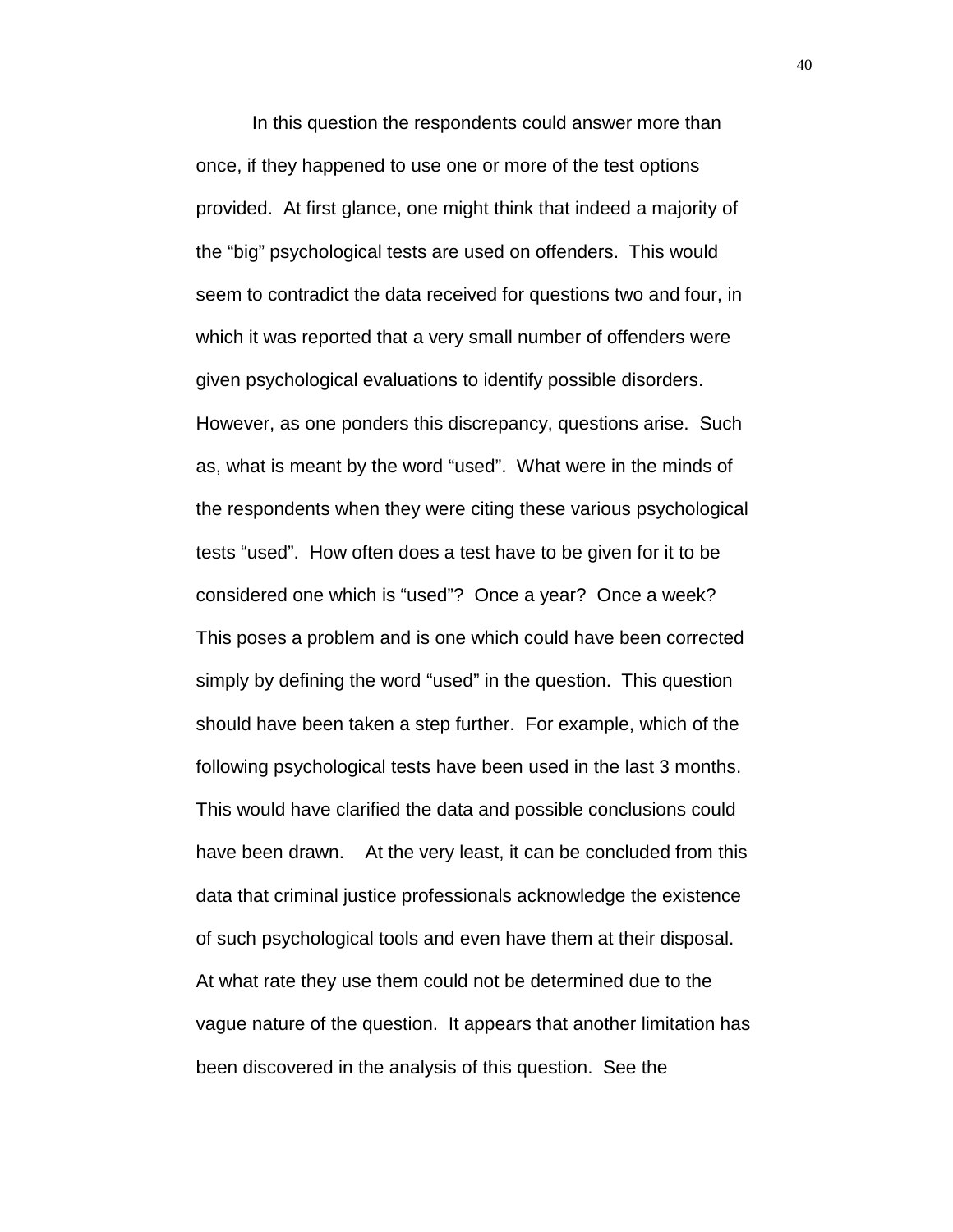conclusion of chapter 5 for additional limitations based on review of the data received.

7. How valuable do you think such psychological evaluations are?

(circle one)

#### **Not Important 1----2----3----4----5 Extremely**

#### **Important**

**Frequencies/Ratings: 1-** 0 responses, **2-** 0 responses, **3-** 2 responses, **4-** 3 responses, **5-** 1 response.

One respondent did not answer this question, which left a total of six responses for useable data to yield the Mean and Standard Deviation.

n=6 Mean=3.33 Standard

Deviation=.72

The data received indicates that all who responded thought psychological evaluations to be more important than not. However, by examining the mean it is clear that the respondents thought these evaluations to be of average importance, relatively speaking.

Again, this appears to be somewhat contradictory to what was researched and stated in the review of literature. Commonly, it is the medical model, which primarily drives policy in modern day corrections. Remember this ideal believes corrections should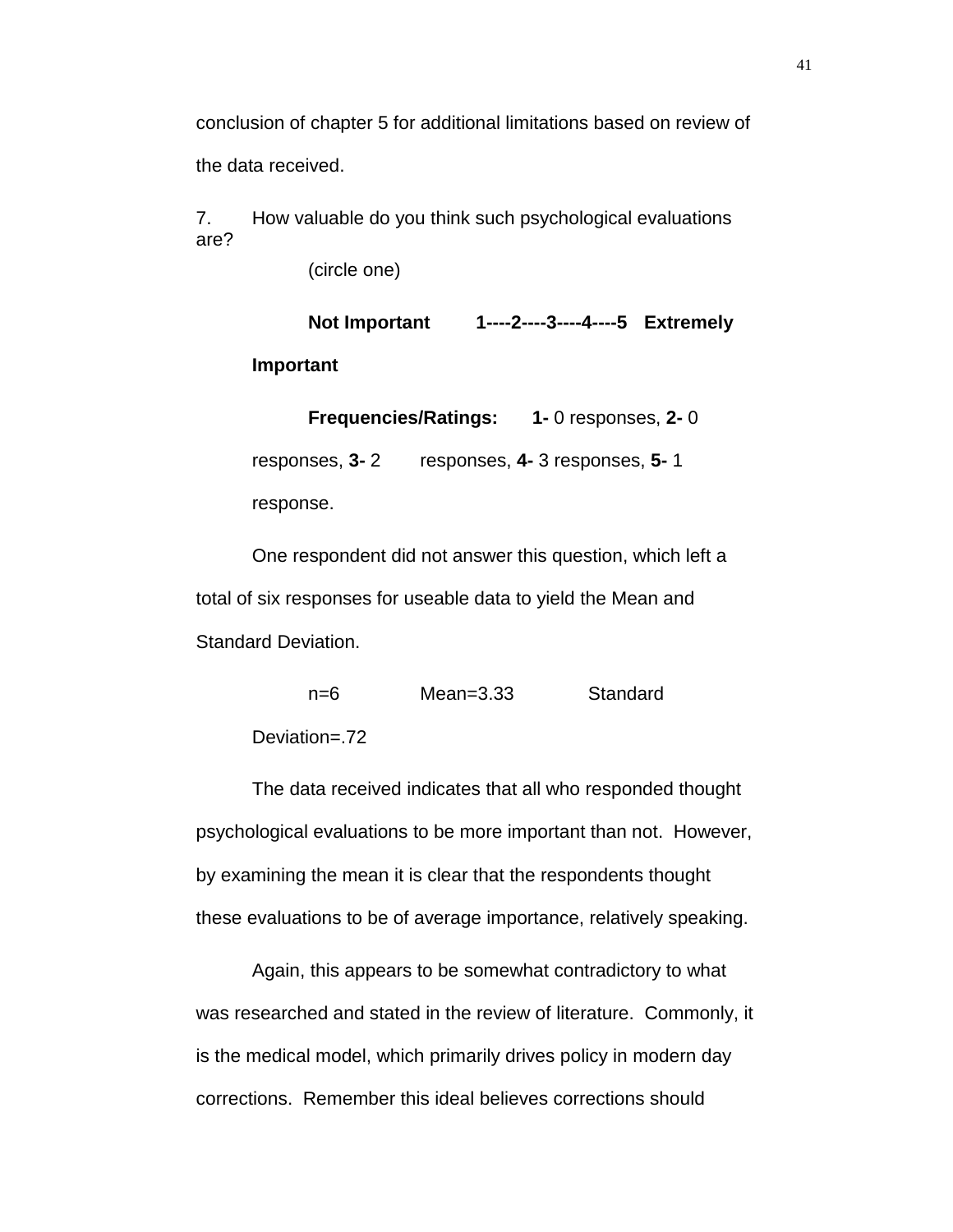utilize therapeutic staff to facilitate the rehabilitation process. This means actively using psychiatrists, psychologists, clinical social workers, and other specialists. From the data received concerning questions 6 and 7, it appears that such professionals are not being commonly utilized in the rehabilitation of the typical offender. Individuals on probation are not a "captive" audience/consumer to the extent that their counterparts behind bars are. However, they are under obligation to attend all appointments/meetings as deemed appropriate by the judicial system. With this in mind, it would seem feasible to incorporate such therapeutic sessions into the individuals' treatment to address such issues the medical model thinks critical to "recovery". It would appear from the data received that the Minnesota probationary system does not rate psychological evaluations and therefore, psychological methods in general as particularly relevant or important.

8. What methods are used to vocationally assess these offenders?

(check all that apply)

n=6

## **Frequencies/Responses:**

1\_\_ On-the-job training

0\_\_ Job-Shadowing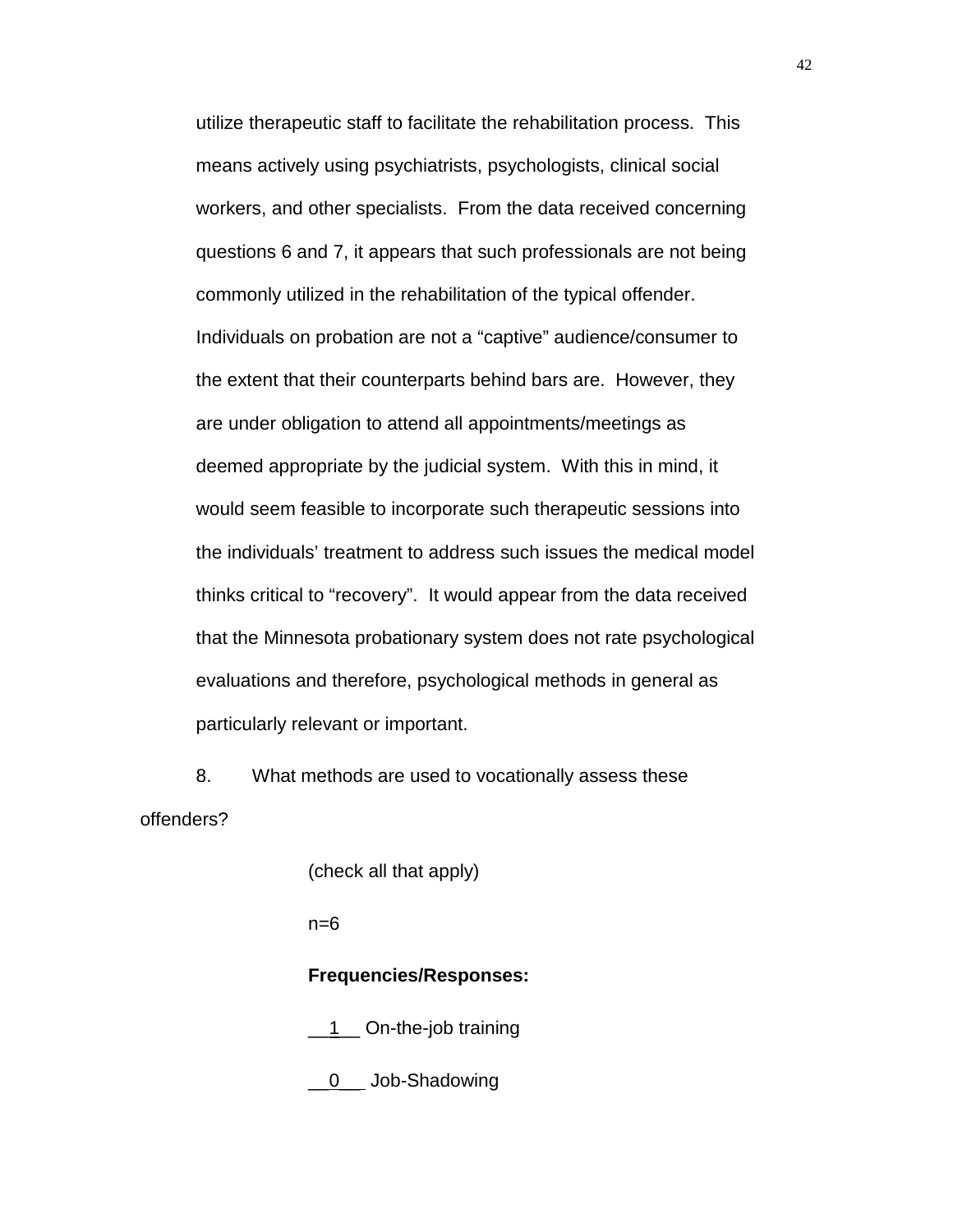#### \_\_1\_\_ Work Samples

 $\frac{3}{2}$  Other

4 None

From the data, we can simply conclude that the majority of respondents address vocational issues with individuals under probationary supervision. Consequently, that same majority must view vocational issues as a relevant factor in the successful rehabilitation of criminal offenders. It can also be seen that a variety of methods appear to be used to vocationally assess these individuals. Answers ranged from a Job Training Program, to Rehabilitation Services, to Employment and Training Services. Unfortunately, it is difficult to say what services these various programs may provide without specific definitions or elaboration provided. The relatively broad scope of this study fails to allow such information to be compiled. Also not known from this data is how *many* individuals received vocational assessments or job seeking/keeping skills training. However, an interesting study could evolve from this question alone. A study which seeks data to identify and examine the vocational services provided and the corresponding elements of those services.

9. Are there programs offered that identify job-seeking skills? (Those essential abilities needed to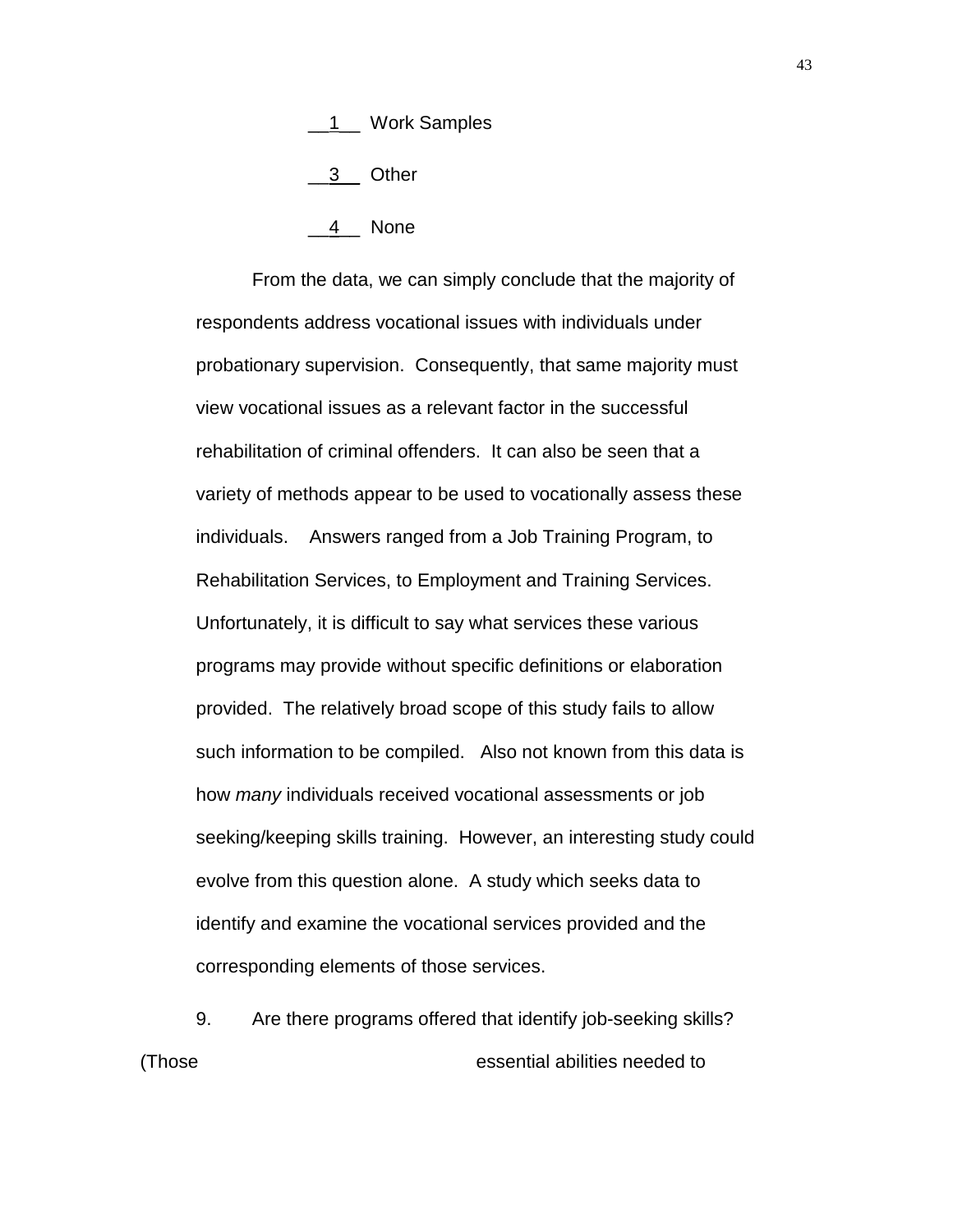correctly locate and apply for jobs and effectively interview for them).

> $n=7$  $6$   $Yes$  $1$ <sub>\_\_\_</sub> No

An overwhelming majority of the 30% who responded indicated that they offer programs, which identify job-seeking skills. It appears from this data that the Minnesota probation system acknowledges vocational issues as being possible barriers to successful rehabilitation. Literature suggests that many offenders do no have the skills needed to find legitimate employment. Knowing how to identify appropriate employment options is the first step in obtaining a job. A job provides the economic and social stability necessary to lead a crime-free existence. Employment provides much more than simply a way to pay the bills; however, this aspect should not be minimalized. An individual without a steady source of income will more than likely turn to illegal activities as a means of survival. Employment also has a positive impact on self-esteem as well as establishing valuable social connections with co-workers. These relationships may reinforce appropriate behaviors or activities, which possibly will prevent a return into the corrections system. These relationships will provide positive role models for the offender as well. Such models may teach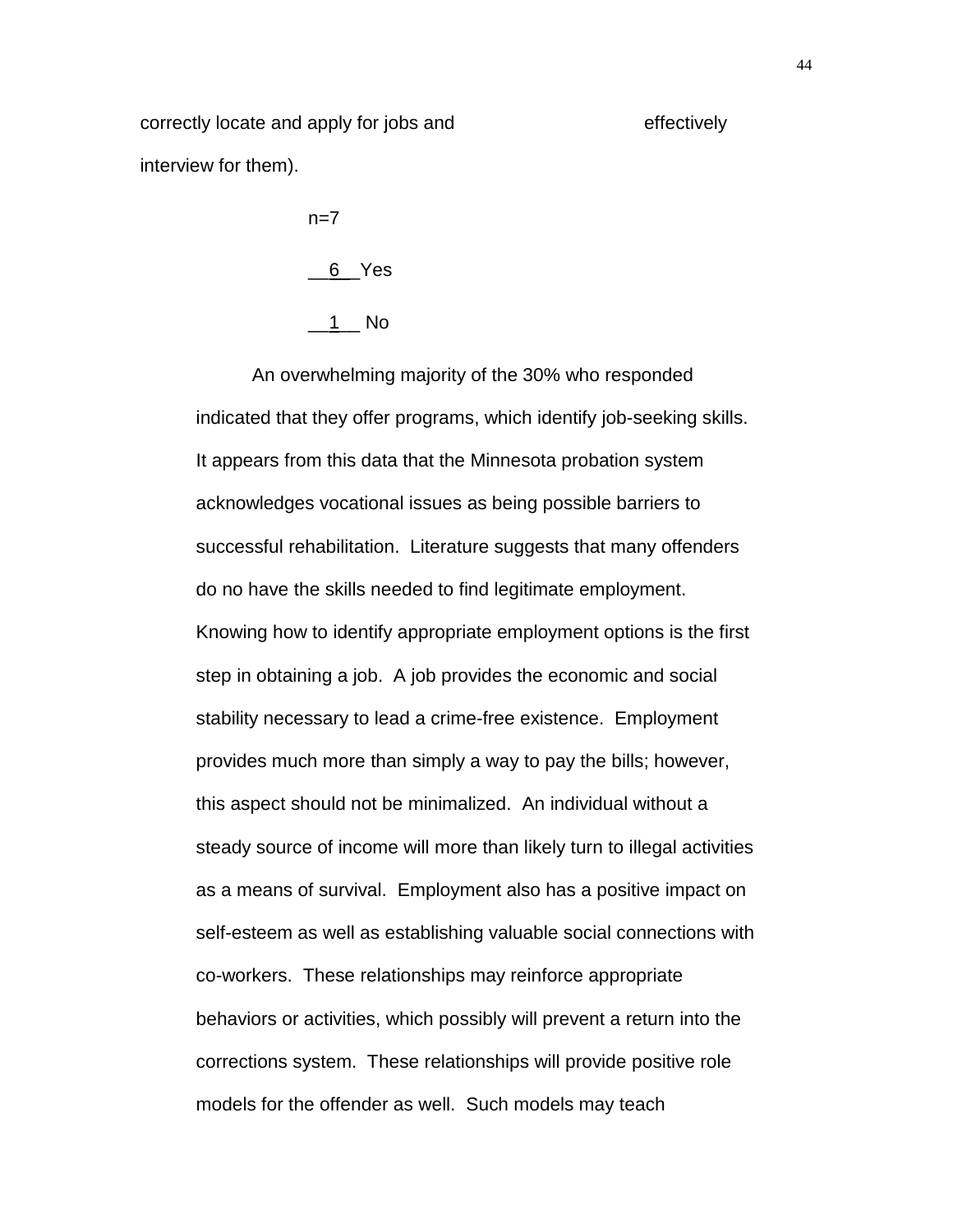appropriate life skills in other areas. So, it is quite clear that employment is a prime component in all peoples lives, but especially those involved in the corrections system who are looking to avoid adding to the recidivism statistics. It is also evident from this data that Minnesota probation officials are cognizant of the impact employability has on an offender's life. In an attempt to address this issue, it seems some have developed and implemented programs meant to combat such barriers.

The next question was meant to dig a little deeper into this idea. The feedback concerning question 10 may provide us with a look into how far Minnesota corrections has taken the concept of employment as a rehabilitation barrier.

10. Are there services offered that provide job-keeping skills training? (Those attributes that make good employees: good attendance, appropriate

grooming and dress, getting along with supervisors and co-workers, and correctly following rules and regulations).

 $n=7$ 

\_\_4\_\_Yes

\_\_3\_\_ No

Question 10 is a follow-up to question 9. The only thing more important than knowing how to find employment is being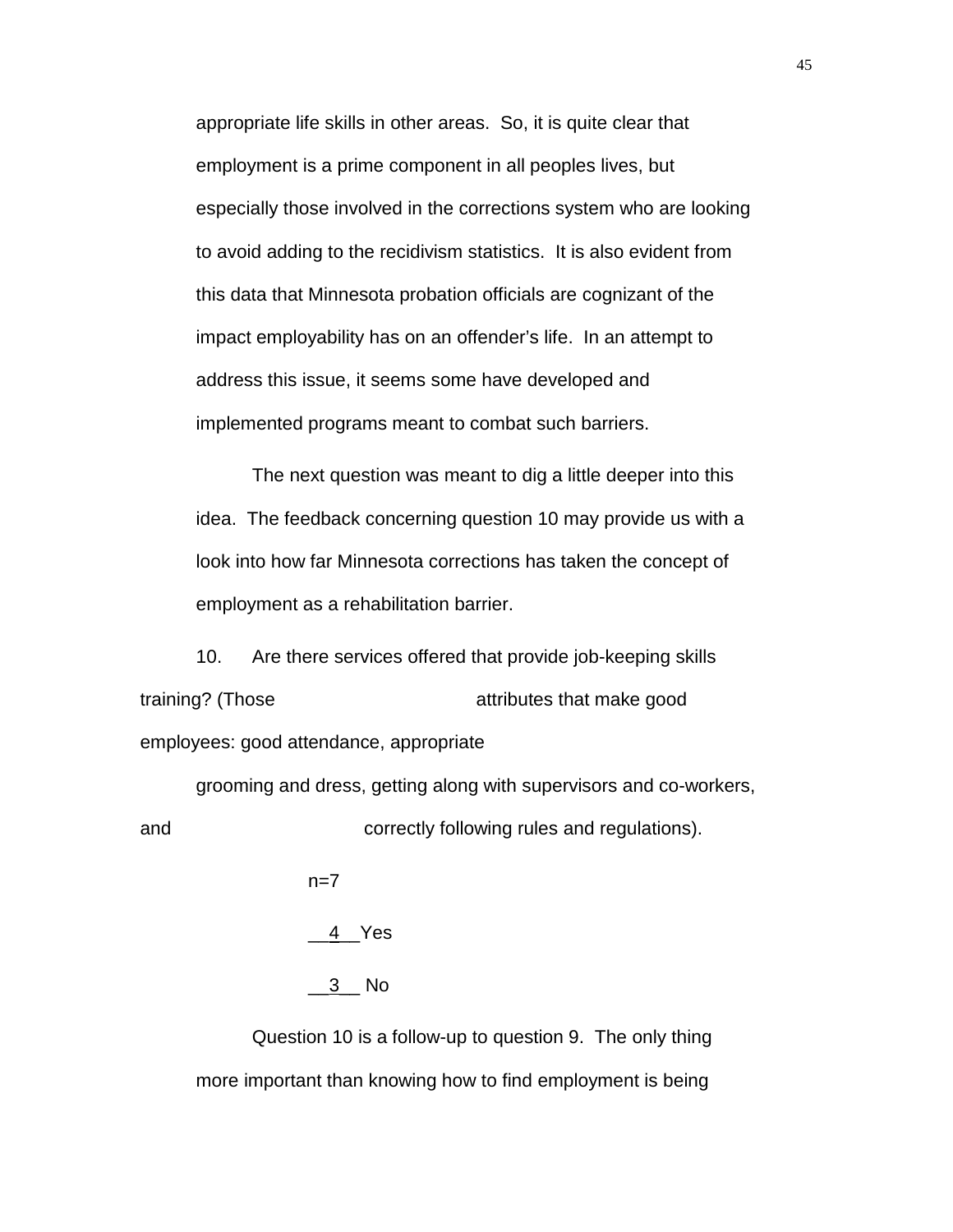aware of the skills needed to *keep* a job. Four of the seven respondents indicated that such programs were available to offenders. It seems that more of the respondent's counties were aware of job-seeking skills than of job-keeping skills. Having the skills to find work is great, but of little value if the individual does not have what it takes to hold the job, which potentially could provide the economic and social stability so desperately valuable to the rehabilitation process.

11. If job-seeking/keeping skills services exist, how many of those on probation take advantage of them? (Answers were given in percentages)

n=4 Mean=11.75% Standard

Deviation=14.13%

This question was limited to those respondents who worked in areas that offered job seeking/keeping services, resulting in the four pieces of usable data. It can be concluded from the data received, that several offenders are referred to such services but do not follow through. In fact, less than 12% referred to these services take advantage of them. Apparently, these counties do not hold offenders accountable for following up on probation recommendations. Perhaps such "probation recommendations" should be changed to "probation requirements". Evidently, offenders are not required to commit to the referrals made by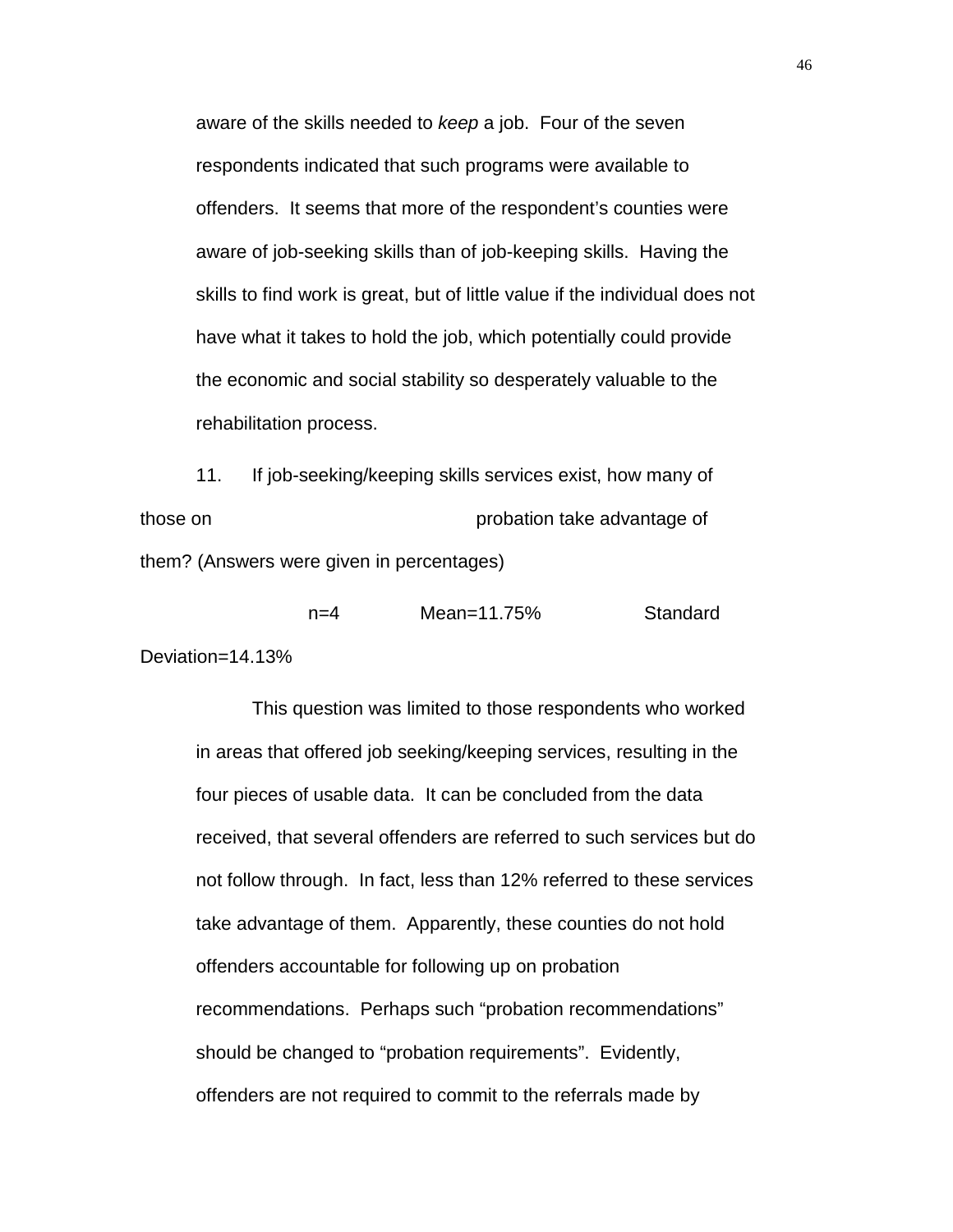probation officers. If such issues are deemed valuable enough to utilize vast resources for program development, offender participation should be mandatory. Until that time an evaluation of these programs and their effectiveness will be difficult.

12. Do you feel such vocational services would/do reduce recidivism?

**No, not at all 1----2----3----4----5 Definitely**

**Frequencies/Ratings: 1** - 0 responses, **2 -** 1

response, **3** - 2 responses, **4** - 1 response,

**5** - 3 responses

| n=4 | Mean= $3.86$ | Standard |
|-----|--------------|----------|
|     |              |          |

Deviation=1.12

This is a simple subjective question, but the return could speak volumes in regards to the value placed on vocational rehabilitation in corrections. The target audience for this questionnaire, were the leaders in probation in the state of Minnesota. These respondents are players who, theoretically, can have an impact on the procedures and policies that drive this system.

Three of the five respondents indicated that they definitely thought vocational services had a positive impact in reducing recidivism. Hopefully, the correctional policy in the state of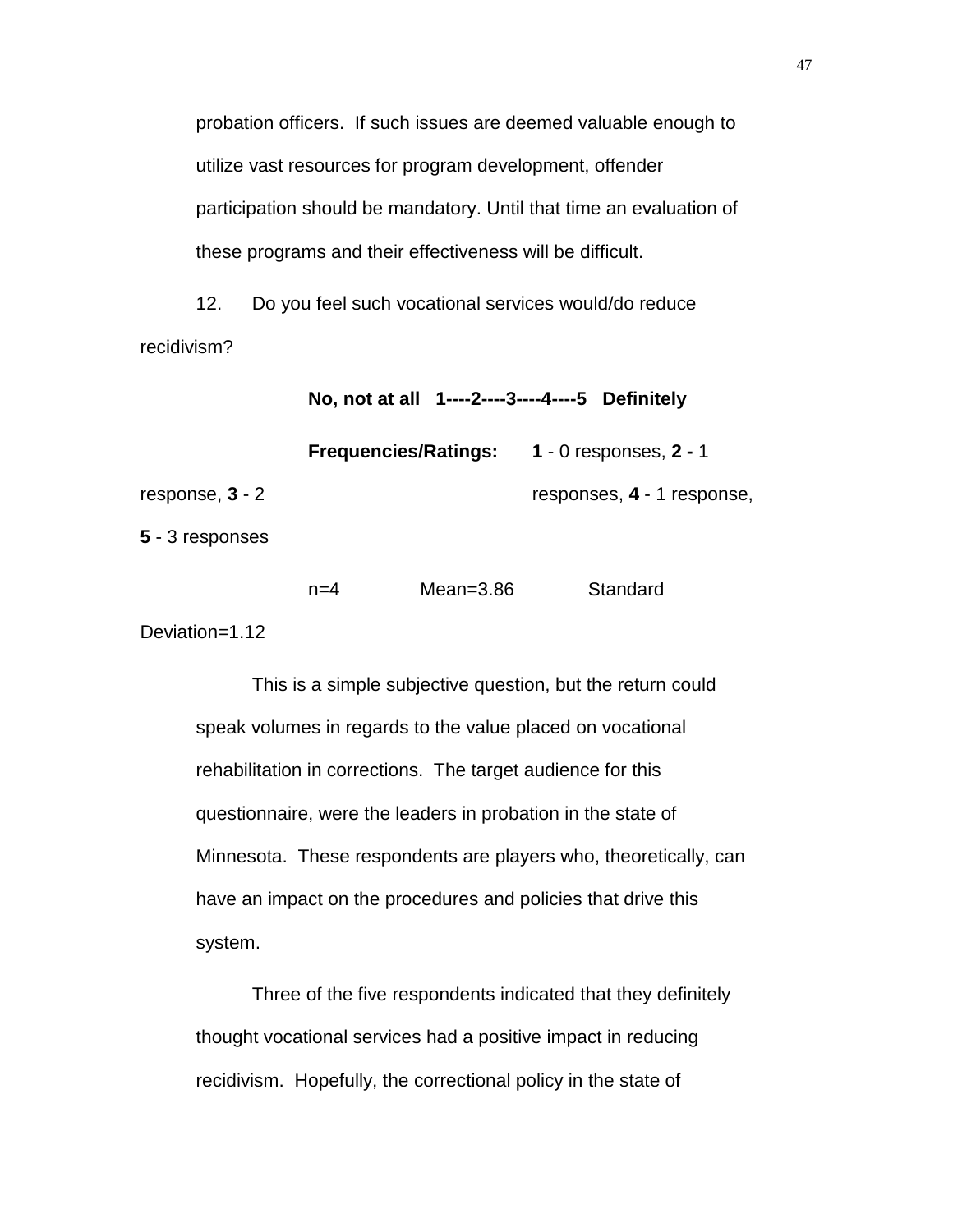Minnesota will begin to reflect this sentiment. Vocational rehabilitation as a discipline is a relatively new phenomena. As this discipline becomes more established it will continue to gain momentum, as it has in the last couple of decades, and begin to play a more significant role in the procedures of related systems.

13. What do you feel is the single biggest issue/problem facing the probation system today?

n=6 (Some respondents gave more than one answer).

1-Substance use/abuse

2-Motivating offenders

2-High caseloads

1-Recidivism

1-Limited funding

This final question was again a subjective one. It would seem logical that those who have an intimate knowledge of corrections would best be qualified on what the biggest issues are that are negatively effecting the corrections process in Minnesota. These are the issues that must be addressed as soon as possible. Six respondents gave eight answers to this last question. The two most common answers dealt with concerns of the high caseloads of probation officers and the motivation of offenders. It would make sense to address these issues prior to anything else. Another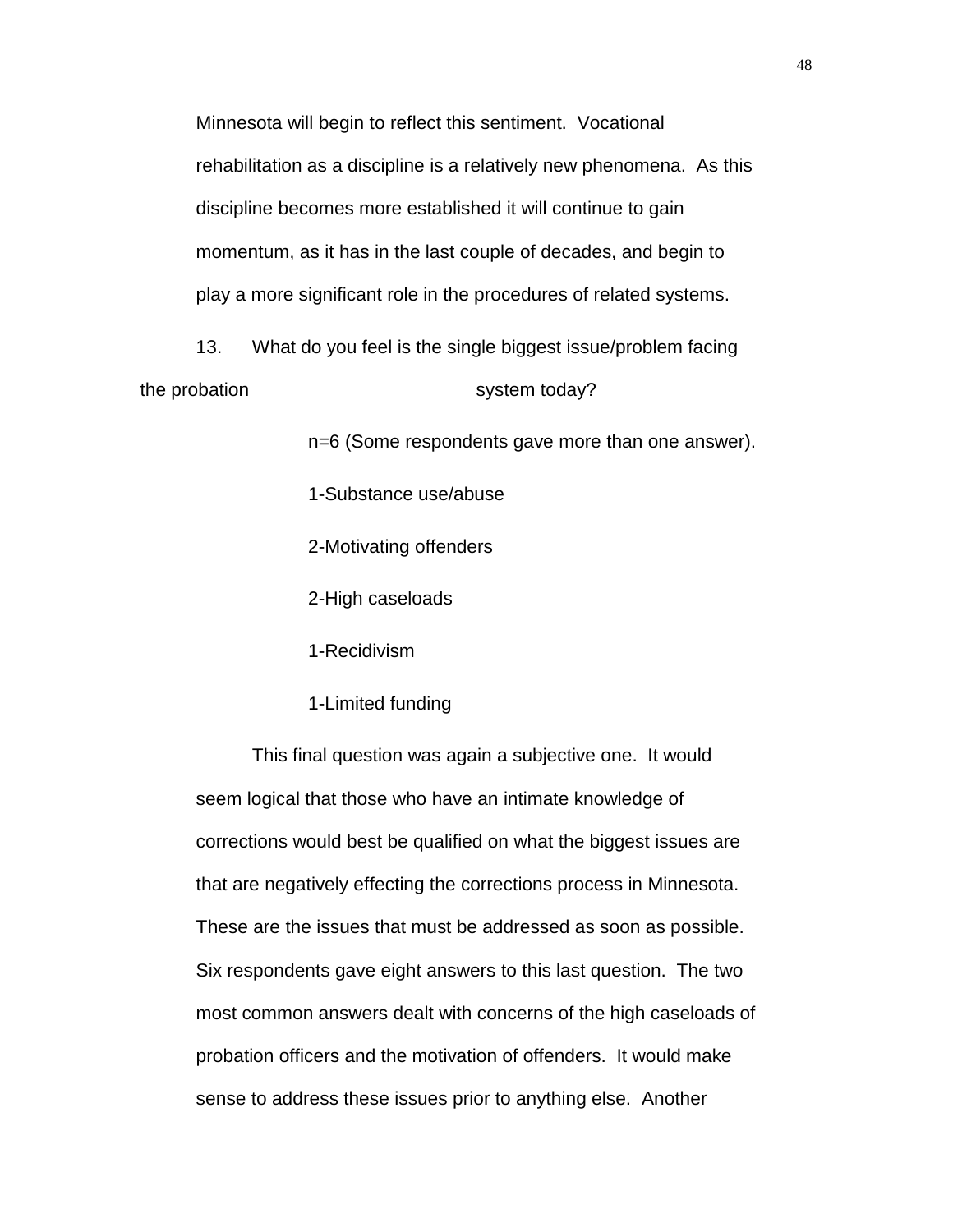answer given was limited funding, which very possibly may be related to the problem of high caseloads. The idea being that a lack of funds prevents the employment of more probation officers to handle the ever increasing caseloads. As you may recall, in the review of literature, it is documented that two-thirds of offenders are under probation. It is not too difficult to forecast that caseloads will be increasing in the future.

Additionally, the trend is towards increased communitybased corrections, which will not elevate this problem anytime soon. Other answers included substance use/abuse and recidivism, which are well-documented problems in the system of corrections.

#### **Limitations**

Upon writing the conclusions of this paper, several limitations were identified. Some limitations were specifically with the instrument and others were with the overall development with the study itself and will again be reviewed as they first were in Chapter 3.

One of the limitations with this study, as mentioned in Chapter 3, is the population size. The targeted population being surveyed is the twenty-three county probation directors of Minnesota. It was clarified how there are actually more than twenty-three counties in the state, but that some of the lesser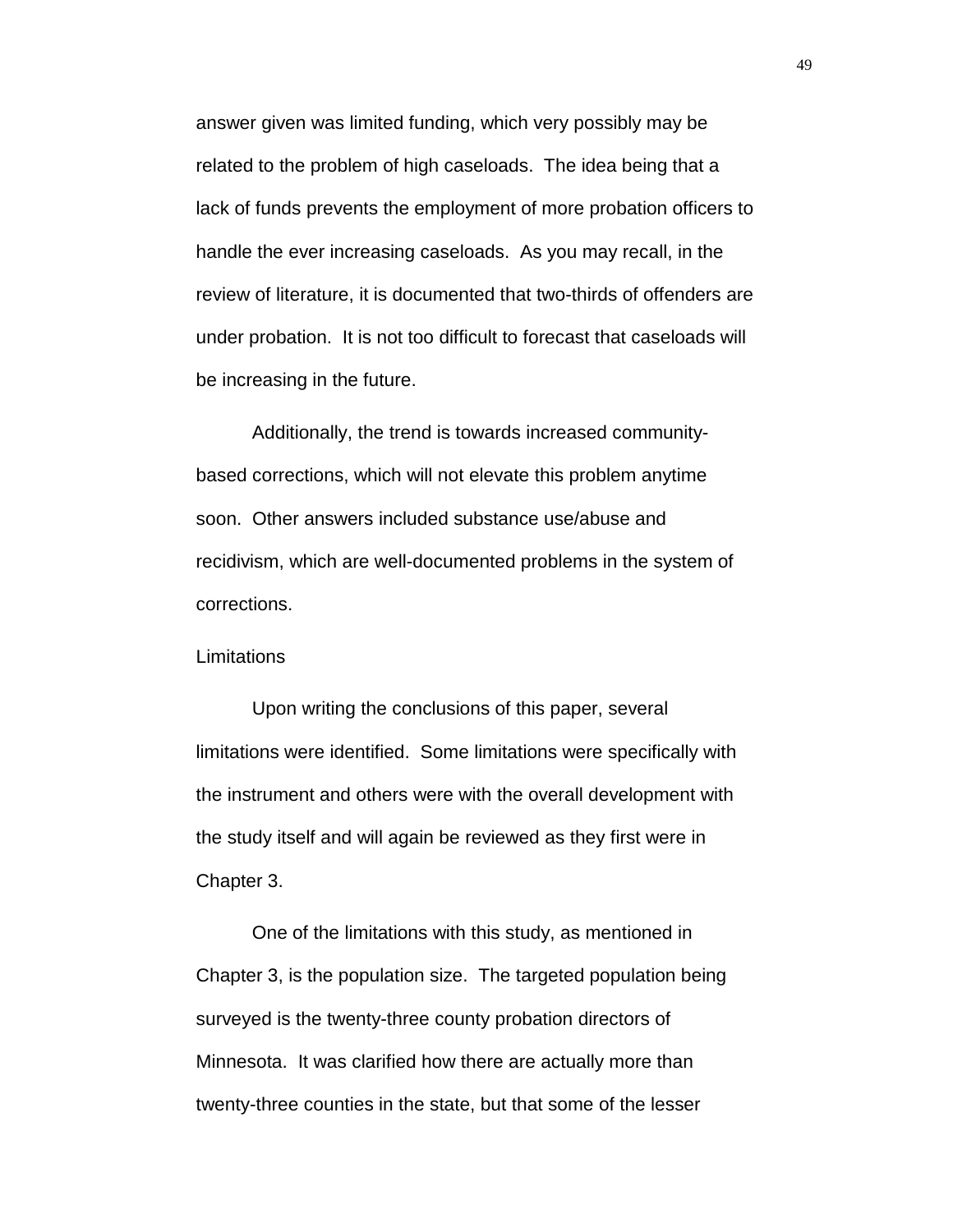populated counties are grouped together and one director of probationary services is assigned for the particular territory. The compounded issue of small sample size was then discussed as well as the possible impact it may have on the validity of the conclusions.

Also discussed in the Chapter 3 limitations was the concept of generalization. Since the targeted population of this study is limited to probation in the state of Minnesota, the conclusions drawn can only pertain to this state specifically. Finally, the somewhat unique population structure of Minnesota was reviewed as a theoretical limitation. The populations under correctional supervision within vastly different counties/territories will differ just as much as the overall populations, which reside in the socially diverse geographic locations. Following is a description of some of the limitations revealed as the author analyzed the results and attempted to draw conclusions.

Upon interpreting the data from the respondents, some weaknesses with the survey instrument became clear. Limitations within the survey can be attributed to poor design or lack of foresight, some of which may be responsible for the so called "errors" committed by the respondents. Such errors include the assumption that "Other" answers, when checked, would be specified in the margin provided. This was not noted as it should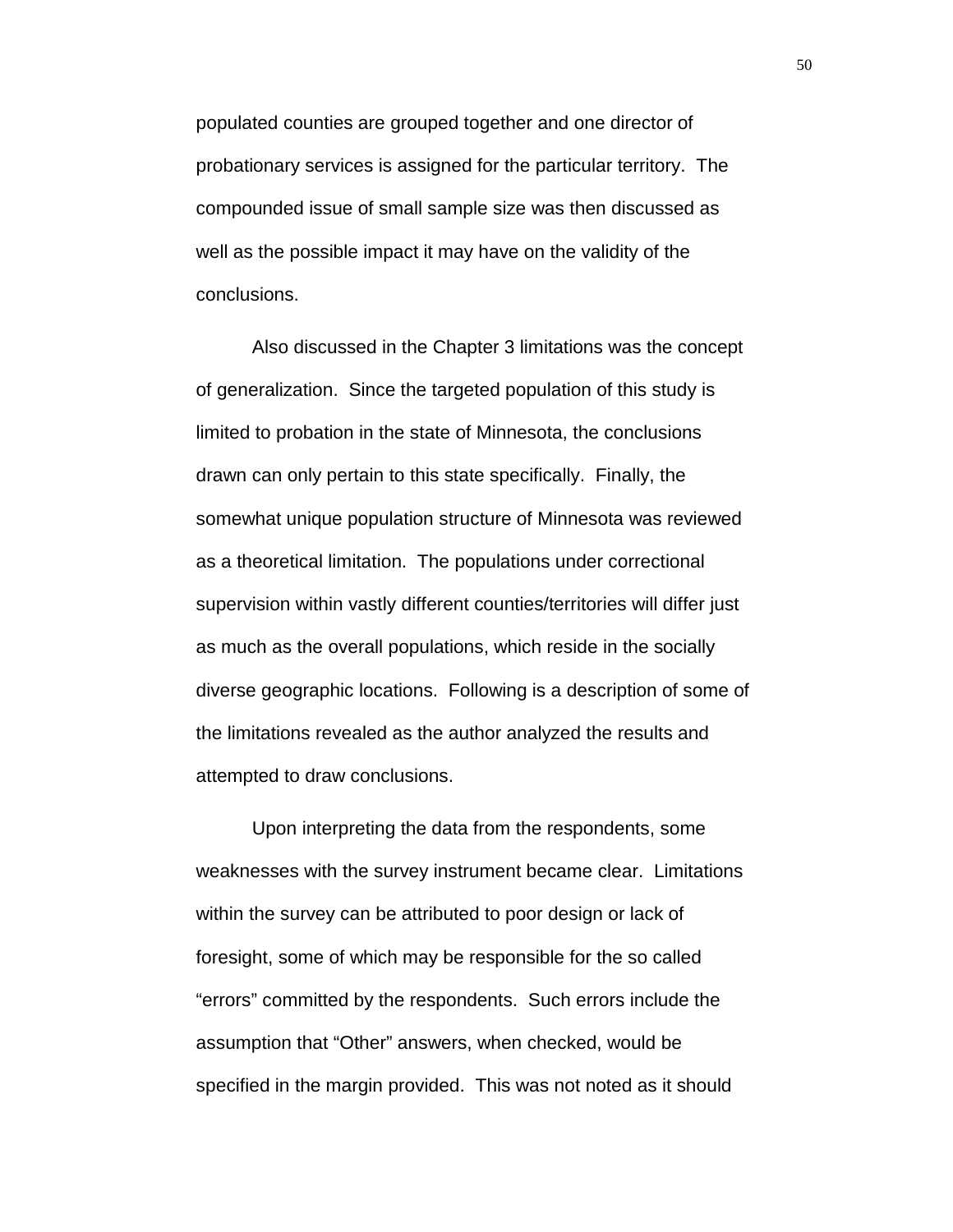have been. The respondents should have been prompted by the questionnaire to specify what the definition of "Other" was so they could have completed the survey more precisely, thereby providing better feedback for the purposes of the study.

Another glaring omission within this survey was that it did not specify that the questions were to address the population of "adult", male offenders. It simply stated male offenders. Herein lies another assumption, which very likely could have yielded responses that included data based on the juveniles. This ambiguity was questioned specifically by three of the respondents. Therefore, some of the respondents may have included data on juveniles, which then would have contaminated the corresponding results and conclusions.

Another possible limitation of this survey was that some of the choices for answers may have included terms that are specific to the rehabilitation field and not familiar to the corrections professionals who completed the survey. Consequently, these terms may not have been fully understood by each respondent. These limitations were due to errors within the survey instrument itself, in addition to, errors committed by the respondents in the completion of the survey. Supposed "errors" by the respondents may be in part due to the ambiguity of the instrument. Such limitations no doubt compromise the validity and reliability of the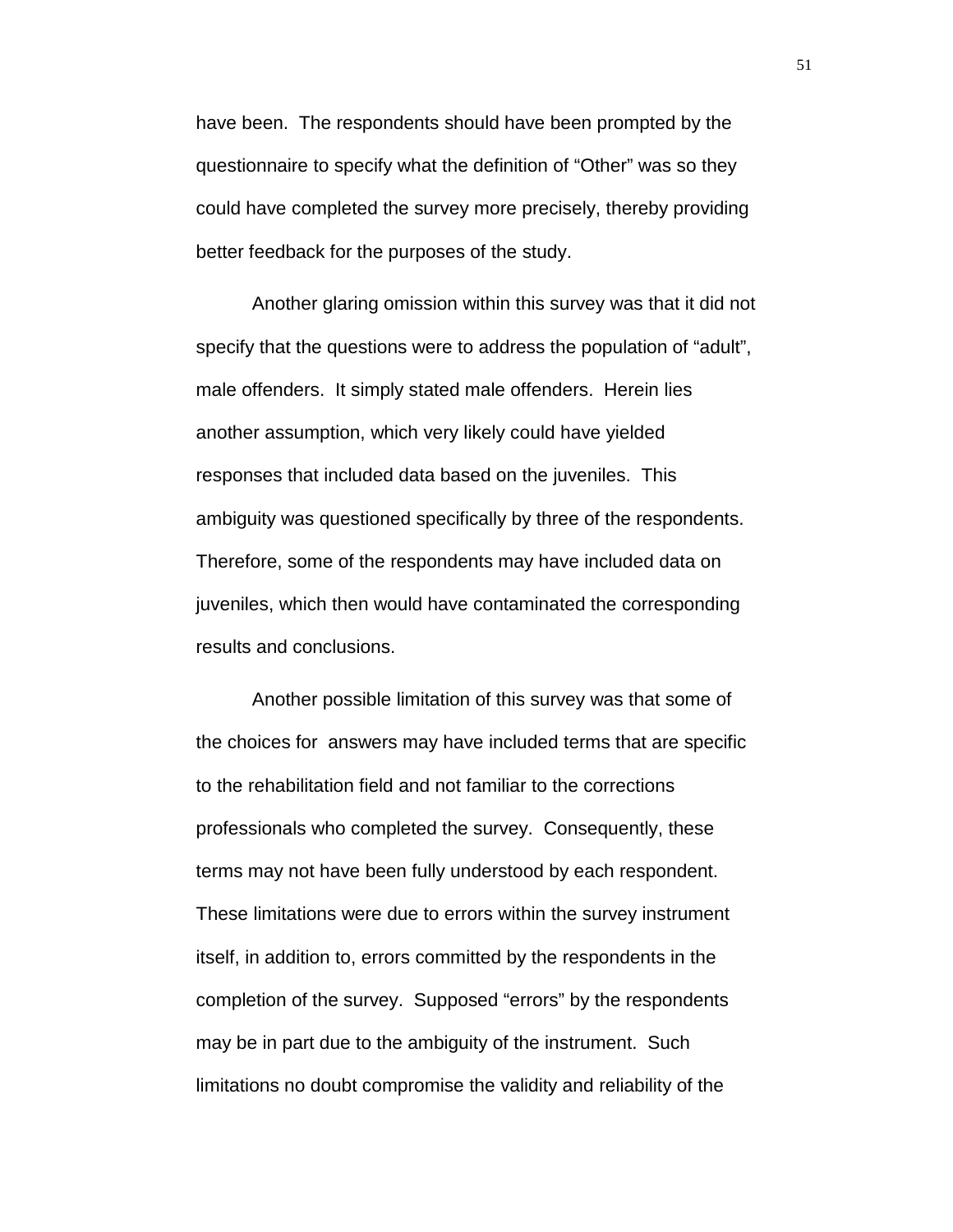data obtained. All of these shortcomings relating to the survey instrument and study should be kept in mind when evaluating the usefulness of the conclusions in chapter five.

The most notable "errors" committed by the respondents comes simply from the fact that not all of the questions were answered by all of the respondents. This could have been because the question was not fully understood, which may be the result of a poor survey question. An additional reason could be that the respondent did not know the answer to the question being asked and did not want to take the time to complete the necessary research to accurately respond.

Another problem with the data received were those respondents who answered questions with "unknown". Such answers were thrown out on a question by question basis and only "usable" answers were utilized in reporting the data. Finally, the accuracy of this data was sacrificed by the several respondents who used approximations and/or percentages when recording their answers. It is difficult to draw accurate, specific conclusions from approximations.

In hindsight, some of the terms used and not defined may have been foreign to some of the respondents. Some or all of the respondents may have "understood" the term in a different context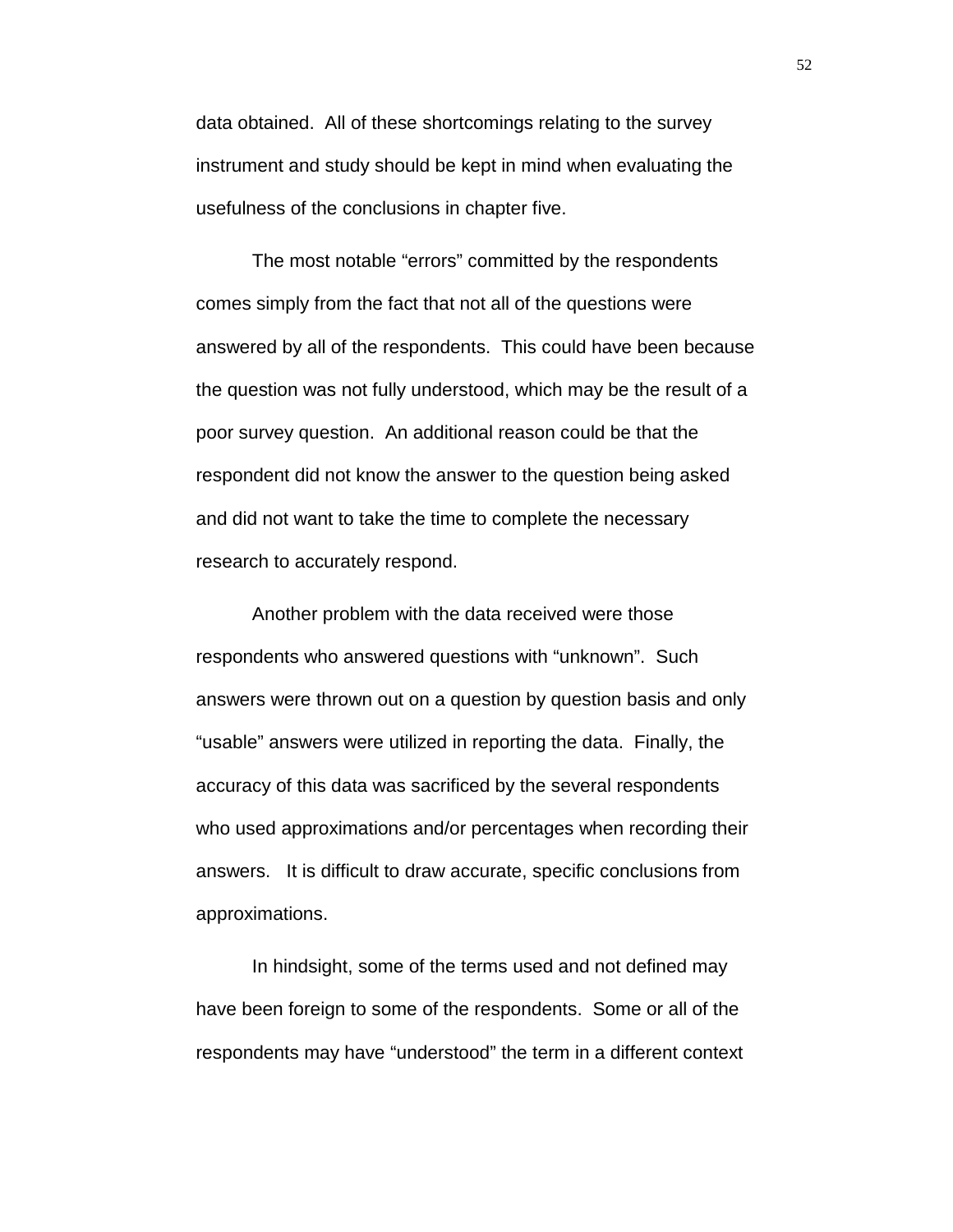or relative to their field, which may be completely different than the way it was meant by the author.

These are all limitations which more than likely threaten the validity and reliability of this study and its conclusions. A notable challenge presents itself when trying to study one discipline from another perspective. Therefore, care should be taken when reviewing the usefulness of this data and the subsequent conclusions. If nothing else, hopefully this study will stimulate an interest or further study on the topic of rehabilitation in corrections.

#### **Bibliography**

Bartollas, C. (1985). Correctional Treatment. Englewood Cliffs, New Jersey: Prentice-Halls, Inc.

Cullin, F.T. & Gilbert, K.E. (1982). Reaffirming Rehabilitation. Santa Barbara: Anderson Publishing Co.

Ivanka, K. (1997, April). Shifting Gears to Rehabilitation. Corrections Today, pp. 20-22.

Jarvis, D.C. (1978). Institutional Treatment of the Offender. New York: McGraw-Hill, Inc.

Roos, R.A. (1972). A Comprehensive Program for Prison and Correction Reform.

Rosenthal, S. (1993, June). Rekindling Belief in Rehabilitation. Federal Probation (pp.84-86).

Sluder, R.D. (1994, June). Guiding Philosophies of the  $21<sup>st</sup>$  Century. Federal Probation (pp.3-11).

State of Washington, Division of Vocational Rehabilitation (1969). Federal Offenders Rehabilitation Program.

Taggary, R. (1972). The Prison of Unemployment. Baltimore: The Johns Hopkins University Press.

Welch, M. (1995, December). Rehabilitation: Holding its Ground in Corrections. Federal Probation (pp. 3-8).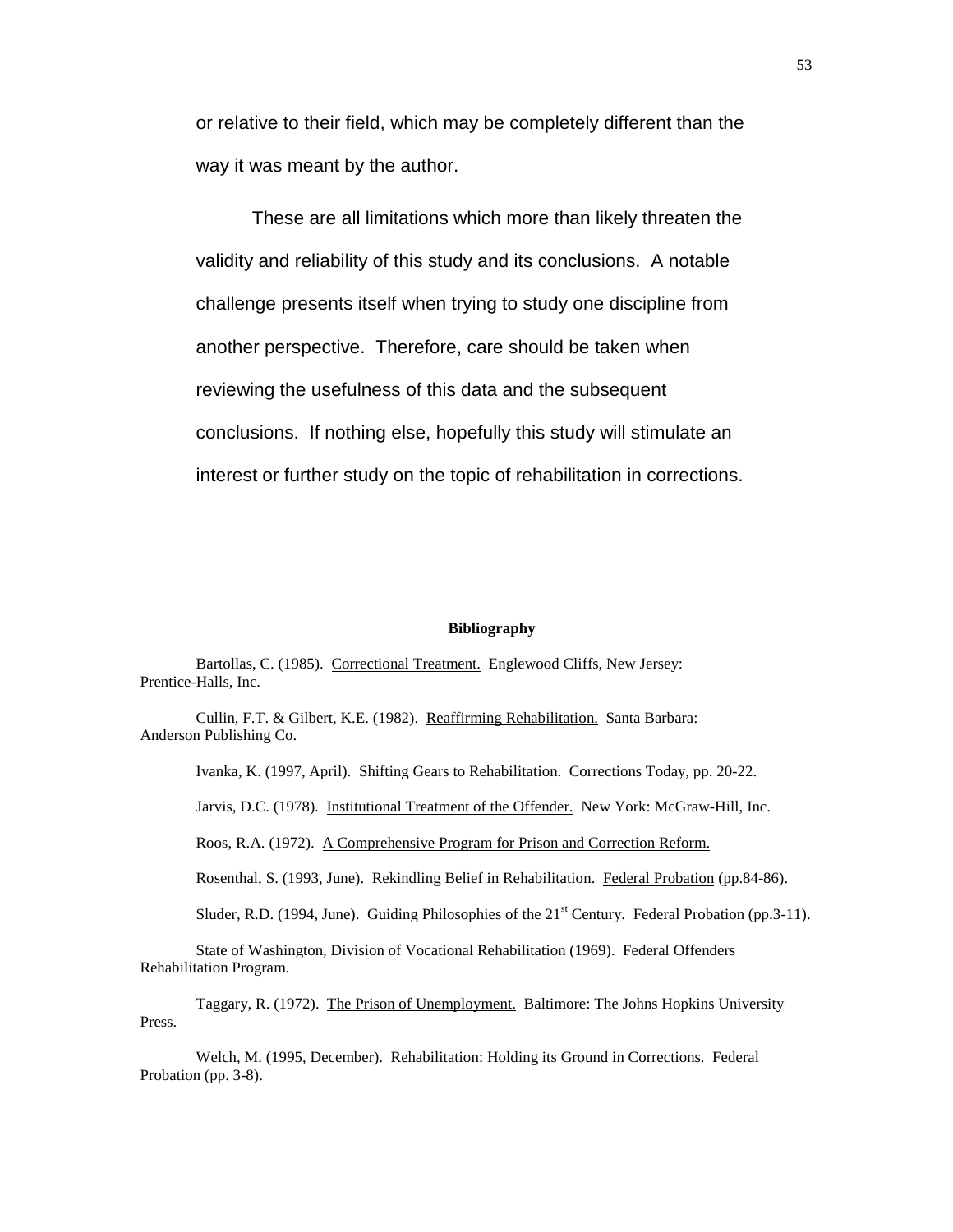December 1, 1998

Dear County Probation Director,

Hello, my name is Jason Denis. I am a graduate student at the University of Wisconsin-Stout in the Vocational Rehabilitation program. A requirement of the program is to design and complete a study to be presented in the form of a thesis. My chosen topic of interest is Correctional Rehabilitation. Enclosed is a simple survey that was sent out to all the County Probation-Directors in the state of Minnesota. I am hoping to identify elements currently being utilized to rehabilitate offenders in Minnesota as well as obtaining feedback on possible directions to go in the future to curb the recidivism rate.

Enclosed is a self addressed stamped envelope in which to mail the completed survey back for the purposes of analysis. At the bottom of the survey there is a question asking if you would like to know the results of the survey. No identifying information is asked so confidentiality is ensured. I hope that you can find time out of your busy schedule to fill out the survey to the best of your ability and return it to me within the next 7-10 days. Your feedback is greatly appreciated and I look forward to obtaining some interesting, and hopefully useful, data on the rehabilitation of offenders in Minnesota. Again, thank you so much for your time and effort.

Sincerely,

Jason Denis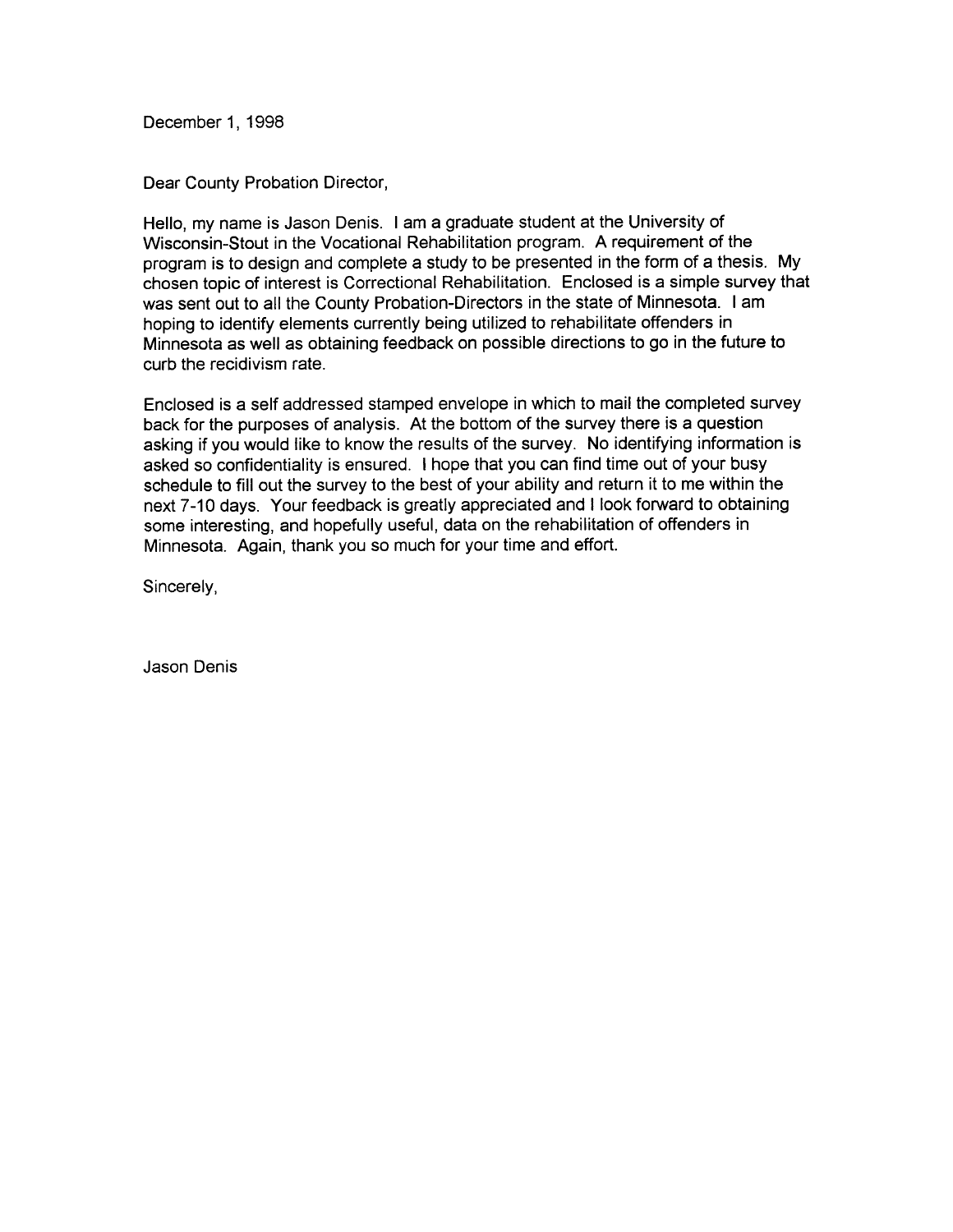**Informed Consent-** By voluntarily completing this survey questionnaire, you are consequently consenting to the release of the corresponding information.

1. How many male offenders are on probation in your county?

- 2. How many men on probation are given psychological evaluations?
- 3. How many are evaluated for learning disabilities?
- 4. How many are evaluated for psychological disorders?
- 5. How many are given alcohol and/or drug assessments?
- 6. Which of the following psychological tests are used? (check all that apply)

**WASR** Stanford-Binet **MMPI** Interest Inventories **Other** None

7. How valuable do you think such psychological evaluations are? (circle one)

Not important

# **1 ----- 2 ----- 3 ----- 4 ----- 5 Extremely important**

8. What methods are used to vocationally assess these offenders?(check all that apply)

- On-the-job training
- Job-shadowing
- Work samples
- Other
- None

9. Are there programs offered that identify job-seeking skills? (Those essential abilities needed to correctly locate and apply for jobs and effectively interview for them).

Yes No

(over)